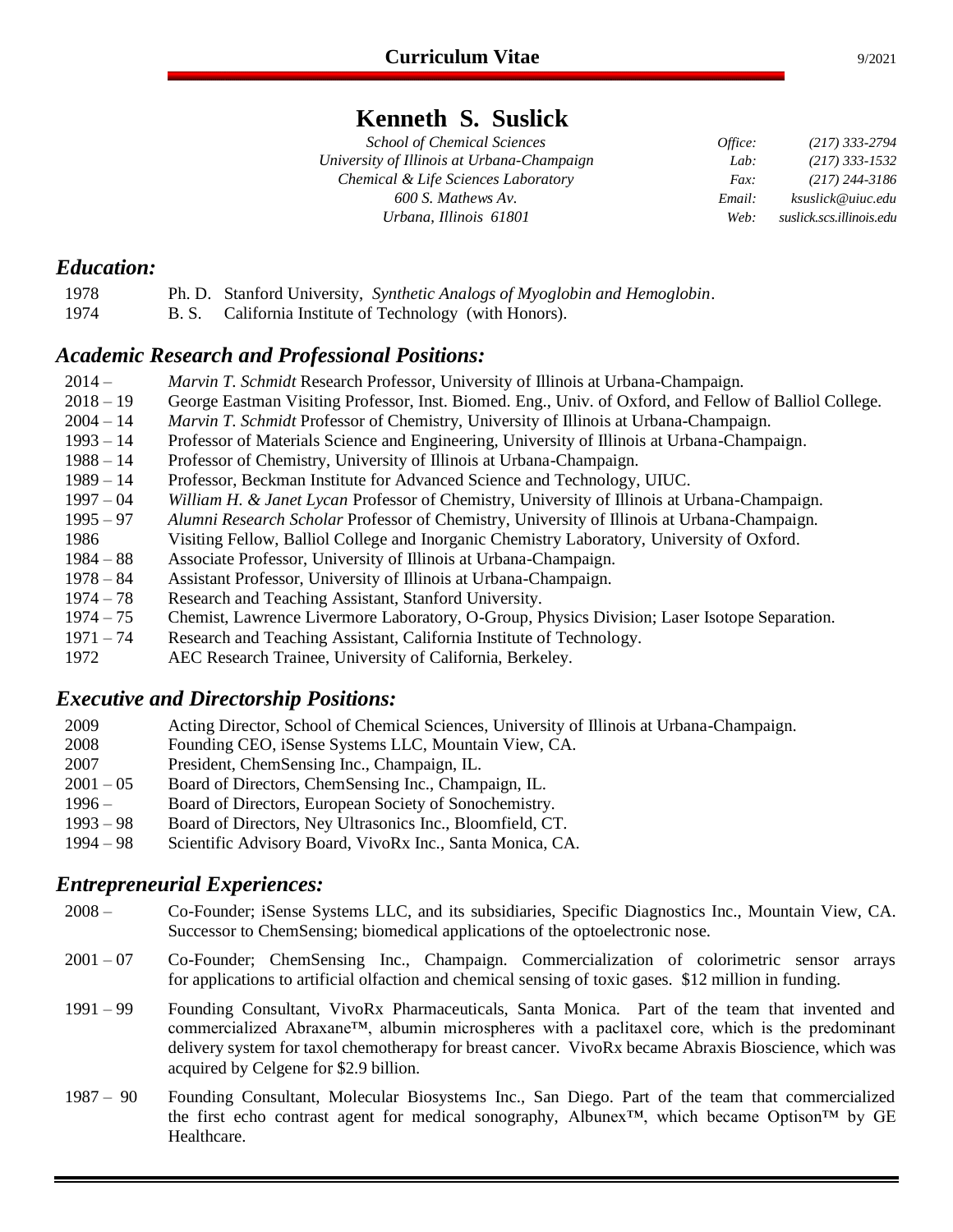## *International Awards:*

| 2021        | Theophilus Redwood Award, Royal Society of Chemistry.                                              |
|-------------|----------------------------------------------------------------------------------------------------|
| <b>2020</b> | Joel Henry Hildebrand Award in Theoretical and Experimental Chemistry of Liquids, ACS.             |
| $2018 - 19$ | 76th George Eastman Visiting Professorship, University of Oxford, and Fellow, Balliol College.     |
| 2018        | Helmholtz-Rayleigh Interdisciplinary Silver Medal, Acoustical Society of America.                  |
| 2018        | <b>Chemical Pioneer Award, American Institute of Chemists.</b>                                     |
| 2016        | <b>Centenary Prize, Royal Society of Chemistry.</b>                                                |
| $2011 - 12$ | <b>Guggenheim Memorial Foundation Fellowship.</b>                                                  |
| 2008        | Sir George Stokes Medal, Royal Society of Chemistry.                                               |
| 2004        | Senior Cope Scholar Award, American Chemical Society.                                              |
| 1994        | Nobel Laureate Signature Award for Graduate Education, American Chemical Society.                  |
| 1994        | <b>Materials Research Society Medal for Exceptional Recent Achievements in Materials Research.</b> |

# *Other Major Honors and Awards:*

| 2021        | Eastern Analytical Society Award for Outstanding Achievements in the Fields of Analytical Chemistry. |
|-------------|------------------------------------------------------------------------------------------------------|
| 2018        | Excellence in Research Award (inaugural), European Sonochemistry Society.                            |
| 2015        | Dreyfus Foundation Senior Mentor Award.                                                              |
| 2009        | Acoustical Society of America David T. Blackstock Mentor Award.                                      |
| 2001        | Wolfgang Göpel Award, International Society for Olfaction & Chemical Sensing.                        |
| 2000        | 1 <sup>st</sup> Place, Illinois Technology Center Inventorship Competition.                          |
| $1992 - 94$ | NSF Special Creativity Extension Award.                                                              |
| $1985 - 87$ | Alfred P. Sloan Foundation Research Fellow.                                                          |
| $1985 - 90$ | NIH Research Career Development Award.                                                               |
| $1979 - 80$ | DuPont Young Faculty Fellow.                                                                         |
| 1974        | Silver Medal, Royal Society for the Arts, Manufactures, and Commerce (London).                       |
| 1973        | American Chemical Society Undergraduate Award in Analytical Chemistry.                               |

# *Special Lectureships:*

| 2019 | Café Scientifique, Oxford University Natural History Museum, Oxford, UK.                  |
|------|-------------------------------------------------------------------------------------------|
| 2019 | George Eastman Lecture, Engineering Science, Oxford University                            |
| 2017 | Schulich Visiting Professor Lectureship, Technion-Israel Institute of Technology.         |
| 2017 | Crano Memorial Lectureship, Akron Section, American Chemical Society.                     |
| 2010 | 3ème Cycle Lectureship, Switzerland.                                                      |
| 2008 | Charles William Murtiashaw III Lectureship, University of South Carolina, Columbia.       |
| 2006 | Harold S. Johnston Lectureship in Physical Chemistry, University of California, Berkeley. |
| 2003 | J.T. Donald Lectureship, McGill University, Montreal.                                     |
| 1997 | University of Melbourne Special Public Lectureship.                                       |
| 1997 | W. Heinlen Hall Lectureship, Bowling Green State University.                              |
| 1994 | Robert A. Welch Foundation Lecturer.                                                      |
|      |                                                                                           |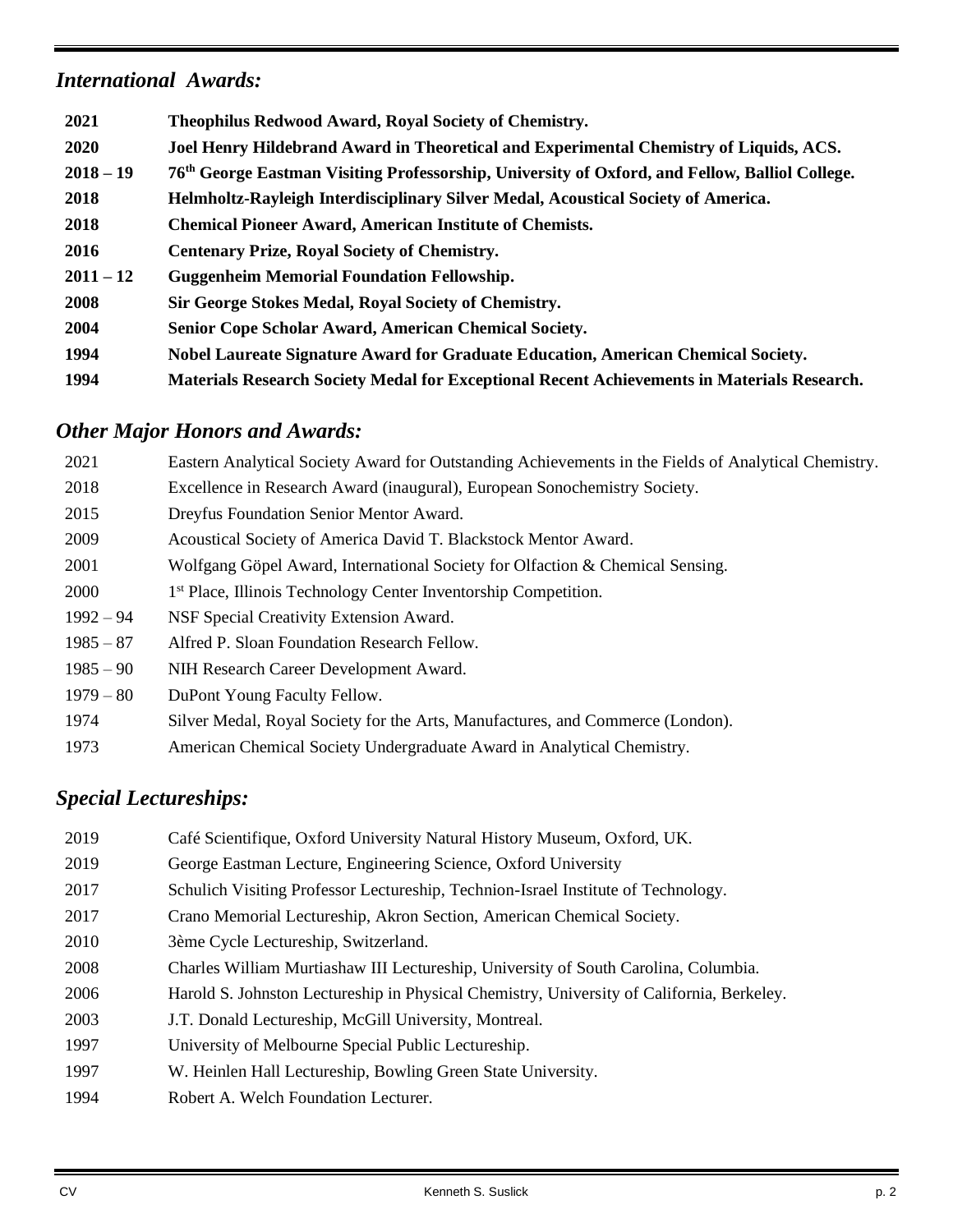# *Fellowships:*

| $2018 - 19$ | Fellow, Balliol College, University of Oxford.                           |
|-------------|--------------------------------------------------------------------------|
| 2016        | Fellow, National Academy of Inventors.                                   |
| 2015        | Fellow, American Physical Society.                                       |
| 2014        | Invited Fellow, Royal Society of Chemistry.                              |
| 2013        | Wilsmore Fellow, University of Melbourne.                                |
| $2011 - 12$ | Fellow, Guggenheim Memorial Foundation.                                  |
| 2010        | Fellow, American Chemical Society.                                       |
| $2009-$     | Fellow, Materials Research Society.                                      |
| $1994-$     | Fellow, Acoustical Society of America.                                   |
| $1992 -$    | Fellow, American Association for the Advancement of Science.             |
| $1974 - 78$ | Fellow, Royal Society for the Arts, Manufactures, and Commerce (London). |
| $1974 - 78$ | Hertz Foundation Graduate Fellow.                                        |

# *University Awards:*

| 2015        | Innovation Transfer Award, Economic Development Corporation, Champaign County. |
|-------------|--------------------------------------------------------------------------------|
| $2011 - 12$ | Associate, Center for Advanced Study, UIUC.                                    |
| $2002 - 03$ | Associate, Center for Advanced Study, UIUC.                                    |
| 1994        | Senior University Scholar, University of Illinois.                             |
| 1993, 1985  | Excellence in Teaching Award, UIUC School of Chemical Sciences.                |
| $1991 - 92$ | Beckman Associate, UIUC Center for Advanced Study.                             |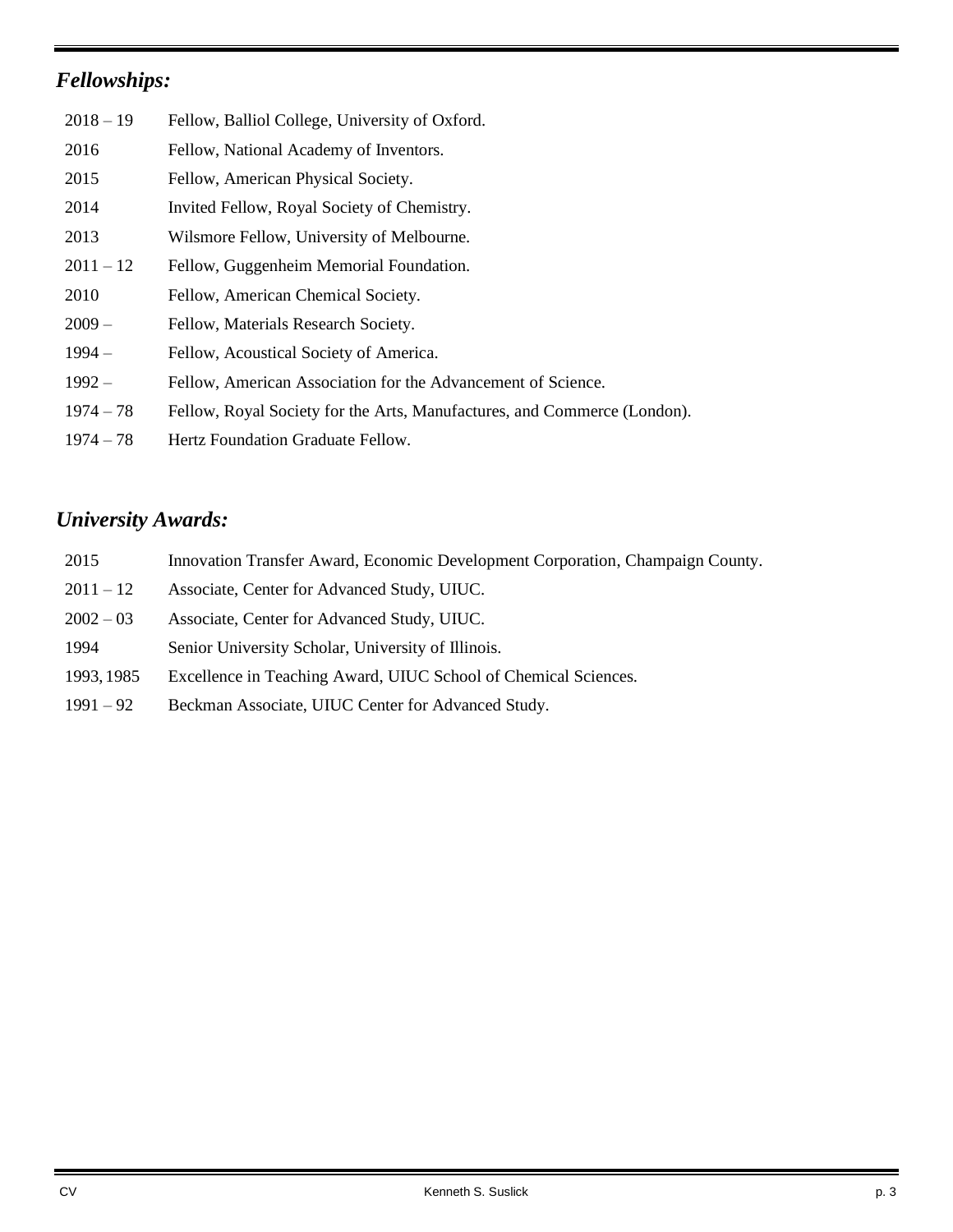## *Publication Summary with Selected Papers: (see p. 19 for complete list of publications)*

*Data Driven Metrics:* >429 scientific papers, 4 books edited, and 66 patents and patents pending. h-index  $= 124$  (i.e., h publications each with h or more citations); 113 avg. citations/publication. Total citations: >58,900. i10-index = 351 (# papers with  $\geq$ 10 citations). Google Scholar, 01 Sep 2021. Ranked in top 0.01% of most influential scientists (2021. #834 of 8 million scientists who published  $\geq 5$ papers since 1990. https://doi.org/10.1371/journal.pbio.3000918 )

### *6 Overviews of Suslick Group Research*

- Li, Z.; Suslick, K. S. The Optoelectronic Nose *Accts. Chem. Res*., **2021**, *54*, 950-960. https://doi.org/10.1021/acs.accounts.0c00671
- Zhou, X; Miao, Y.-R.; Suslick, K. S.; Dlott, D. D. The Mechanochemistry of MOFs under Pressure and Shock *Accts. Chem. Res.*, **2020**, 53, 2806-2815. https://doi.org/10.1021/acs.accounts.0c00396
- Suslick, K. S.; Eddingsaas, N. C.; Flannigan, D. J.; Hopkins, S. D.; Xu, H. The Chemical History of a Bubble *Accts. Chem. Res.* **2018**, *51*, 2169–2178. https://doi.org/10.1021/acs.accounts.8b00088
- Xu, H.; Zeiger, B. W.; Suslick, K. S. Sonochemical synthesis of nanomaterials *Chem. Soc. Rev.* **2013**, *42, 2555-2567*. https://doi.org/10.1039/C2CS35282F
- Suslick, K. S.; Bhyrappa, P.; Chou, J. H.; Kosal, M. E.; Nakagaki, S.; Smithenry, D. W.; Wilson, S. R. Microporous Porphyrin Solids *Accts. Chem. Res.* **2005**, *38*, 283 - 291. https://doi.org/10.1021/ar040173j
- Suslick, K. S. Sonochemistry *Science* **1990**, *247*, 1439-1445. https://doi.org/10.1126/science.247.4949.1439

### *Sonoluminescence, Cavitation, and the Origins of Sonochemistry*

- Suslick, K. S.; Flint, E. B. Sonoluminescence of Non-Aqueous Liquids *Nature* **1987**, *330*, 553-555.
- Doktycz, S.J.; Suslick, K. S. Inter-Particle Collisions Driven by Ultrasound *Science* **1990**, *247*, 1067-1069.
- Flint, E. B.; Suslick, K. S. The Temperature of Cavitation *Science* **1991**, *253*, 1397-1399.
- McNamara III, W. B.; Didenko, Y.; Suslick, K. S. Sonoluminescence Temperatures during Multibubble Cavitation *Nature* **1999**, *401*, 772-775.
- Didenko, Y.; McNamara III, W. B.; Suslick, K. S. Molecular Emission from Single Bubble Sonoluminescence *Nature* **2000**, *407*, 877-879.
- Didenko, Y.; Suslick, K. S. Energy Efficiency of Formation of Photons, Radicals and Ions during Single-Bubble Cavitation *Nature* **2002**, *418*, 394-397.
- Prozorov, T.; Prozorov, R.; Suslick, K. S. High Velocity Inter-Particle Collisions Driven by Ultrasound *J. Am. Chem. Soc.* **2004**, *126*, 13890-13891.
- Flannigan, D. J.; Suslick, K. S. Plasma Formation & Temperature during Single-Bubble Cavitation *Nature* **2005**, *434*, 52-55.
- Eddingsaas, N. C.; Suslick, K. S. Mechanoluminescence: Light from Sonication of Crystal Slurries *Nature* **2006**, *444*, 163.
- Flannigan, D. J.; Suslick, K. S. Inertially-Confined Plasma in an Imploding Bubble *Nature Physics* **2010**, *6*, 598-601.
- Xu, H. X.; Glumac, N. G.; Suslick, K. S. Temperature Inhomogeneity during Multibubble Sonoluminescence *Angew. Chem. Intl. Ed.* **2010**, *48*, 1079-1082.

### *Synthetic, Organometallic, and Materials Applications of Sonochemistry*

- Suslick, K. S.; Schubert, P.F.; Goodale, J. Sonochemistry & Sonocatalysis of Iron Carbonyls *J. Am. Chem. Soc.* **1981**, *103*, 7342-4.
- Suslick, K. S.; Choe, S.B.; Cichowlas, A.; Grinstaff, M.W. Sonochemical Synthesis of Amorphous Iron *Nature* **1991**, *353*, 414-6.
- Skrabalak, S. E.; Suslick, K. S. Porous  $MoS<sub>2</sub>$  Synthesized by Ultrasonic Spray Pyrolysis *J. Am. Chem. Soc.* **2005**, *127*, 9990-9991.
- Didenko, Y.T.; Suslick, K. S. Chemical Aerosol Flow Synthesis of Semiconductor Nanoparticles *J. Am. Chem. Soc.* **2005**, *127*, 12196-7.
- Xu, H. X.; Suslick, K. S. Sonochemical Synthesis of Highly Fluorescent Ag Nanoclusters *ACS Nano* **2010**, *4*, 3209-14.
- Hinman, J. J.; Suslick, K. S. Nanostructured Materials Synthesis Using Ultrasound *Top. Curr. Chem.* **2017**, *375*, 1-36.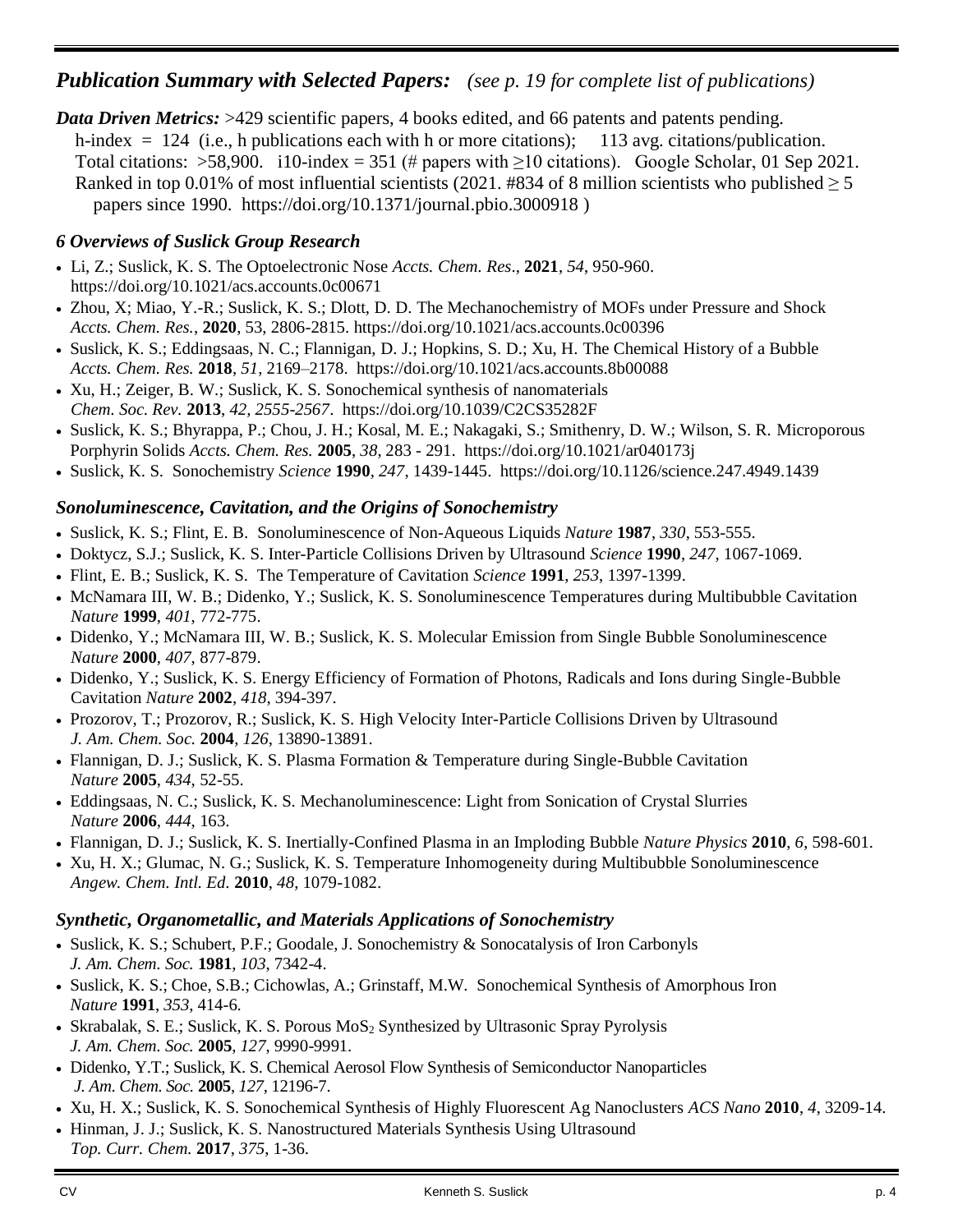## *Mechanochemistry and Shockwave Energy Dissipation*

- Zeiger, B. W.; Suslick, K. S. Sonofragmentation of Molecular Crystals *J. Am. Chem. Soc.* **2011**, *133*, 14530-14533.
- Suslick, K. S. Mechanochemistry and Sonochemistry: Concluding Remarks *Faraday Discuss.* **2014**, *170*, 411-422.
- You, S.; Chen, M.-W.; Dlott, D. D.; Suslick, K. S. Ultrasonic hammer produces hot spots in solids *Nature Commun.* **2015**, *6*, 6581.
- Su, Z.; Miao, Y.-R.; Mao, S.-M.; Zhang, G.-H.; Dillon, S.; Miller, J. T.; Suslick, K. S. Compression-Induced Deformation of Individual MOF Micro-crystals *J. Am. Chem. Soc.* **2015**, *137*, 1750-1753.
- Su, Z.; Shaw, W. L.; Miao, Y.-R.; You, S.; Dlott, D. D.; Suslick, K. S. Shock Wave Chemistry in a Metal–Organic Framework *J. Am. Chem. Soc.* **2017**, *139*, 4619–4622.
- Ren, Y.; Banishev, A. A.; Suslick, K. S.; Moore, J. S.; Dlott, D. D. Ultrafast Proton Transfer in Polymer Blends Triggered by Shock Waves *J. Am. Chem. Soc.* **2017**, *139*, 3974–3977.
- Miao, Y.-R.; Su, Z.; Suslick, K. S. Energy Storage during Compression of Metal–Organic Frameworks *J. Am. Chem. Soc.* **2017**, *139*, 4667–4670.
- Kim, H. N.; Suslick, K. S. Sonofragmentation of Ionic Crystals *Chem. Eur. J.* **2017**, *23*, 2778-2782.
- Zhou, X; Miao, Y.-R.; Shaw, W. L.; Suslick, K. S.; Dlott; D. D. Shock Wave Energy Absorption in Metal–Organic Framework *J. Am. Chem. Soc.* **2019**, *141*, 2220-2223.

## *Protein Microspheres as Medical Imaging Contrast Agents and Theranostics*

- Suslick, K. S.; Grinstaff, M. W. Protein Microencapsulation of Nonaqueous Liquids *J. Am. Chem. Soc.* **1990**, *112*, 7807-09.
- Grinstaff, M. W.; Suslick, K. S. Proteinaceous Microbubbles: an Echo Contrast Agent *PNAS* **1991**, *88*, 7708-7710.
- Desai, N. P.; Soon-Shiong, P.; Sandford, P. A.; Grinstaff, M. W.; Suslick, K. S.; Methods for *In Vivo* Delivery of Substantially Water Insoluble Pharmacologically Active Agents *U. S. Patent 5*,*439*,*686*; Aug. 8, 1995.
- Toublan, F. J.-J.; Boppart, S.; Suslick, K. S. Tumor Targeting by Surface Modified Protein Microspheres *J. Am. Chem. Soc.* **2006**, *128*, 3472-3473.
- Mahmoudi, M.; Lohse, S. E.; Murphy, C. J.; Fathizadeh, A.; Montazeri, A.; Suslick, K. S. Variation of Protein Corona Composition of Gold Nanoparticles Following Plasmonic Heating. *Nano Lett.* **2014,** *14*, 6-12.
- Rankin, J. M.; Neelakantan, N. K.; Lundberg, K. E.; Grzincic, E. M.; Murphy, C. J.; Suslick, K. S. Magnetic, Fluorescent and Copolymeric Silicone Microspheres *Advanced Science* **2015**, *2*, 1500114-1-5.

## *Chemical Sensing, Sensor Arrays, Olfaction, and Molecular Recognition*

- Cook, B. R.; Reinert, T. J.; Suslick, K. S. Shape Selective Alkane Hydroxylation by Metalloporphyrin Catalysts *J. Am. Chem. Soc.* **1986**, *108*, 7281-7286.
- Rakow, N. A.; Suslick, K. S. A Colorimetric Sensor Array for Odor Visualization *Nature* **2000**, *406*, 710-714.
- Zimmerman, S. C.; Wendland, M. S.; Rakow, N. A.; Zharov, I.; Suslick, K. S. Synthetic Hosts by Monomolecular Imprinting Inside Dendrimers *Nature* **2002**, *418*, 399-403.
- Wang, J.; Luthey-Schulten, Z.A.; Suslick, K. S. Is the Olfactory Receptor a Metalloprotein? *Proc. Natl. Acad. Sci. USA* **2003**, *100*, 3035-9.
- Suslick, K. S.; Bhyrappa, P.; Chou, J. H.; Kosal, M. E.; Nakagaki, S.; Smithenry, D. W.; Wilson, S. R. Microporous Porphyrin Solids *Accts. Chem. Res.* **2005**, *38*, 283-291.
- Lim, S. H.; Feng, L.; Kemling, J. W.; Musto, C. J.; Suslick, K. S. An Optoelectronic Nose for Detection of Toxic Gases *Nature Chemistry* **2009**, *1*, 562-567.
- Lin, H.; Suslick, K. S. A Colorimetric Sensor Array for Triacetone Triperoxide *J. Am. Chem. Soc.* **2010**, *132*, 15519-21.
- Askim, J. R.; Suslick, K. S. Hand-Held Reader for Colorimetric Sensor Arrays *Anal. Chem.* **2015**, *87*, 7810–7816.
- Askim, J. R.; Li, Z.; LaGasse, M. K.; Rankin, J. M.; Suslick, K. S. An optoelectronic nose for identification of explosives *Chem. Sci.* **2016**, *7*, 199-206.
- Mahmoudi, M.; Lohse, S. E.; Murphy, C. J.; Suslick, K. S. Identification of Nanoparticles with a Colorimetric Sensor Array *ACS Sensors* **2016**, *1(1)*, 17-21.
- Li, Z.; Suslick, K. S. Chemically-induced Sintering of Nanoparticles *Angew. Chem. Int. Ed.* **2019**, *58*, 14193-14196.
- Li, Z.; Askim, J. R.; Suslick, K. S. The Optoelectronic Nose: Colorimetric and Fluorometric Sensor Arrays *Chem. Rev.,* **2019**, *119*, 231-292.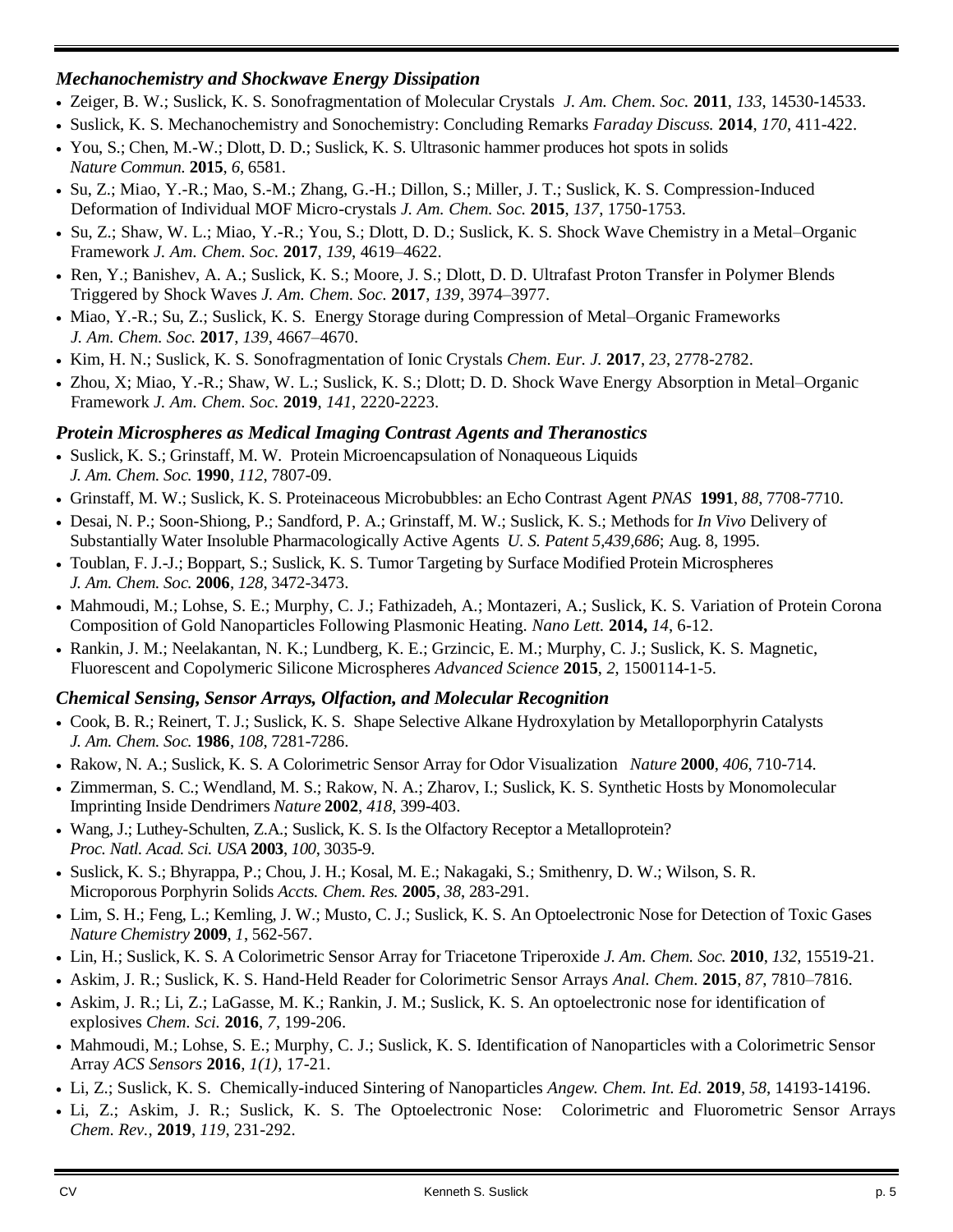## *Recent Special and Invited Lectures:*

### **2021**

Award Lecture, Eastern Analytical Society, Princeton, NJ.

### **2020**

Opening Plenary Lecturer, 23rd Isranalytica Conference, Tel Aviv, Israel. Awards Symposium Lecture, Physical Division, ACS National Meeting, Philadelphia. Invited Speaker, IAQ in the Museum Environment Workshop, Metropolitan Museum of Art, NYC.

### **2019**

Invited Speaker, Café Scientifique, Oxford University Natural History Museum, Oxford, UK. George Eastman Lecture, Engineering Science, Oxford University Plenary Lecturer, Conference on Wearable Sensors, Technion, Haifa, Israel.

### **2018**

Chemical Pioneer Award Lecture, American Institute of Chemists, Philadelphia. Plenary Lecturer, European Sonochemistry Society, Besançon, France. Invited Speaker, Gordon Research Conference on Inorganic Chemistry, Univ. New England, Maine. Invited Speaker, Symposium on 3rd World Analytical Diagnostics, ACS Natl. Mtg., New Orleans.

### **2017**

Schulich Lecturer, Faculty of Chemistry, Technion, Haifa, Israel.

Keynote Lecturer, 5th International Symposium on Sensor Science, Barcelona.

Presenter, Board on Chemical Sci. & Tech., Natl. Academies of Sciences, Engineering, and Medicine, Airlie House, VA.

Distinguished Speaker, Student Council, Dept. of Chemistry, Northwestern University.

Akron ACS Crano Memorial Lecturer.

### **2016**

Plenary Lecturer, International Conference on Nanostructures, Kish Island, Iran.

Plenary Lecturer, 15th European Sonochemistry Society Meeting, Istanbul.

Invited Speaker, Res. &Tech. Symp., American Institute of Conservation AIC/CAC Joint Meeting, Montreal.

Invited Speaker, Symp. on Res. at Chemistry and Art/Archeology Interface, ACS National Meeting, San Diego.

Institute Colloquium Speaker, Institute of Science & Technology Austria, Klosterneuburg (Vienna).

Centenary Prize Lecturer: University of Edinburgh; Trinity University, Dublin; Bangor University; Cambridge University.

## **2015**

Invited Speaker, ISOEN Conference, Dijon, France.

Invited Speaker, Baekeland Award Symposium, Rutgers University, New Jersey.

Invited Speaker, Symp. on Application of Ultrasound to Nanoscience, Pacifichem 2015, Honolulu.

Invited Speaker, Symp. on Chemical Reactions by Innovative Technologies, Pacifichem 2015, Honolulu.

Invited Speaker, Frontiers in Ultra-Sensitive Detection Meeting, ECE, UIUC, 2015.

## **2014**

Plenary Lecturer, Ultrasonics 2014, Lisbon.

Plenary Lecturer, 14<sup>th</sup> European Sonochemistry Society Meeting, Avignon.

Summary Lecturer, Faraday Discussion Symposium on Mechanochemistry, Montreal.

Invited Speaker, DoD Workshop on Colorimetric Sensors, Edgewood, MD.

Invited Speaker, Intl. Workshop on Superhydrophobicity, Bubble Stability & Heterogeneous Nucleation", Rome.

Invited Speaker, Advanced Technology for National Security Symposium, DOD MIT Lincoln Laboratory, Lexington. Invited Speaker, Pure Chemistry Award Symposium, ACS National Meeting, Dallas.

## **2013**

Plenary Lecturer, 1<sup>st</sup> Asia-Oceania Sonochemical Society Meeting, Melbourne.

Invited Speaker, 2013 Trace Explosives Detection Workshop, Philadelphia.

Invited Speaker, 21st Intl. Congress on Acoustics, Montreal.

Invited Speaker, Symp. on Solid State Materials: Beyond Heat & Beat, 246<sup>th</sup> ACS National Meeting, Indianapolis. Plenary Lecturer, 19th International Conference on Advanced Oxidation Technologies, San Diego.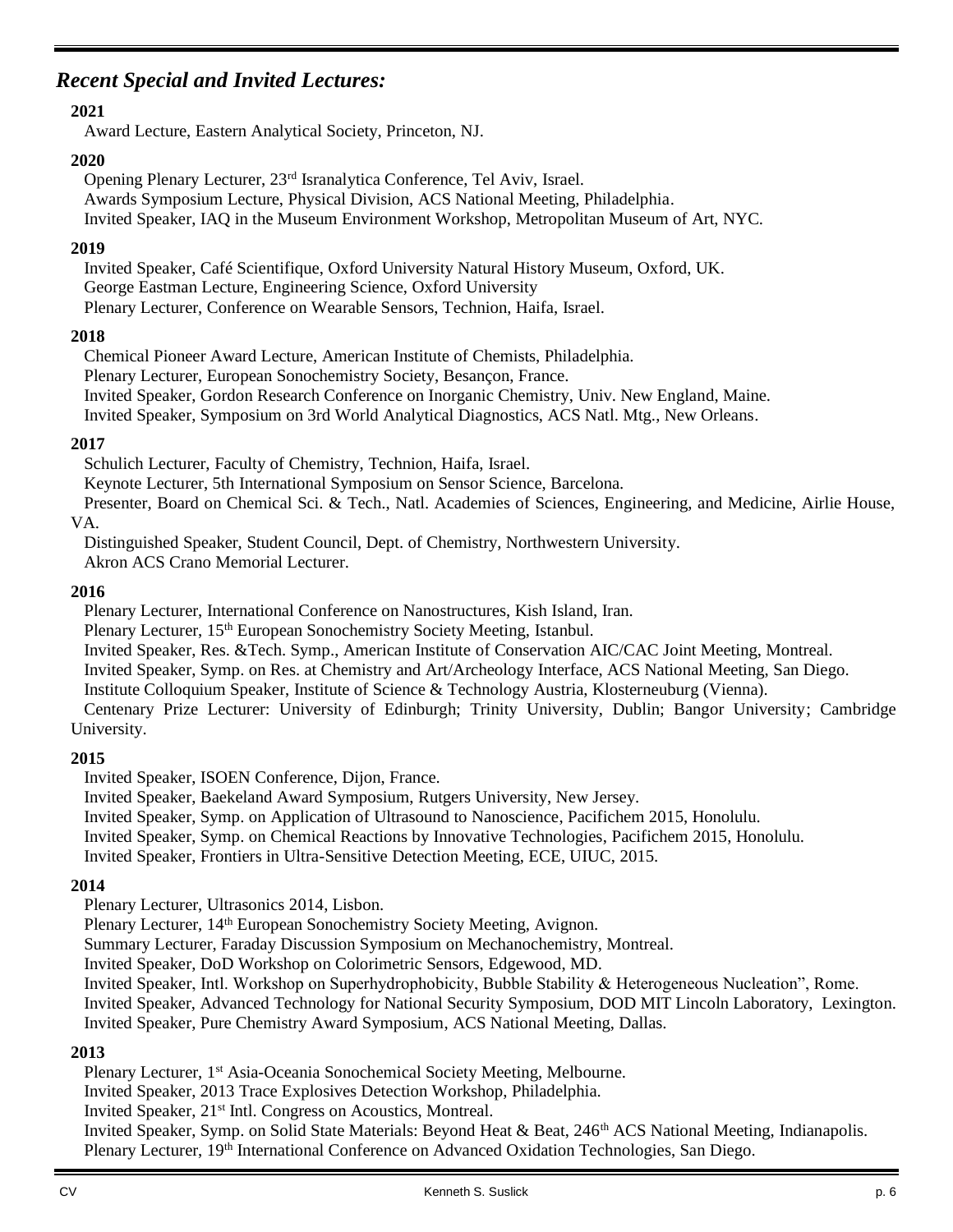## **2012**

Keynote Speaker, 8th Intl. Symposium on Cavitation, Singapore. Plenary Lecturer, 19th International Symposium on Nonlinear Acoustics, Tokyo. Invited Speaker, Acoustics 2012, Hong Kong. Invited Speaker, Europtrode IX, Barcelona.

### **2011**

Invited Speaker and symposium organizer, Intl. Symp. on Olfaction & Electronic Noses (ISOEN-2011), NYC. Invited Speaker, Nonlinear Acoustics Symposium, Acoustical Society of America National Meeting, Seattle. Invited Speaker, Gordon Research Conference on Detecting Illicit Substances, Lucca, Italy. Invited Speaker, Materials & Molecular Design & Discovery Initiative, Argonne National Laboratory. Provost's Visiting Scholars and Artists Program, Western Michigan University.

## **2010**

Invited Speaker, Sonochemistry Symposium, Pacifichem 2010, Honolulu. Invited Speaker, Targeting Chem. & Biol. Warfare Agents Symposium, Pacifichem 2010, Honolulu. 3ème Cycle Lectures: Universities of Fribourg, Neuchatel, Geneva, and Bern. Schwinger Foundation Symposium on Spontaneous Energy Focusing Phenomena, NTU, Singapore. Invited Speaker, 2010 Association for Crystallization Technology Meeting, New Brunswick, NJ. Plenary Lecturer, 12th Meeting of the European Sonochemistry Society, Chania, Crete. Invited Speaker, 6<sup>th</sup> Intl. Conference on Porphyrins & Phthalocyanines, Albuquerque.

## **2009**

Invited Speaker, Symposium on New Sensors for Environmental Monitoring, Pittsburgh Conf. (PittCon), Chicago. Invited Speaker, Workshop on New Sensor Technology, Solvay Corp., Brussels, Belgium. Plenary Lecturer, Beijing Conference & Exhibition on Instrumental Analysis (BCEIA '09), Beijing. Invited Speaker, Department of Chemistry, Peking University, Beijing. Invited Speaker, Department of Chemistry, Tsinghua University, Beijing.

### **2008**

Invited Speaker, Acoustics '08 (Acoust. Soc. Am./Euro. Acoust. Assoc.), Paris. Keynote Lecturer, Ultrasonics Industry Association Meeting, Washington, D.C. Murthiashaw Lecture, University of South Carolina, Columbia. Colloquium Speaker, Department of Chemistry, University of Arkansas, Fayetteville. Invited Speaker, Pittsburgh Conference (PittCon), New Orleans. Awards Speaker, Royal Society of Chemistry Meeting, Dublin. Invited Speaker, Acoustics '08 (155<sup>th</sup> ASA Mtg., 2<sup>nd</sup> Jt. ASA-EAA Joint Conf., 60<sup>th</sup> SFA Mtg.), Paris. Invited Speaker, 12<sup>th</sup> Intl. Meeting on Chemical Sensors, Columbus.

## **2007**

Keynote Lecturer, International Workshop on Applied Sonochemistry, Melbourne.

Plenary Lecturer, Japanese Sonochemistry Society Meeting, Kyoto.

Invited Speaker, Symposium on Sensors and Sensor Networks, 234<sup>th</sup> ACS National Meeting, Boston.

Invited Speaker, Symposium on Photocatalysis and Solar Energy Conversion, 234<sup>th</sup> ACS National Meeting, Boston.

Invited Speaker, Annual Conference of the International Association of Culinary Professionals, Chicago.

Invited Speaker, Joint US-Japan Symposium on the Chemistry of Coordination Space, Northwestern University.

## **2006**

Invited Speaker, Pittsburgh Conference (PittCon), Orlando.

Invited Speaker, Eastern Analytical Symposium, Somerset, NJ.

Invited Speaker, Symposium on Chemistry under Extreme Conditions, 232<sup>nd</sup> ACS National Meeting, San Francisco.

Invited Speaker, Symp. on Bioinorganic and Organometallic Catalysis, 232nd ACS National Mtg., San Francisco.

Invited Speaker, MRS National Meeting, Sensor Symposium, San Francisco.

Harold S. Johnston Lectureship in Physical Chemistry, University of California, Berkeley.

Invited Speaker, 4th International Conference on Porphyrins and Phthalocyanines, Rome.

Invited Speaker, Gordon Research Conference on Tribology, Colby, ME.

Plenary Lecturer, Sociedade Brasileira de Química, 29th National Meeting, Águas de Lindóia, Brazil.

Invited Speaker, Symp. on Chem. & Biol. Countermeasure Technologies, Dept of Homeland Security, Boulder. Invited Speaker, Biennial Symposium, Combating Terrorism Technology Support Office (CTTSO), Washington, DC.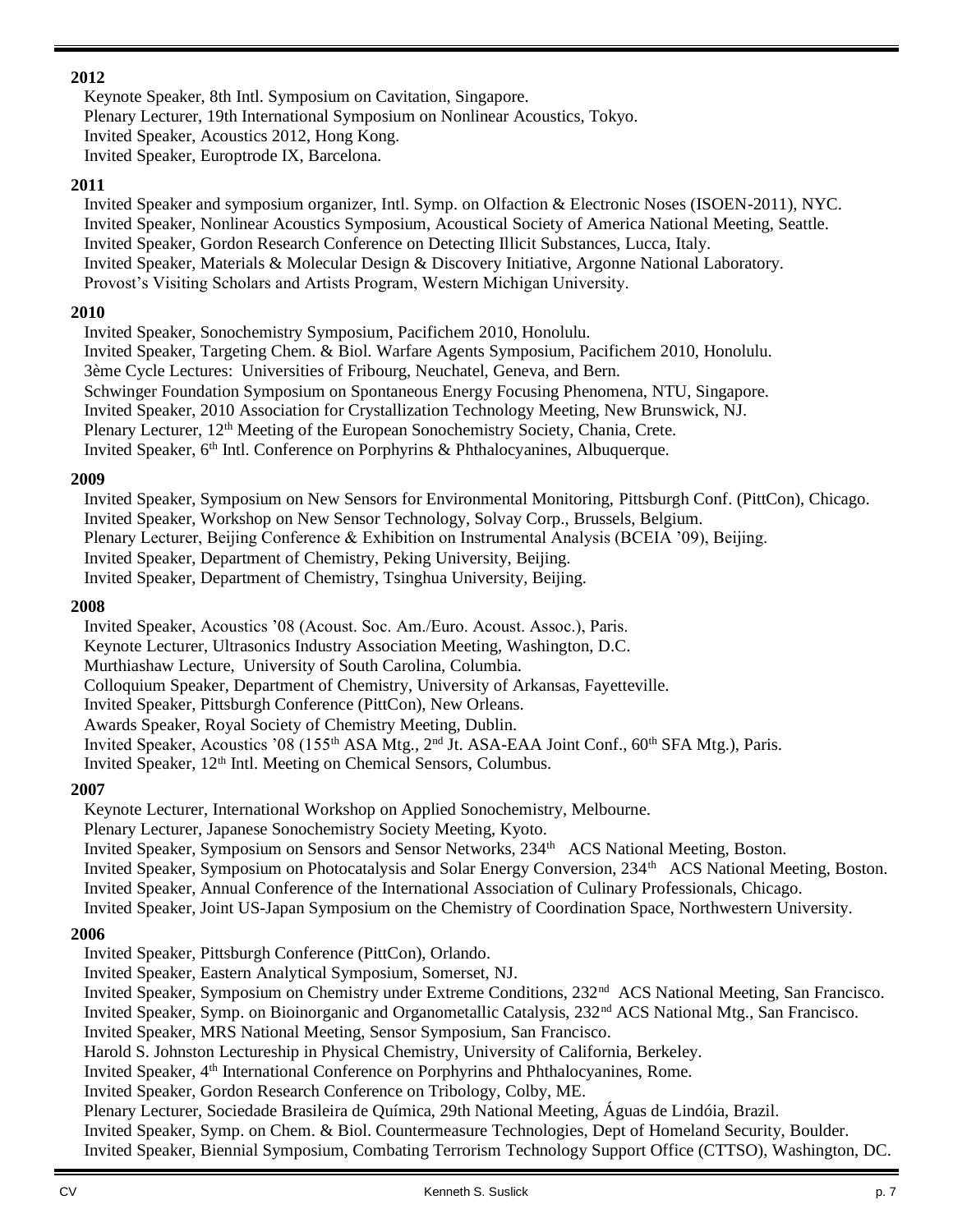### **2005**

Invited Speaker, Bioeffects of Ultrasound Symposium, Acoustic Soc. Amer. National Meeting, Vancouver, BC. Invited Speaker, Symp. on Sensor Integration, Materials Research Society National Meeting, San Francisco. Invited Speaker, Symp. on Nanotechnology for Bioanalysis and Biomedical Applications, Pacifichem 2005, Honolulu. Invited Speaker, Symp. on Chemical Effects of Ultrasound, Pacifichem 2005, Honolulu.

#### **2004**

Plenary Lecturer, European Sonochemistry Society, Badajoz, Spain.

Plenary Lecturer, ISOME-04 (Intl. Symp. Organic Molecular Electronics), Kyoto, Japan.

Invited Speaker, Gordon Research Conference on Water and Aqueous Systems, Holderness, NH.

Award Speaker, Cope Scholar Symposium, ACS National Meeting, Philadelphia.

Invited Speaker, Delwart Foundation Symposium on Chemical Sensing, Communication, and Ecology.

Plenary Lecturer, Intl. Symposim on Molecular Sensing, National Taiwan University, Taipei, Taiwan.

Visiting Lecturer, Taiwan National Science Council.

Cherry Emerson Lecturer, Georgia Institute of Technology.

Invited Speaker, 3rd International Conference on Porphyrins and Phthalocyanines, Dijon.

## *Expert Witness and Other Legal Consulting:*

|      | 2016 - 2017 Sienna Biopharmaceuticals v. William Marsh Rice University, case IPR2017-0045/46;<br>Irell & Manella LLP (L.A., Newport Beach). Plaintiff Expert Witness;<br>patent infringement; biomedical nanoparticles.                    |
|------|--------------------------------------------------------------------------------------------------------------------------------------------------------------------------------------------------------------------------------------------|
| 2015 | Arisdyne Systems v. Cavitation Technologies, case IPR2015-00977;<br>Pearne & Gordon LLP (Cleveland). Plaintiff Expert Witness;<br>patent infringement; hydrodynamic cavitators.                                                            |
|      | 2010 – 2011 Regenersys, Inc. v. Klamath Falls et al.; CAM, Santiago, Chile; case 1077-09;<br>King & Spalding, LLP (Atlanta & DC). Plaintiff Expert Witness;<br>patent infringement; ultrasonic oil well extraction.                        |
|      | 2004 – 2005 Crow's Nest Synfuel, L.P. vs. U.S. Internal Revenue Service.<br>Hunton & Williams, LLP (Richmond); Plaintiff Expert Witness;<br>IRS regulation interpretation, Sect. 29; ultrasonic coal beneficiation and synfuel production. |
| 1999 | Mentor v. MDA et al. U.S. District Court, case 99-1532.<br>Quinn, Emmanuel, Urquhart & Sullivan, LLP (L.A., N.Y.); Plaintiff Expert Witness;<br>patent infringement; ultrasonic liposuction.                                               |
|      | 1998 – 1999 Mentor v. MDA et al. U.S. District Court (Central District of California), case 99-1532;<br>Federal Court Appointed (Rule 706) Expert Witness;<br>patent infringement; ultrasonic liposuction.                                 |
|      | 1996 - 1997 Alcon Laboratories v. Storz Instruments Co. U.S. District Court, case 4:96-cv-00254.<br>Finnegan, Henderson, Farabow, Garrett (DC); Defense Expert Witness;<br>patent infringement; phacoemulsification; cataract surgery.     |
|      | 1990 – 1991 Keller v. Feinstein; Virginia State Courts.                                                                                                                                                                                    |

Thompson & McMullan (Richmond); Plaintiff Expert Witness; patent ownership; sonographic echo contrast imaging agents.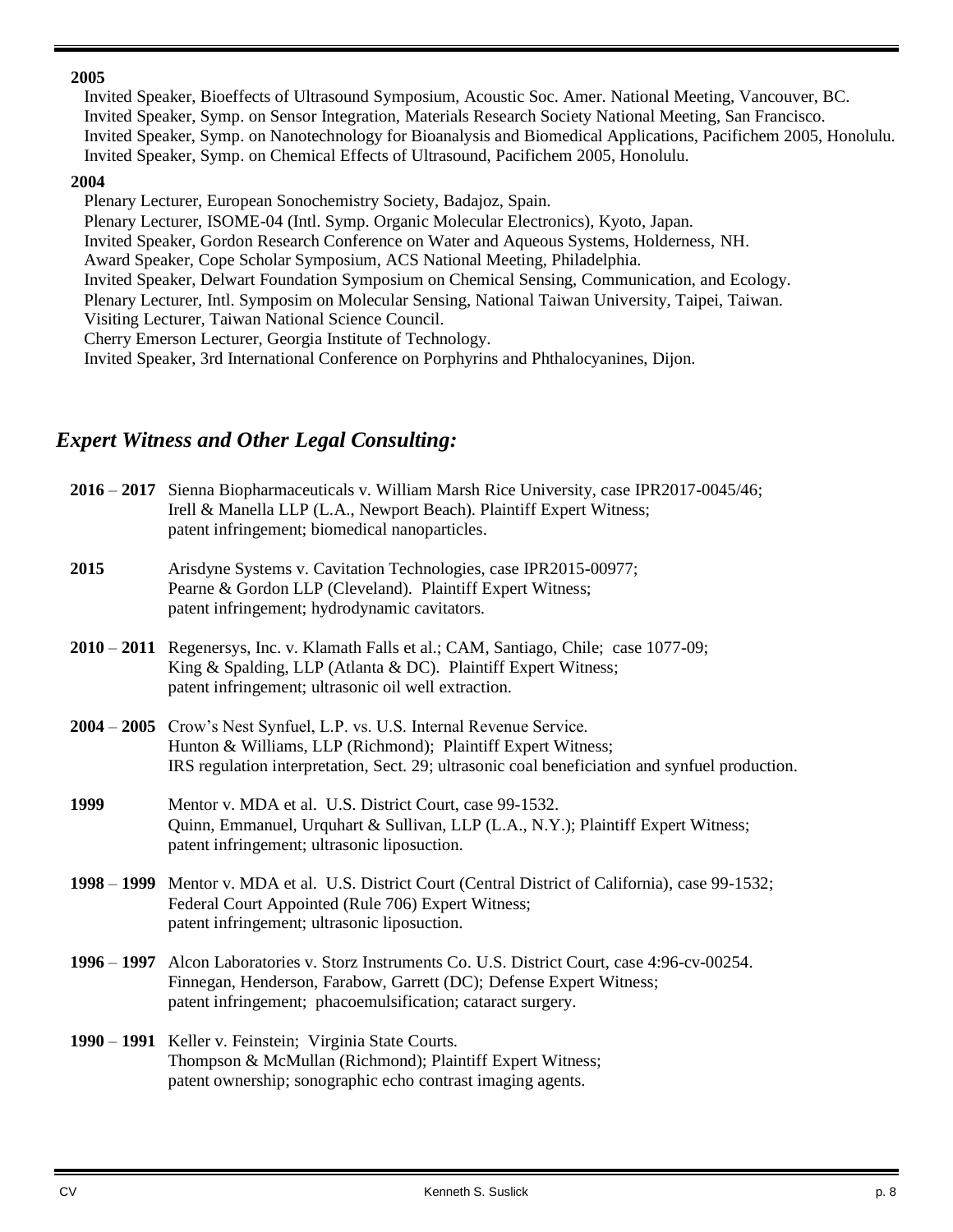## *Industrial Consulting Positions with Confidentiality Agreements:*

#### **2019 and Ongoing**

iSense LLC, Mountain View, CA. Specific Diagnostics, Inc., Mountain View, CA. Eco Integrated Technologies, Fort Worth, TX.

#### **2018**

iSense LLC, Mountain View, CA. Specific Diagnostics, Inc., Mountain View, CA. Macrosound Technologies, San Francisco, CA. Eco Integrated Technologies, Fort Worth, TX.

#### **2017**

iSense LLC, Mountain View, CA. Specific Diagnostics, Inc., Mountain View, CA. Macrosound Technologies, San Francisco, CA.

#### **2016**

Arisdyne Systems, Cleveland, OH. WavePharma, LLC, Austin, TX.

#### **2015**

iSense LLC, Mountain View, CA. Kellogg Co, Battle Creek, MI. Exxon-Mobil Research & Engineering, Clinton, NJ. RASP Technologies, Asheville, NC.

#### **2014**

iSense LLC, Mountain View, CA Kellogg Co, Battle Creek, MI. Exxon-Mobil Research & Engineering, Clinton, NJ. iP2Biz, Atlanta, GA.

#### **2013**

ORC Guideline (Teltech), Princeton; 1985 – 2013 iSense LLC, Mountain View.

#### **2012**

Exxon-Mobile Research & Engineering, Clinton, NJ. 3M, Minneapolis, MN. Eastman Chemicals, Clinton, NJ.

#### **2010-2011**

iSense LLC, Mountain View. RegEnersys, London. John Deere & Co., Peoria.

#### **2009**

iSense LLC, Mountain View. Lumigen, Beckman Coulter, Southfield, MI.

#### **2008**

iSense LLC, Mountain View. Traditional Industries Intellectual Property Ltd., Israel.

#### **2007**

Merck Pharmaceuticals, Rahway, NJ.

#### **2006**

ChemSensing Inc., Champaign.

#### **2005**

Procter & Gamble, U.K. ChemSensing Inc., Champaign.

#### **2004**

Colgate Palmolive. ChemSensing Inc., Champaign.

#### **2003**

ChemSensing Inc., Champaign. Dispersed Systems, Oceanside, CA.

#### **2002**

ChemSensing Inc., Champaign. Dispersed Systems, Oceanside, CA. Aramco Inc., Houston. PDVSA, Caracas, Venezuela.

#### **2001**

ChemSensing Inc., Champaign. PG Research Foundation; 1999-2001. UOP Corp. Research, Chicago. Aramco (Saudi Arabian Oil Co.), Dharan. Eveready Corp., Cincinnati.

#### **1976 – 2000**

3M Corporate Research, Minneapolis; 1992, 1995. Abbot Pharmaceuticals, North Chicago; 1998. AMOCO Chemicals, Naperville, Illinois; 1987-88. BP Chemicals, London; 1991. Catalytica Associates, Mountain View; 1978, 1991-93. Chem Systems, Houston; 1991. Ciba-Geigy Ltd., Basel, Switzerland; 1986. CQ Inc., Homer City, PA; 2000. Dean Technology, Hanover, Connecticut; 1990-92. Digital Engineering, Thunder Bay, Canada; 1982. Dow Chemicals, Midland and Freeport; 1989. Dow-Elanco, Indianpolis; 1994. duPont Chemicals Corporation, Wilmington, DE; 1990. duPont Imaging, Glasgow; 1993. duPont-Merck Pharmaceuticals, Bellirica, NY; 1991. Eli Lilly Co., Indianapolis, 1987. Exxon Corp. Res., Annandale; 1984-86, 1990-91, 1994-96. Exxon ERDL, Baton Rouge; 1988, 1992-93, 1998-2000. Foster-Wheeler Corporation, Livingston, NJ; 1993. Gas Research Institute / Alfred Univ.; 1992-93. Harper and Row, Hugheey's *Inorg. Chem.*; 1981-82. Hoechst-Celanese, Providence; 1990-1991. Imperial Chemicals Industry, Runcorn, UK; 1986. Institute for Gas Technology, Chicago; 1987-89. Kimberly-Clark Corp., Neenah, WI; 1995. M & T Chemicals, New Jersey; 1986-87. MacroSonix Corp., Richmond, VA; 1998. Mobil Research & Development, Paulsboro, 1987. Molecular Biosystems, Inc., San Diego; 1987-90. National Starch and Chemical Corp., Plainfield, NJ; 1996. Ney Ultrasonics, Bloomfield, CT, 1994-1997. Orentreich Institute, Cold Spring, NY; 1993. Shell Chemicals, Amsterdam; 1986. Sonus Pharmaceuticals, Seattle; 2000. Storz Instrument Co., St. Louis; 1997. Sun Oil Research & Dev. Lab., Marcus Hook, NJ; 1988. U.S. Army Construction Eng. Res. Lab; 1996-97. Union Carbide Corporation, Bound Brook, NJ; 1990. Vitroseal, Inc., Evanston, IL; 2000. VivoRx Pharmaceuticals, Santa Monica.; 1991 – 99. Vulcan Chemicals, Witchita, KS; 1988.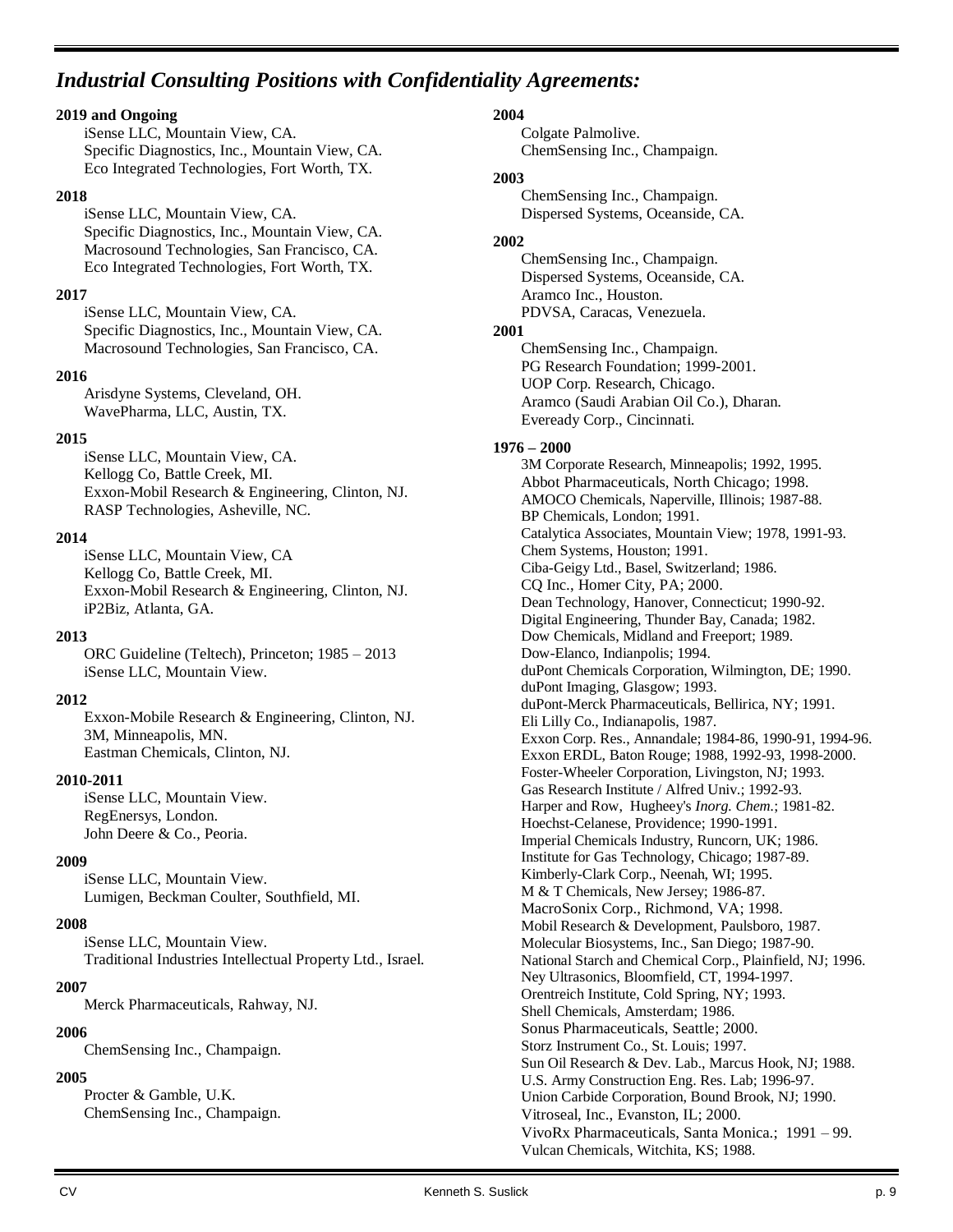## *Other Invited Lectures and Presentations (>575 in total)*

#### **2020**

Tel Aviv University

#### **2019**

University of Surrey Inorganic Chemistry, Oxford University Chemical Biology, Oxford University Institute for Biomedical Engineering, Oxford University

#### **2018**

Physical & Theoretical Chemistry, Oxford University Research Consilium, Balliol College, Oxford National Physical Laboratory, U.K. University of British Columbia Simon Fraser University ACS National Meeting, New Orleans

#### **2017**

Calvin College, Grand Rapids University of Akron

#### **2016**

University of Edinburgh Trinity University, Dublin Bangor University, U.K. Cambridge University EPRI, Palo Alto Shiraz University

#### **2015**

Museum of Fine Arts, Boston Arizona State University, Tempe Bradley University, Peoria DTRA CBD Conference, St. Louis Trace Explosives Detection Conf., Pittsburg

#### **2014**

Univ. of Science & Technology of China Nanjing University Zhejiang University, Hangzhou Monell Chemical Senses Institute, Philadelphia Texas Tech University, Lubbock University of Wisconsin, Madison

#### **2013**

University of California, Berkeley Boston University Getty Museum, Getty Conservation Institute California Institute of Technology Wilsmore Lectures, Univ. of Melbourne University of Sydney Portland State University ACS Natl. Mtg, Indianapolis DoD TSWG End-Users' Meeting, Arlington, VA

#### **2012**

Swarthmore College, Swarthmore, PA Michigan State University, East Lansing Exxon Corporate Research, Clinton, NJ 243rd ACS National Meeting, San Diego

#### **2011**

Iowa State University (Dept. of Physics), Ames 3M R & D Center, Minneapolis University of Western Michigan, Kalamazoo 241<sup>st</sup> ACS National Meeting, Anaheim

#### **2010**

University of North Texas, Denton University of California, Davis University of Geneva University of Lausanne University of Berne University of Fribourg University of Neuchâtel

#### **2009**

California Institute of Technology University of California, Riverside Acoustical Society of America Mtg., San Antonio MRS National Meeting, San Francisco NIH ChemSensors Steering Committee 238th ACS National Meeting, Washington, DC

#### **2008**

University of Arkansas University of Missouri, Columbia University of Utah 12th Intl. Mtg. Chem. Sensors, Columbus Wright-Patterson AFB (July, 2008) Bench to Boardroom Symposium, UIUC Center for Entrepreneurship (Oct., 2008) 235th ACS National Meeting, New Orleans Colloquium Speaker, Dept. of Chemistry, Univ. of Utah. Colloqu. Speaker, Dept. of Chem., U. Missouri, Columbia.

#### **2007**

Dept. of Physics, Univ. New Brunswick, Fredericton, NB Truman State University, Kirksville, MO Bowling Green State University 234th ACS National Meeting, Boston 233rd ACS National Meeting, Chicago Invited Speaker, DOE User Symposium, Argonne National Laboratory.

#### **2006**

Universidade Federal do Parana, Curitiba, Brazil Abilit Corp., Osaka, Japan Hamano Life Sciences Research Foundation, Tokyo University of Nebraska, Lincoln Materials Science and Engineering, UIUC Northern Illinois University, DeKalb, IL HSARPA Contractors Meeting, Boulder, CO TSWG DoD Contractors Meeting, Washington DC 232nd ACS Natl. Mtg., San Francisco Chemical Biological Incident Response Force (CBIRF) Naval Surface Warfare Center, Indian Head, Md 231<sup>st</sup> ACS National Meeting, Atlanta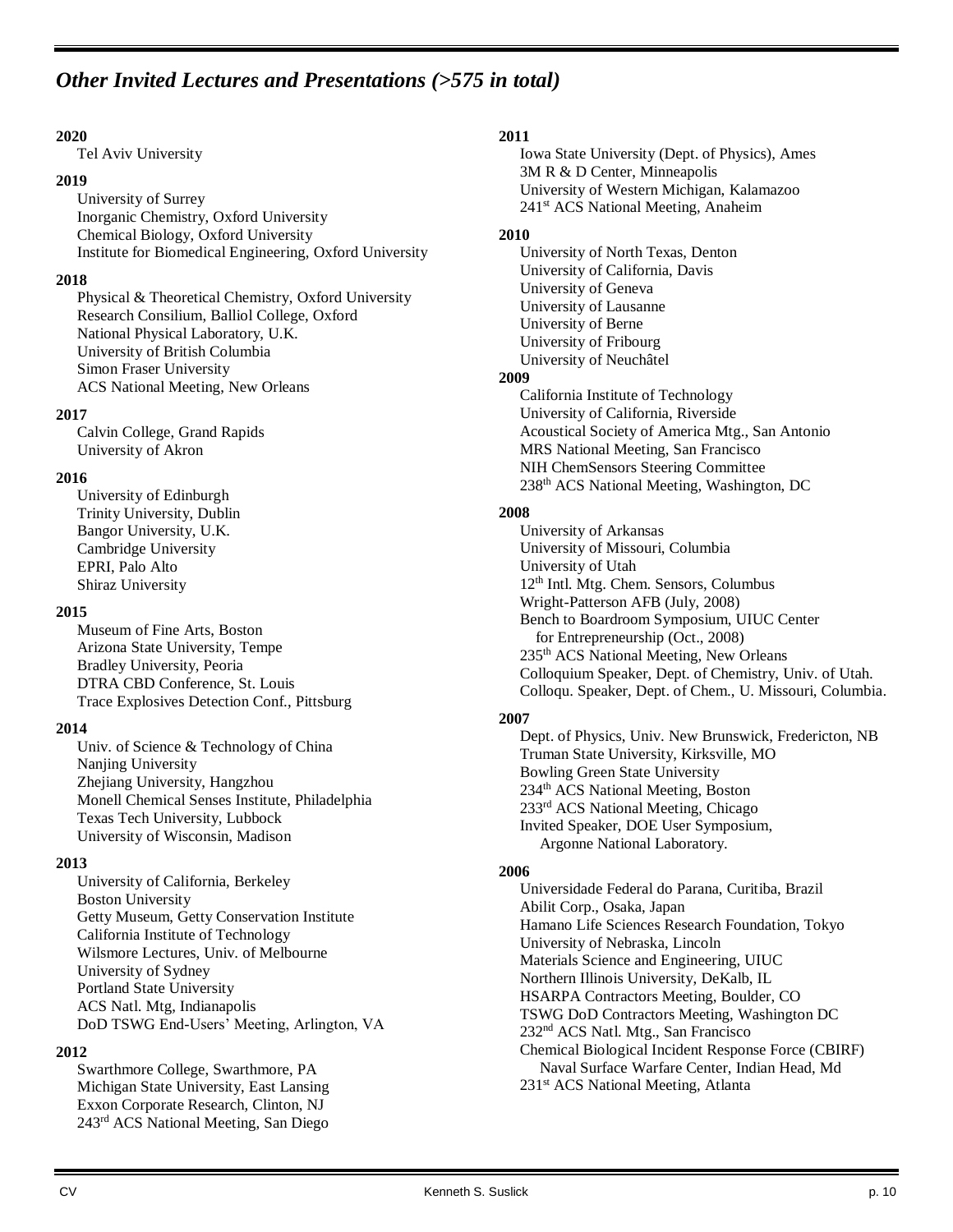#### **2005**

Invited Speaker, Bioeffects of Ultrasound Symposium, Acoustic Soc. Amer. National Meeting, Vancouver, BC. Invited Speaker, Symp. on Nanotechnology for Bioanalysis and Biomedical Applications, Pacifichem 2005, Honolulu. Invited Speaker, Symp. on Advances In Power Ultrasound, Intl. Food Safety & Quality Conference, New Orleans 230th ACS National Meeting, Washington DC MRS National Meeting, San Francisco

Texas A&M University

Boston College

ACS Regional Meeting, Peoria 229th ACS Natl. Meeting, San Diego

#### **2004**

3rd Intl. Conf. Porphyrins & Phthalocyanines, Dijon. Univ. of Texas Southwestern Medical Center at Dallas.

Academia Sinica, Taipei, Taiwan.

National Chiayi University, Taiwan.

Georgia Institute of Technology.

228th ACS Natl. Meeting, Philadelphia.

Tech Exchange Presentation, Piscataway, NJ.

Colgate Palmolive Corporate Research, NJ.

#### **2003**

J.T. Donald Lecturer, McGill University, Montreal.

Invited Speaker, World Congress on Ultrasonics, Paris. Five College Lecturer (Amherst, Mount Holyoke, Smith,

Hampshire and U. Mass. Amherst).

Invited Speaker, Gordon Research Conf., Chemical Sensors.

Invited Speaker, Symposium on Sonoluminescence, Acoustic Society of America Mtg., Nashville.

Frontiers of Chemistry Lecturer, Wayne State University.

225th ACS Meeting, New Orleans

UIUC Dept. of Food Science and Human Nutrition

Ultrasonics Industry Association Technical Symp.

Northwestern University

Colgate Palmolive Corporate Research, NJ

#### DARPA

University of California, Irvine

#### **2002**

- Invited Lecturer, 16th Intl. Sym. Nonlinear Acoustics (ISNA-16), Moscow.
- Invited Speaker,  $9<sup>th</sup>$  Intl. Symp. on Olfaction & Electronic Noses (ISOEN-2002), Rome.

Plenary Lecturer, Catalyst Club of Chicago.

Invited Speaker, Symposium Honoring J. I. Brauman' 65<sup>th</sup> Stanford University

Invited Speaker, Symposium Honoring R. G. Bergman, University of California, Berkeley.

Invited Speaker, Chicago Technology Forum 2002

University of Notre Dame

University of Akron

University of Delaware

Pfizer Pharmaceuticals, Groton, CT

223rd ACS Natl. Mtg., Boston

3M Technology Center, Minneapolis

Abbot Pharmaceuticals, North Chicago

Colgate Corporate Research, Piscataway, NJ

Avery-Dennison, Cincinnati Argonne National Laboratory, Argonne, IL International Flavors and Fragrances, NY, NY

#### **2001**

Plenary Lecturer, EURODEUR Conference, Paris. Invited Speaker, 8<sup>th</sup> ISOEN, Washington, D.C. Plenary Lecturer, 17<sup>th</sup> Intl. Congress on Acoustics, Rome. Plenary Lecturer, World Congress on Ultrasonics/ IEEE Intl. Ultrasonics Symposium, Atlanta, GA University of Michigan Massachusetts Institute of Technology Motorola Adv. Tech. Center, Schaumburg, IL Federal Bureau of Investigation, Washington, D.C. Colgate-Palmolive Co., Piscataway, NJ Procter & Gamble Corp., Cincinnati, OH University of Illinois at Urbana-Champaign, MATSE Mayo Clinic, Biomed. Eng., Rochester, MN 221st ACS Natl. Mtg., San Diego

#### **2000**

University of California, Santa Barbara Pacifichem 2000, Honolulu Illinois Technology Center, Savoy 220th ACS Natl. Mtg., Washington, D.C. 219th ACS Natl. Mtg., San Francisco University of Wisconsin, Madison DARPA Symposium on Meta-Materials

#### **1999**

Pittsburgh Conference Lectureship, Duquesne University. Invited Speaker, 82nd Canadian Soc. Chem. Conf., Toronto. Invited Speaker, 15th Intl Symp Nonline. Acoust, Göttingen. 218th ACS Natl. Mtg., New Orleans 217th ACS Natl. Mtg., Anaheim University of New Orleans, Adv. Matl. Res. Inst University of Missouri, St. Louis MURI Conference, Aberdeen Proving Grounds, MD University of Colorado Colorado State University University of Wyoming

#### **1998**

Invited Speaker, DARPA Sonolum Workshop, Arlington. Invited Lecturer, 6<sup>th</sup> Mtg. European Sonochem. Soc., Rostock. Invited Speaker, Acoustic Soc. Amer. Mtg., Seattle. Director's Colloquium Speaker, Los Alamos Natl. Lab. Invited Speaker, Gordon Research Conference, Chemistry and Biology of Tetrapyrroles. Invited Speaker, Acoustic Soc. Amer. Mtg., Seattle 9<sup>th</sup> Midwest Organic Solid State Chemistry Symposium 216th ACS Natl. Mtg., Boston Ball State University DOE EMSP Symposium, Chicago DOA Dendrimer MURI Symposium, Natick

#### **1997**

Plenary Lecturer, COST Intl. Meeting on Chemistry Under Extreme Conditions, Santorini, Greece. Instructor, NATO Adv. Study Institute on Sonochemistry and Sonoluminescence, Leavenworth, WA. Plenary Lecturer, IEEE Intl. Ultrasonics Symp., Toronto. University Special Public Lecturer, U. of Melbourne. Invited Speaker, 8<sup>th</sup> Intl. Conf. Bioinorg. Chem, Yokohama.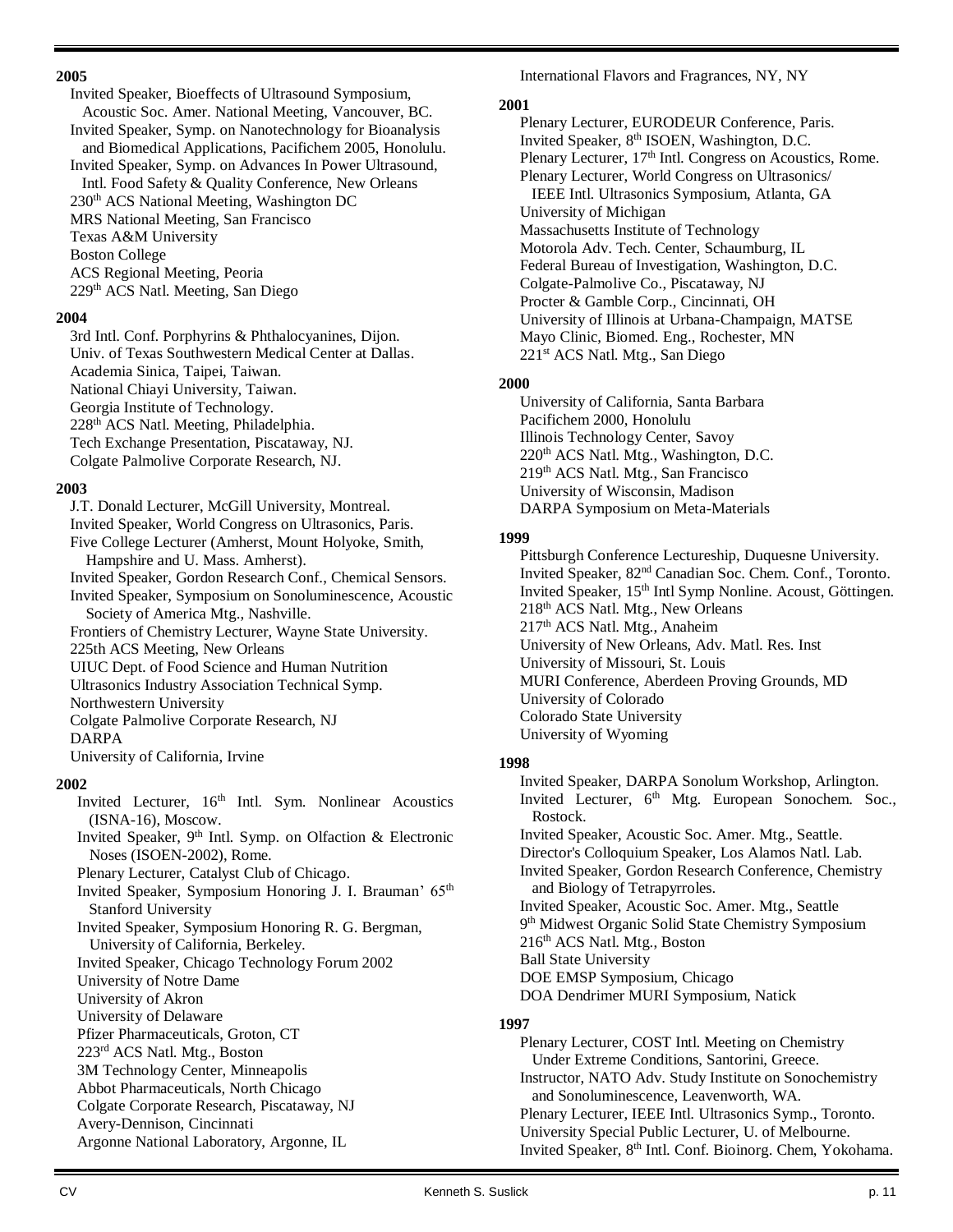Invited Speaker, 213<sup>rd</sup> ACS Natl. Mtg, Las Vegas. Invited Speaker, Symp. on Sonoluminescence, James Franck Institute, University of Chicago. Chemical & Life Sciences Laboratory Dedication Speaker, University of Illinois. Invited Speaker, Science Innovation Symposium, AAAS National Meeting, Seattle. Indiana University, Bloomington Indiana University-Purdue University at Indianapolis ACS Chicago Section Meeting, Plenary Lecturer Saturday Outreach, Dept. Physics, UIUC 213th ACS Natl. Mtg., Las Vegas University of Minnesota Great Lakes Regional ACS Meeting, Chicago

#### **1996**

3<sup>rd</sup> NSF Workshop on Materials Chem., Philadelphia. Colloquium Lecturer, Franck Institute, U. Chicago. Acoustical Society of America Meeting, Honolulu. Plenary Lecturer, 5<sup>th</sup> Meeting of the European Sonochemistry Society, Cambridge. Am. Phys. Soc. Mtg., St. Louis. 4 th Intl. Conf. Molecular Reaction Dynamics in Condensed Matter, Newport Beach. University of Northern Iowa Lawrence Livermore Natl. Labs Stanford University Inorg Awards Symp., 212<sup>th</sup> ACS Natl. Mtg,, S.F. TAM, UIUC Regional ACS Mtg., ISU Invited Speaker, Symposium on Hybrid Materials,

211<sup>th</sup> ACS National Meeting, New Orleans.

#### **1995**

Pacifichem '95, Honolulu. 210<sup>th</sup> ACS Natl. Mtg., Chicago. Materials Research Society Meeting, Boston. Keynote Speaker, Ultrasonics Industry Association Technical Meeting, Columbus. Ultrasonics in Biophy. Bioeng. Symp., Allerton Park. ISMANAM–95, Quebec. 209<sup>th</sup> ACS Natl. Mtg., Anaheim. University of Pennsylvania Iowa State University, Ames Grinnell College, Grinnell, Iowa Kimberley-Clark Corporate Research Central States Microscopy Soc. Meeting Ohio State University, Columbus

#### **1994**

Naval Research Laboratory, Washington, DC Society for Biomaterials, Boston North Carolina State University, Raleigh Free University of Brussels, Belgium University of California, Berkeley Concordia University, Montreal University of Texas at Austin IEEE Eng. Med. Biol. Mtg., San Diego Stanford Colloid Symposium, Stanford Moderator, Ultrasonics in Biophysics and Bioengineering Symp., Allerton Park

Soc. Magn. Reson. Medicine, San Francisco Materials Research Soc. Spring Mtg., S.F. 207<sup>th</sup> ACS National Meeting, San Diego Dow-Elanco, Indianapolis

#### **1993**

Invited Speaker, 1st NSF Workshop on Materials Chemistry, Albuquerque. IEEE Ultrasonics '93 Symposium, Baltimore. Invited Speaker, 6<sup>th</sup> ICBIC, San Diego. Keynote Speaker, Ultrasonics Industry Association Technical Meeting, Columbus. Plenary Lecturer, 1<sup>st</sup> International Conference on Mechanochemistry, Kosice, Slovakia. Invited Speaker, 3rd Eur. Sonochem. Soc, Portugal. Invited Speaker, NSF/EPRI Symposium on Advanced Oxidation Technologies, San Francisco. Michigan State University, East Lansing Washington University, St. Louis DOE Program Review, Washington, D.C. IUTAM Symposium, Birmingham, U.K. Duke University DuPont Imaging and Medical, Glasgow Orentreich Institute, New York 205<sup>th</sup> ACS National Meeting, Denver

#### **1992**

Invited Speaker, Gordon Res. Conf., Organomet. Chem. Invited Speaker, Symp. on Cluster, Surfaces, & Solids, 204<sup>th</sup> ACS National Mtg., Washington, D.C. Invited Speaker, Adv. Catal. Tech. Symp., Catalytica. Colloquium Speaker, Center for Adv. Study, UIUC. Invited Speaker, Symp. Reactions in Organized Media, 203rd ACS Natl. Mtg., San Francisco. Northwestern University. University of California, Santa Barbara Princeton University AAAS National Meeting, Chicago DOE UIUC Corrosion Center Symposium 3<sup>rd</sup> Rocky Mountain Conf. Analytical Chem. American Society of Mechanical Engineers, Winter Natl. Meeting, Boulder

#### **1991**

Invited Speaker, Frontiers of Science Workshop on Catalysis, Exxon Corporate Research Lab Plenary Lecturer, 1st Meeting of the European Sonochemistry Society, Lago Gardo, Italy. Colloquium Speaker, Department of Chemistry, University of Chicago Invited Speaker, Ultrasonics Industry Association Mtg. Invited Speaker, Symp. on Macromolecular Assemblies, 202nd ACS National Meeting, Atlanta. Colloquium Speaker, Department of Chemistry, University of Illinois at Urbana-Champaign. Invited Speaker, Acoustical Soc. Am. Mtg., Baltimore. Materials Research Society, Fall Meeting Eastern Illinois University Materials Research Society National Meeting Colloquium Lecturer, Dept. Chem., UIUC American Physical Society National Meeting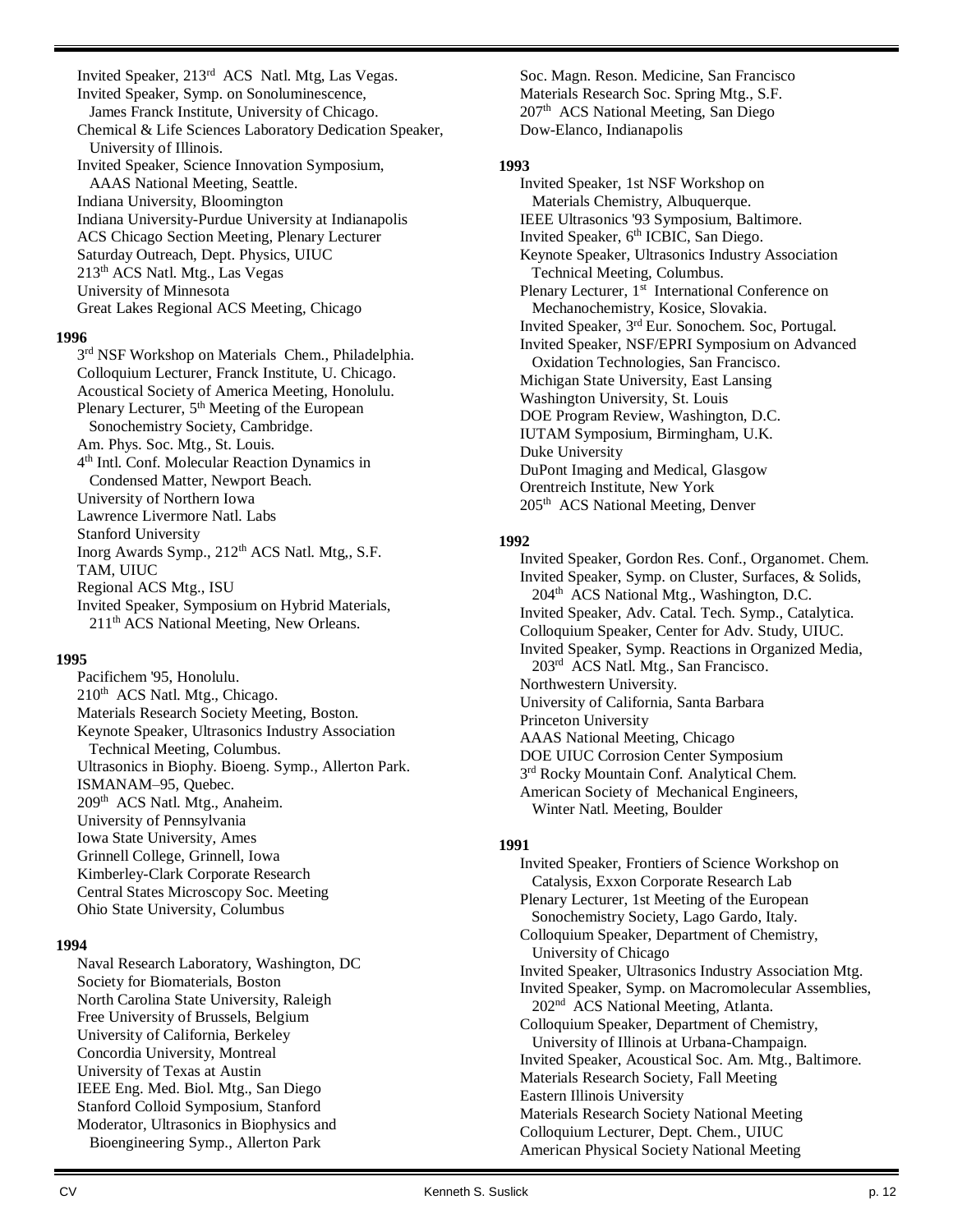DePauw University BP Chemicals, London Hoechst Celanese, Providence Stanford University University of California, Berkeley University of Oregon Lexington ACS Section

#### **1990**

Materials Research Society, Boston NCPA, U. Miss., Oxford, MS. 199<sup>th</sup> ACS National Meeting, Boston Union Carbide, Bound Brook University of Delaware University of New Mexico Central New Mexico ACS Section University of Illinois, Biophysics Argonne National Laboratory Nazerene-Olivetti University, Kankakee duPont & Co., Wilmington Hoechst-Celanese, Corpus Christi Carleton University, Ottawa

#### **1989**

Plenary Lecturer, New York Catalysis Society, N.Y. Academy of Sciences, New York Pacific Basin Societies Mtg., Honolulu Beckman Institute for Advanced Science and Technology, University of Illinois Invited Speaker and Convener, 4<sup>th</sup> International Conf. on Bioinorganic Chemistry, Oxford Plenary Lecturer, International Symposium on Photochemistry, Ferrarra, Italy Gas Research Institute, Chicago University of Maryland, College Park NSF, Washington, D.C. External Site Visit, Mat. Res. Lab., UIUC Storz Instrument Co., St. Louis University of Maryland Dow Chemicals, Midland Los Alamos National Laboratory Sandia Laboratory, Albuquerque Dow Chemicals, Freeport Illinois State University Case Western Reserve University North Carolina State University

#### **1988**

Plenary Lecturer,  $5<sup>th</sup>$  Intl. Symp. on Inclusion & Molecular Recognition, Orange Beach Porphyrin Symposium, 196<sup>th</sup> ACS Natl Meeting, L.A. Plenary Lecturer, Philadelphia Catalysis Club Tribology Symp., 3rd Chemical Congress of North America, Toronto University of New Orleans Exxon Engineering R. & D., Baton Rouge Wichita State University Vulcan Chemicals, Wichita 11th Intl. Symp. on the Reactivity of Solids, Princeton, New Jersey Beckman Institute External Review

 Committee Meeting Sun Oil R. & D., Marcus Hook, PA AMOCO Chemicals, Naperville, IL Purdue University

#### **1987**

Plenary Lecturer, EUCHEM Symposium on Unusual Methodologies in Organic Synth., France Invited Speaker, NATO Workshop on Selective Activation of C-H & C-C Bonds, France Invited Speaker, NSF Workshop on Organometallic Chemistry, Asilomar Molecular Biosystems, San Diego Mobil R. & D., Paulsboro, NJ Rensselaer Polytechnic University State University of New York at Albany General Electric Corp. Research, Schenectady 194<sup>th</sup> ACS National Meeting, New Orleans Eli Lilly Co., Indianapolis M & T Chemicals, New Jersey University of Paris V (Rene Descartes) Biennial Inorganic Chem. Symp., Harvard University 3<sup>rd</sup> Intl Conf Bioinorganic Chemistry, Netherlands Institute for Gas Technology, Chicago University of Pittsburgh University of Ill., Dept. of Matl. Sciences Johns Hopkins University Ultrasonics in Biophysics and Bioeng. Symp., Allerton

#### **1986**

Sonochemistry Symposium, Royal Society of Chemistry Annual Congress, Warwick Plenary Lecturer, 4th International Seminar on Modern Synthetic Methods, Assoc. of Swiss Chemists Symp. on New Synthetic Approaches, Oxford Univ. Symposium on High Energy Processes in Organometallic Chem., 192nd Natl. ACS Carnegie-Mellon University M & T Chemicals, New Jersey Imperial Chemicals, Runcorn, England University of Edinburgh University of Stirling, Scotland Technical University of Darmstadt Ciba-Geigy, Basel, Switzerland Shell Chemicals, Amsterdam Procter & Gamble, Cincinnati University of Southampton University of Liverpool Cambridge University University of Bristol University of Nottingham 191<sup>st</sup> ACS National Meeting, New York University of Illinois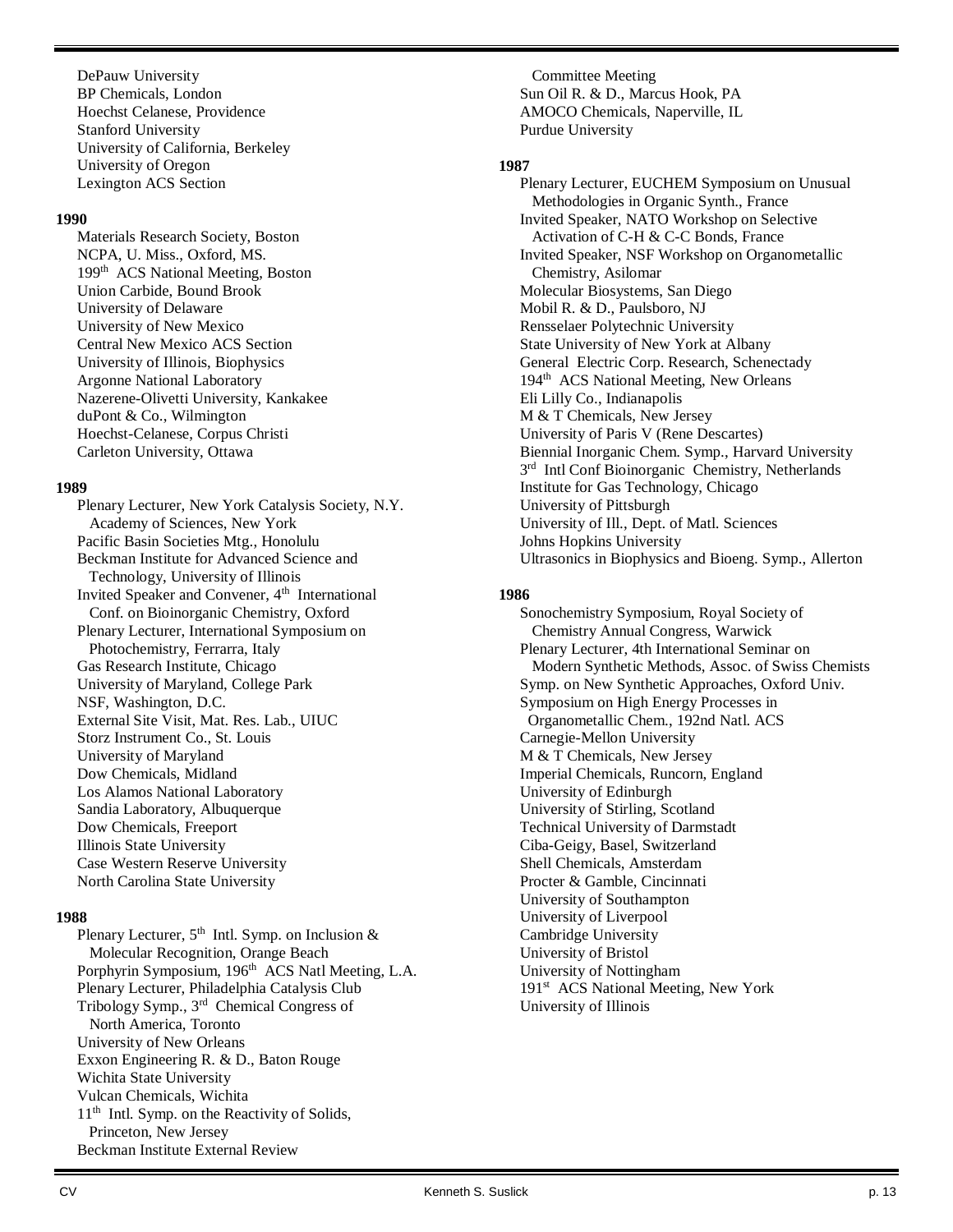#### **1985**

190<sup>th</sup> National ACS Meeting, Chicago Biennial Inorganic Chemical Symp., Toronto State-of-the-Art Symposium on Bioinorganic Chemistry, 189<sup>th</sup> National ACS Meeting Excited States of Porphyrins Symp., Little Rock IEEE National Meeting, San Francisco Exxon Corporate Research, Annandale Ultrasonics Intl. 85 Conference, London

#### **1984**

University of North Carolina, Chapel Hill University of South Carolina, Charleston Exxon Corporate Research, Annandale Amoco Chemicals, Naperville Intl. Congress of Pacific Basin Chem. Soc. N.Y. Catalysis Society, N.Y. Acad. Sciences 23rd ICCC, Vancouver Southeast Regional ACS Meeting Henkel Corporation, Minneapolis University of Minnesota, Minneapolis Midwest Regional ACS Meeting, Kalamazoo Chemplex Corporation, Rolling Meadows 187<sup>th</sup> ACS National Meeting, St. Louis University of Iowa, Iowa City Engelhard Chemicals, Summit

#### **1983**

University of Illinois at Urbana-Champaign Northwestern University, Evanston University of California, Riverside University of California, Santa Barbara University of California, Irvine University of California, Los Angeles University of Southern California, L. A. California Institute of Technology, Pasadena University of California, Davis Lawrence Livermore National Laboratory Stanford University, Stanford University of California, Berkeley University of Oregon, Eugene University of Wisconsin, Madison 186<sup>th</sup> ACS Natl. Meeting, Washington, D.C. Eastman Kodak, Kingsport, Tenn. Intl. Conference Bioinorg. Chem., Florence University of Chicago Celanese Corporate Research, Summit, NJ. Ohio State University Princeton University DuPont Central Research, Wilmington, DE Massachusetts Institute of Technology Harvard University Marquette University 185<sup>th</sup> ACS National Meeting, Seattle

#### **1982**

Shell Development, Westhallow 3<sup>rd</sup> Intl. Symp. on Homogen. Catal., Milan Gordon Research Conf., Inorganic Chemistry Gordon Research Conf., Organometallics DIC Biennial Symposium, Indiana University 184<sup>th</sup> ACS National Meeting, Kansas City University of Illinois, Chicago Circle

#### **1981**

Standard Oil of Ohio, Cleveland 28<sup>th</sup> IUPAC Congress, Vancouver Ball State University IEEE Ultrasonics Symposium, Chicago 17<sup>th</sup> Midwest Regional ACS Meeting 181<sup>st</sup> ACS National Meeting, Atlanta

#### **1980 - 1977**

Gordon Research Conf., Inorganic Chemistry, 1980. California Institute of Technology, 1979. Harvard University, 1978. Bell Laboratories, Murray Hill, 1978. IBM, Yorktown and San Jose, 1978. University of California, Berkeley, 1978. University of California, Los Angeles, 1978. Stanford University, 1978. Exxon Corporate Research, Linden, NJ, 1977. University of Illinois at Urbana-Champaign, 1977. Pacific Conf. on Chemistry and Spectroscopy, 1977.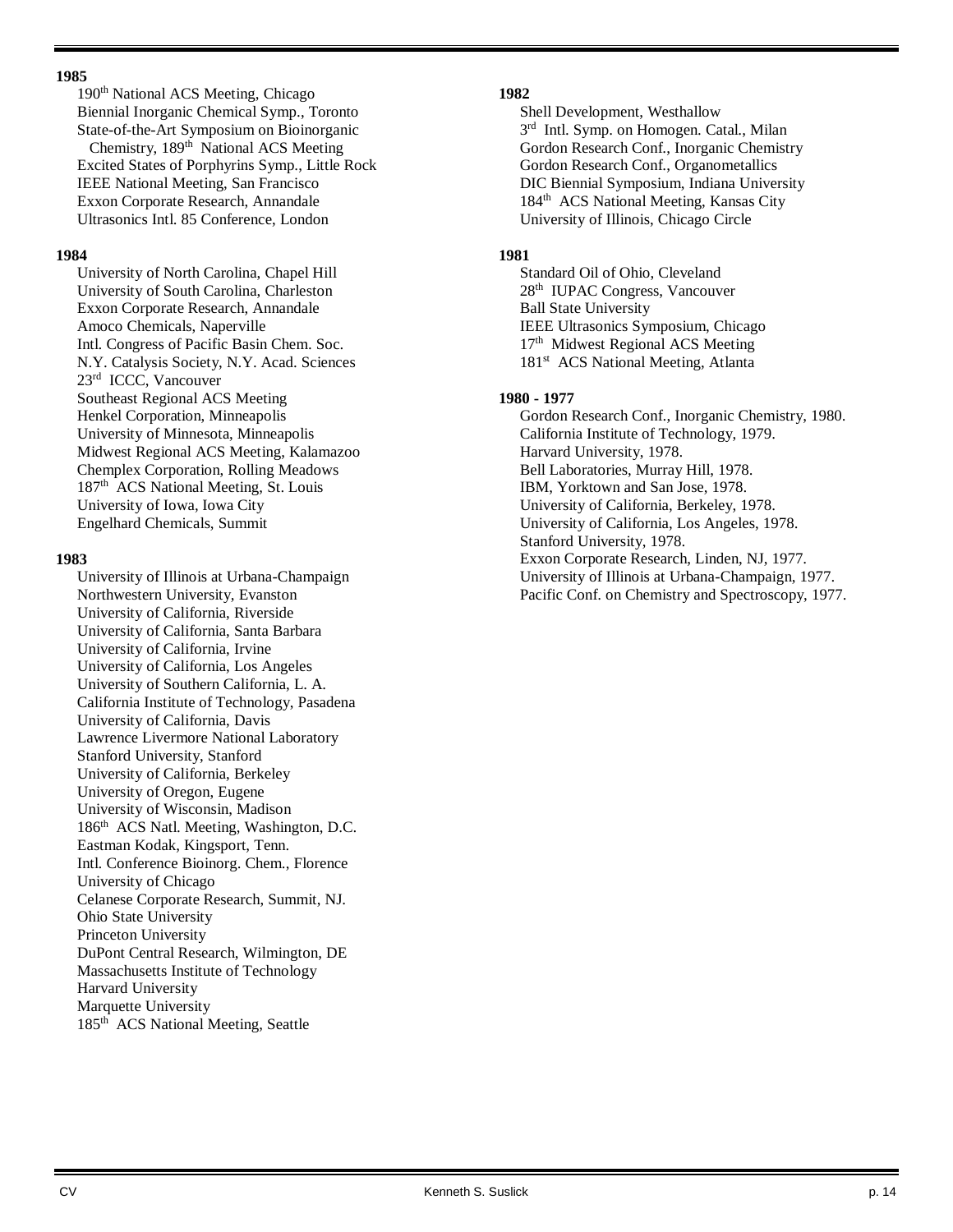## *Symposium Organization, Society Directorships, and Other Recent Professional Activities:*

| $2018 - 21$   | Co-organizer, Sonochemistry Symposium, Pacifichem 2021 International Congress, Honolulu.                |
|---------------|---------------------------------------------------------------------------------------------------------|
| $2013 - 15$   | Co-organizer, Sonochemistry Symposium, Pacifichem 2015 International Congress, Honolulu.                |
| $2013 -$      | Board of Directors, Asia Oceania Sonochemistry Society.                                                 |
| $2006 -$      | Scientific Advisory Board, Japanese Sonochemical Society.                                               |
| $1996 -$      | Board of Directors, European Society of Sonochemistry.                                                  |
| $1990 - 2010$ | Hertz Foundation Graduate Fellowship Interviewer.                                                       |
| $2009 - 10$   | Co-organizer, Sonochemistry Symposium, Pacifichem 2010 International Congress, Honolulu.                |
| 2005          | Symposium Organizer, Spring National Meeting, Materials Research Society.                               |
| $2004 - 05$   | Technical Committee, 2005 Intl. Symp. On Olfaction and Electronic Noses (ISOEN2005), Barcelona.         |
| $2004 - 05$   | Co-organizer, Sonochemistry Symposium, Pacifichem 2005 International Congress, Honolulu.                |
| 2003          | NASA proposal evaluation panel, Scientific Projects in Microgravity.                                    |
| 2003          | Symposium Organizer, Ultrasonics Industry Association Annual Technical Symposium.                       |
| 2000          | Organizer, Sonochemistry Symposium, Pacifichem 2000 International Congress, Honolulu.                   |
| $1997 - 00$   | Chairman, MRS Medal Awards Subcommittee, Materials Research Society.                                    |
| $1996 - 00$   | Awards Committee, Materials Research Society.                                                           |
| 1998          | Sonochemistry & Sonoluminescence Symposium Co-organizer, Joint ASA/EAA Intl. Meeting, Berlin.           |
| 1998          | Sonochemistry Symposium Co-organizer, Acoustic Society of America Meeting, Seattle.                     |
| 1997          | NSF Career Award Selection Committee.                                                                   |
| $1996 - 97$   | Co-Organizer, NATO Advanced Study Institute on Sonochemistry and Sonoluminescence.                      |
| $1993 - 98$   | North American Board Member, International Mechanochemistry Association, IUPAC.                         |
| $1993 - 95$   | Organizer, Chemical Effects of Ultrasound Symp., Pacifichem '95 Intl. Congress, Honolulu.               |
| $1989 - 93$   | Organizer, Eli Lilly Lectureship on Molecular Recognition; Beckman Institute.                           |
| 1991          | Co-Organizer, Cavitation Symposium, Natl. Meeting, Acoustical Society of America, Baltimore.            |
| 1989          | Organizer, Molecular Recognition Symposium, 4th Intl. Conf. on Bioinorganic Chemistry.                  |
| 1989          | Co-Organizer, Dow Molecular Recognition Symposium, Beckman Institute.                                   |
| $1988 - 89$   | Organizer, Sonochemistry Symposium, Pacifichem '89 International Congress (1 <sup>st</sup> ), Honolulu. |
| $1987 - 89$   | Chairman, ACS Local Section, Champaign-Urbana.                                                          |
|               |                                                                                                         |

## *Editorships and Editorial Boards:*

| $1991 - 2014$ | Ultrasonics Sonochemistry, Elsevier Science Publishers.                                                      |
|---------------|--------------------------------------------------------------------------------------------------------------|
|               | Co-Founding Editor, $1991 - 1994$ ; Editorial Board, $1991 - 2014$                                           |
| $2006 - 09$   | Editorial Board, Journal of the American Chemical Society.                                                   |
| $2005 - 08$   | Editorial Board, Accounts of Chemical Research, American Chemical Society.                                   |
| $1996 - 2011$ | Founding Editorial Board, <i>Journal of Porphyrins and Phthalocyanines</i> , Wiley Publishers.               |
| $1997 - 98$   | Co-editor, Sonochemistry and Sonoluminescence, Kluwer Academic Publishers.                                   |
| $1993 - 96$   | Founding Editorial Board, <i>Intl. J. of Mechanochemistry &amp; Mech. Alloying</i> , Cambridge Interscience. |
| $1993 - 96$   | Founding Editorial Board, Advanced Oxidation Technologies, AOT Press.                                        |
| $1993 - 96$   | Volume Editor, <i>Comprehensive Supramolecular Chemistry</i> , Elsevier/Pergamon Press.                      |
| $1992 - 96$   | Editorial Board, <i>Ultrasonics</i> , Elsevier Science Publishers.                                           |
| $1991 - 93$   | Editorial Board, <i>Research on Chemical Intermediates</i> , Elsevier Science Publishers.                    |
| 1990          | Guest Editor, Special Issue on Sonochemistry, <i>Ultrasonics</i> , Butterworth Publishing.                   |
| $1985 - 87$   | Editor, Ultrasound: Its Chemical, Physical, and Biological Effects, 1st ed.; VCH Publishers.                 |
| $1986 - 87$   | Editor, <i>High Energy Processes in Organometallic Chemistry</i> , ACS Books                                 |

## *Professional Society Memberships:*

 National Academy of Inventors *(Fellow)* Acoustical Society of America *(Fellow)* American Association for the Advancement of Science *(Fellow)* American Chemical Society (*Fellow*) American Physical Society (*Fellow*) Materials Research Society (*Fellow*) Royal Society for the Arts, Manufactures, and Commerce, 1974–82 *(Fellow)* Royal Society of Chemistry *(Fellow)* Alpha Chi Sigma (Professional Chemistry Fraternity) European Sonochemistry Society (Charter Member) International Mechanochemical Association (IUPAC chartered)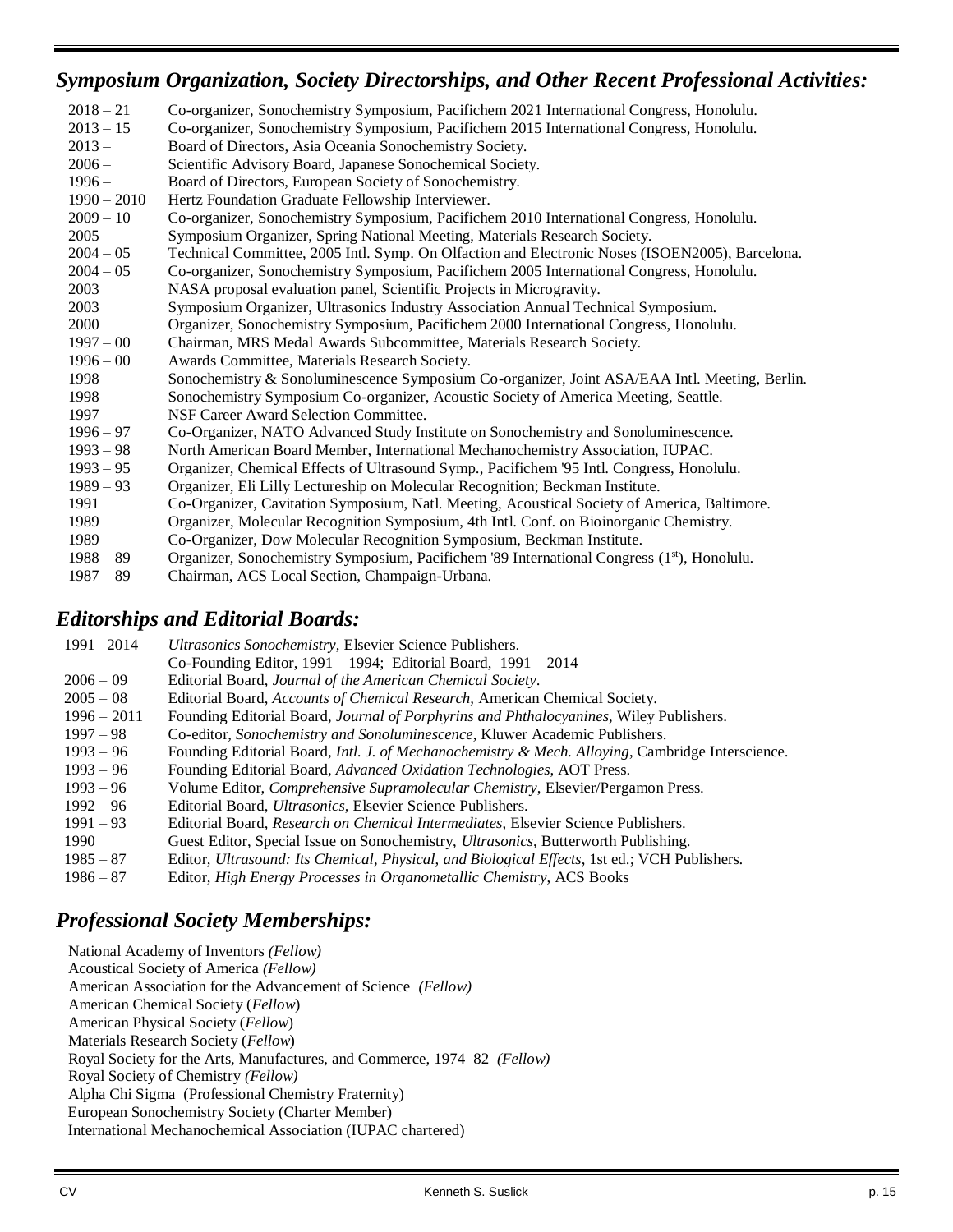# *Major Recent Research Funding:*

| $2015 - 19$ | AFOSR, Basic Research Challenge Program; PIs: D. D. Dlott; K. S. Suslick; R. Kalia; P. Vashinshta.<br>"Real-time dynamics of hot spots in microstructured energetic materials" \$892,786 / 4 yr.                                    |
|-------------|-------------------------------------------------------------------------------------------------------------------------------------------------------------------------------------------------------------------------------------|
| $2012 - 18$ | ONR, MURI "Shock Wave Energy Dissipation (SWED) by Mechanochemically-Active Materials"<br>co-PIs with D. D. Dlott, K. S. Suslick, J. S. Moore, N. Sottos, T. J. Martínez, and A. Strachan,<br>$$7,500,000 / 5$ yr.                  |
| $2017 - 18$ | Procter & Gamble Corp, "Colorimetric Sensor Applications",<br>$$157,106/1$ yr.                                                                                                                                                      |
| $2012 - 16$ | NSF-DMR; "New Synthetic Methodologies for Nanostructured Materials Using Ultrasound"<br>$$508,903 / 4$ yr.                                                                                                                          |
| $2012 - 15$ | NSF-CHE; "An Optoelectronic Nose for Artwork Monitoring" Co-PI w/ M. Schilling, Getty Conserv. Inst.,<br>$$467,293 / 3$ yr.                                                                                                         |
| $2011 - 15$ | DOD, ONR, Basic Research Challenge Program; co-PI with D. D. Dlott;<br>"Spontaneous energy concentration<br>in energetic molecules, interfaces and composites:<br>response to ultrasound and THz radiation"<br>$$1,200,000 / 4$ yr. |
| $2012 - 14$ | DOD, TSWG/JIEDDO; "N41756-12-R-4767 "Optoelectronic Nose for Detection of Improvised Explosives"<br>$$1,450,000 / 2$ yrs.                                                                                                           |
| $2010 - 14$ | NSF; "Chemical Effects of High Intensity Ultrasound: Sonoluminescence"<br>$$521,845 / 3$ yr.                                                                                                                                        |
| $2010 - 12$ | Energy Biosciences Institute; "Ultrasound for Lignocellulosic Biofuel Production"<br>$$241,861 / 2$ yr.                                                                                                                             |
| $2010 - 12$ | NSF; "New Synthetic Methodologies for Nanostructured Materials Using Ultrasound"<br>$$340,000 / 2$ yr.                                                                                                                              |
| $2007 - 12$ | NIH; "A VOC Dosimeter Based On A Colorimetric Sensor Array"<br>$$2,460,000 / 5$ yrs.                                                                                                                                                |
| $2006 - 11$ | DOE; UIUC Materials Res. Lab, "Nanoparticle Oxides for Photochemical Water Splitting,"<br>\$120,000 / yr.                                                                                                                           |
| $2010 - 11$ | DOD, DARPA/Army; "Probing the Limits of Cavitation, Sonoluminescence & Mechanoluminescence"<br>\$213,000/yr.                                                                                                                        |
| $1999 - 08$ | NSF-CHE; "Chemical Effects of High Intensity Ultrasound"<br>$$562,500 / 7$ yrs.                                                                                                                                                     |
| $2006 - 08$ | DOD, TSWG; "Colorimetric Sensor Array for Detection of Toxic Industrial Chemicals"<br>\$535,388 / 2 yrs.                                                                                                                            |
| $2004 - 07$ | HSARPA; "Ultra-Portable Chemical Sensors based on Chemoresponsive Dye Arrays"<br>$$327,120$ / yr.                                                                                                                                   |
| $2005 - 07$ | NSF-BES; "SENSORS: Colorimetric MicroArrays"<br>$$168,000 / 2$ yrs.                                                                                                                                                                 |
| $2000 - 05$ | DOD, DARPA; "Chemical Control of Single Bubble Cavitation"<br>$$737,121 / 5$ yrs.                                                                                                                                                   |
| $2000 - 05$ | NIH 5R01-HL25934 "Heme Proteins, Microspheres, and Their Synthetic Analogs"<br>$$1,365,000 / 4$ yrs.                                                                                                                                |
| $1990 - 06$ | DOE; UIUC Materials Res. Lab, "Field Responsive Materials,"<br>\$120,000 / yr.                                                                                                                                                      |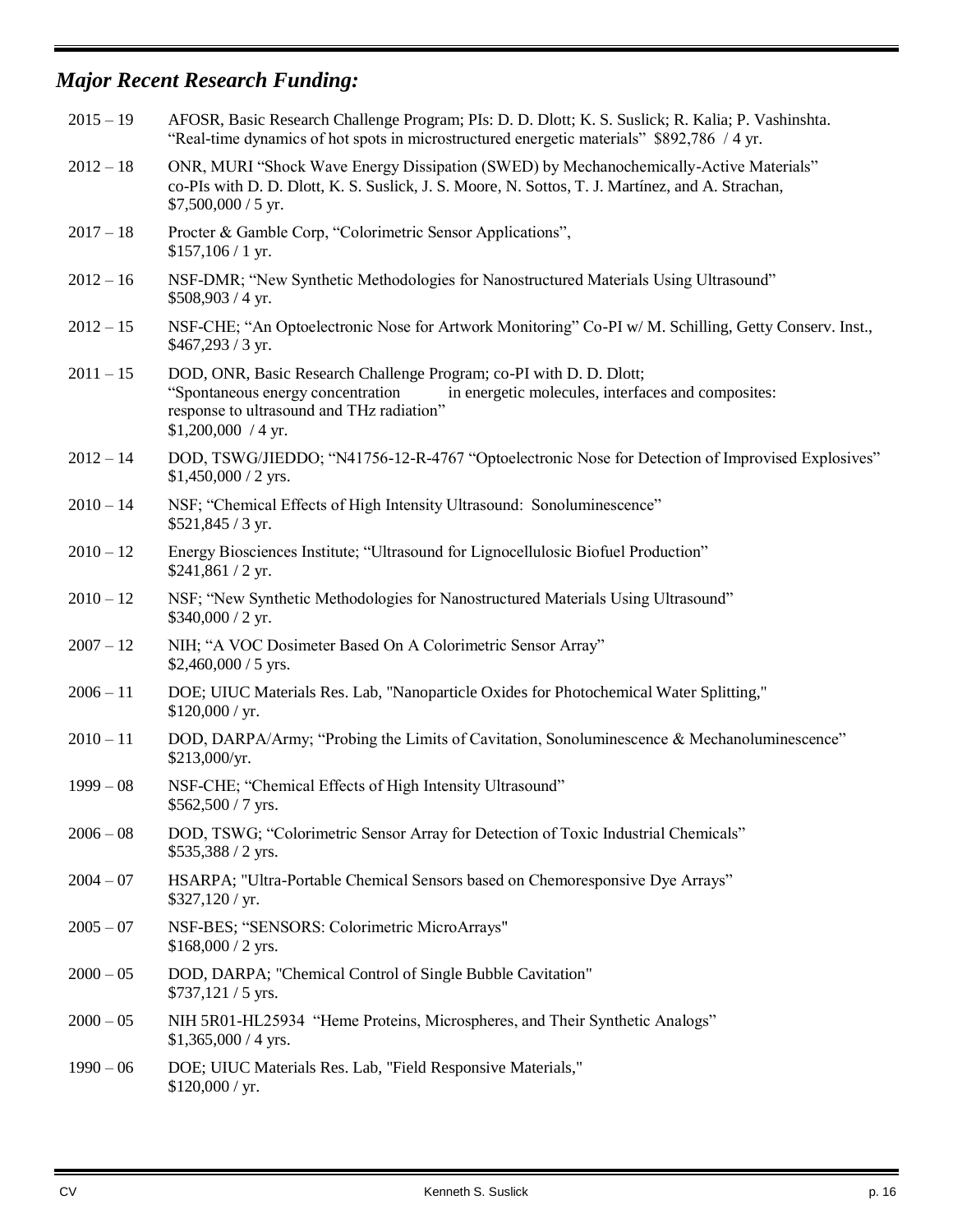## *Committee and Administrative Duties:*

 University of Illinois, Advisory Board, Office of Technology Management, 2006–08. University of Illinois, Intellectual Property Policy Committee, 2003–08. University of Illinois at Urbana-Champaign, Center for Microscopy and Imaging Advisory Committee, 1997–2000. University of Illinois at Urbana-Champaign, Chair, Evaluation Committee of Director of Environmental Council, 1998–99. University of Illinois at Urbana-Champaign, Search Committee for MacArthur Chaired Professorships, 2003. University of Illinois at Urbana-Champaign, Search Committee for Director of Materials Research Laboratory, 1999. University of Illinois at Urbana-Champaign, Senator (elected post), 1986–87. University of Illinois at Urbana-Champaign, Task Force on the Environment, 1993. College of Liberal Arts and Sciences, Executive Committee, 2007–09. College of Liberal Arts and Science, Ad Hoc B.A./B.S. Curriculum Committee, 1985–86. College of Liberal Arts and Sciences, Chair, Administrative Evaluation of Head of Microbiology, 2010. College of Liberal Arts and Sciences, Chair, Administrative Evaluation of Director of School of Life Sciences, 1993–94. College of Liberal Arts and Sciences, Council on General Education (elected post), 1982–84. College of Liberal Arts and Sciences, School of Chemical Sciences Director Search, 2012. College of Liberal Arts and Sciences, Search Committee for Director of the School of Chemical Sciences, 1999. College of Engineering, Materials Research Laboratory Executive Committee, 2007–10. College of Engineering, Materials Research Laboratory Director Search Committee, 1998–99 Beckman Institute for Advanced Science and Technology, Program Advisory Committee, 1989–91. Beckman Institute for Advanced Science and Technology, Molecular Recognition Group Leader, 1988–91. School of Chemical Sciences, Acting Director, 2009. School of Chemical Sciences, Executive Committee, 2006–09. School of Chemical Sciences, New Building Committee, 1993–95. School of Chemical Sciences, Safety Committee, 1979–80. School of Chemical Sciences, Service Facilities, 1988–89; 2001–05; 2012 –14. School of Chemical Sciences, Supplies and Stockrooms, 1983–86; chair, 1986–92. School of Chemical Sciences, Teaching Evaluation and Awards, 1982–87. Dept. of Chemistry, Awards Committee, 2004–16. Dept. of Chemistry, Budget & Operations, Inorg. or Materials Chem., 1989-92, 1996-97, 2005–07, 2008–09, 2012–17. Dept. of Chemistry, Budget and Operations, Core Laboratories, 1984–88. Dept. of Chemistry, Building and Space Allocation, 1981–82, 1993. Dept. of Chemistry, Courses and Curriculum, 1987–90. Dept. of Chemistry, Dept. Colloquium Chair, 1987–89. Dept. of Chemistry, Dept. Reorganization Committee, 1997. Dept. of Chemistry, Executive Advisory Committee, 1994–95, 2002–04, 2012–14, 2014-2019. Dept. of Chemistry, General Chemistry, 1981–82; 2006–07. Dept. of Chemistry, Graduate Student Advising, 1980–85, 2003–05. Dept. of Chemistry, Graduate Student Fellowships, 1986–87. Dept. of Chemistry, Graduate Student Recruitment & Appointments, 1978–81, 1996–99, 2004–12; chair, 2000–01, 2005–09. Dept. of Chemistry, Inorganic/Materials Seminar Chairman, 1978–81, 1996–99, 2004–08. Dept. of Chemistry, Staff Committee, 1996–2005. *Teaching Responsibilities:* Chem 101 General Chemistry; 1980. Chem 109 Advanced Placement General Chemistry Laboratory; 1999. Chem 115 Chemistry of Everyday Phenomena; 1990, 1991, 1992, 1993, 1997. 1998. Chem 202 Advanced Placement General Chemistry; 2004. Chem 312 Inorganic Chemistry; 1982, 1991, 1994, 1995, 1999, 2000, 2001, 2009, 2010, 2011, 2012, 2013. Chem 319 Instrumental Characterization of Chemical Systems Laboratory; 2000. Chem 383 Dynamics, Structure and Physical Methods Laboratory; 1982, 1983, 1984, 1994. Chem 405 Inorganic Graduate Seminar; 1978, 1979, 1980, 1985, 1996, 1997, 1998, 1999. Chem 406/516 Physical Methods in Inorganic Chemistry; 1978, 1980, 1982, 1984, 2013, 2014. Chem 407 Special Topics in Inorganic Chemistry: Bioinorganic Chem.; 1979, 1982, 1984, 1987, 1989, 1993, 2003. Chem 407 Special Topics in Inorganic Chemistry: Materials Synthesis; 1996.

- Chem 584 Materials Chemistry; 2006, 2007, 2008.
- Chem 588 Physical Methods in Materials Chemistry; 2004, 2005, 2006, 2007, 2008, 2009.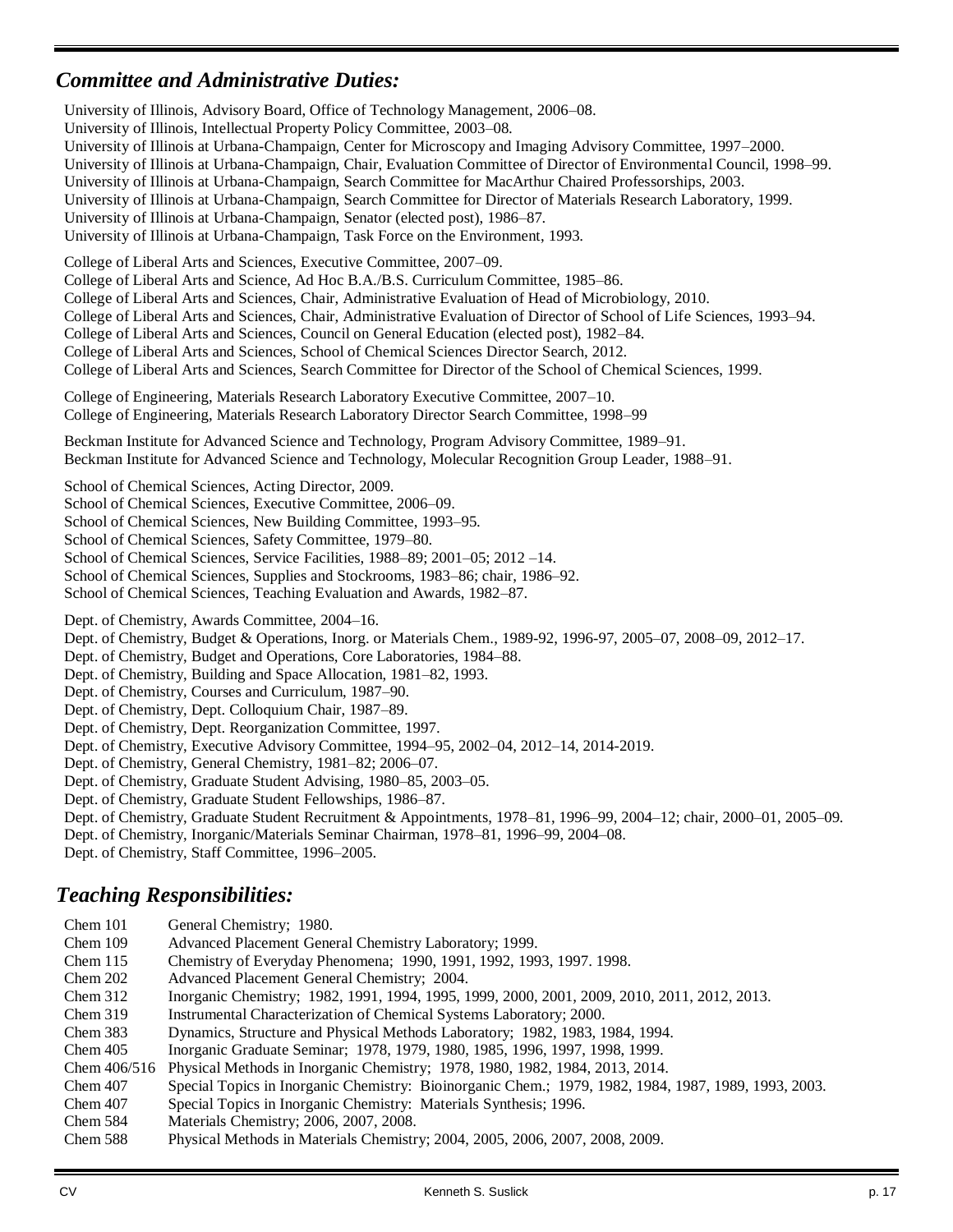## *Student and Postdoctoral Associates:*

- 75 Ph.D. Graduate Students supervised and theses completed.
- 46 Past Postdoctoral Research Associates.
- 11 M.S. Graduate Students supervised and theses completed.
- 31 Undergraduate Research Assistants supervised.

## *Personal Data:*

 b., Chicago, September 1952. Son: Benjamin, b. 1992. Spouse: Patricia Plaut.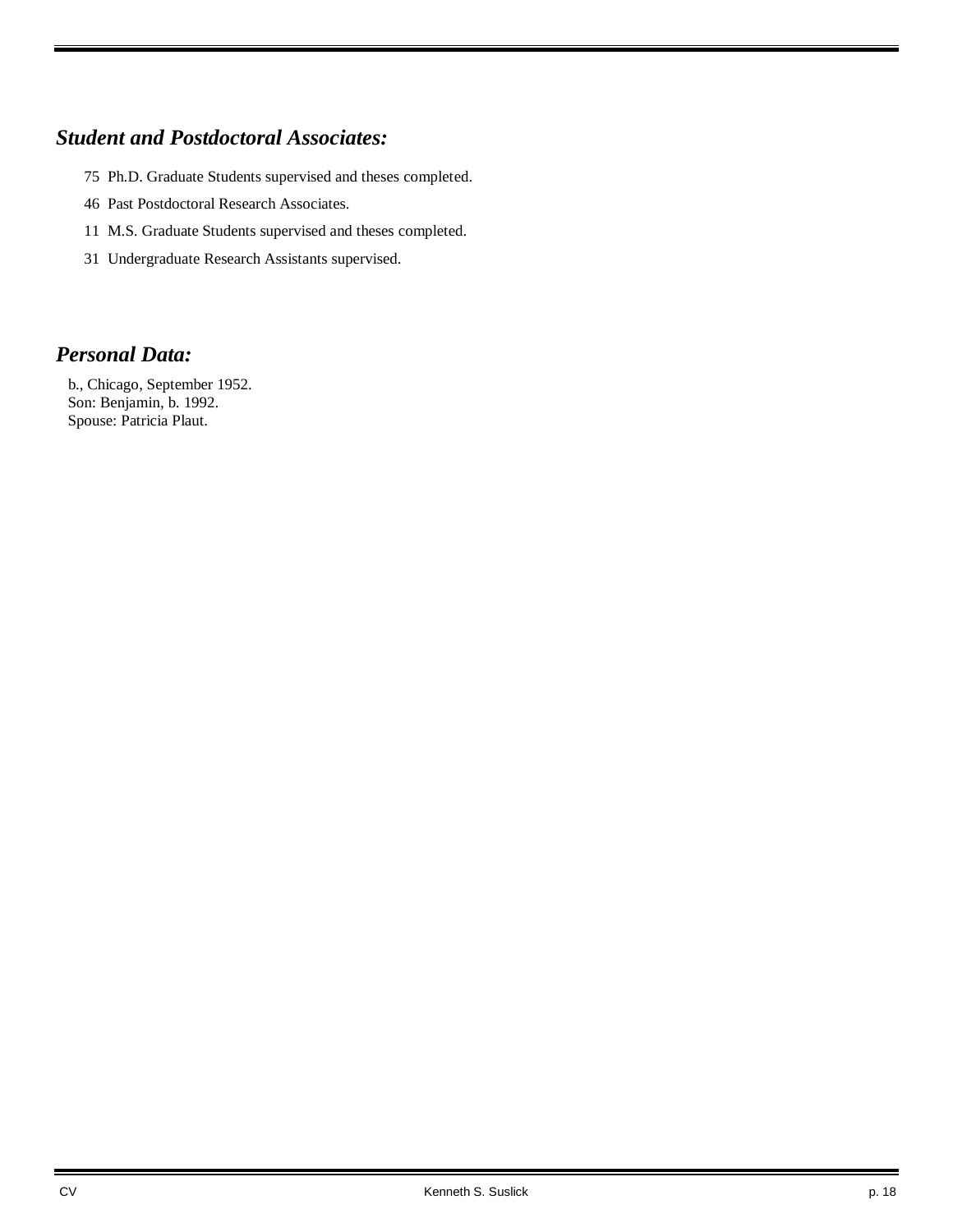## **Books:**

- 1. Suslick, K. S., ed. *High Energy Processes in Organometallic Chemistry*; Am. Chem. Soc.: Washington, DC, 1987; Symposium Series #333.
- 2. Suslick, K. S., ed. *Ultrasound: Its Chemical, Physical, and Biological Effects*; VCH Publishers: New York, 1988.
- 3. Suslick, K. S., vol. ed. Comprehensive Supramolecular Chemistry, vol. 5, Bioinorganic Systems; (exec. eds., J. L. Atwood, J. E. D. Davies, D. D. MacNicol, F. Vogtle); Pergamon Elsevier Publishers: Oxford, 1996.
- 4. Crum, L. A.; Mason, T. J.; Reisse, J.; Suslick, K. S., eds. *Sonochemistry and Sonoluminescence*, Kluwer Publishers: Dordrecht, Netherlands, 1999; NATO ASI Series C, v. 524.

## **Major Invited Reviews:**

- 5. Collman, J. P.; Halbert, T. R.; Suslick, K. S. O<sub>2</sub> Binding by Metalloporphyrins in *Metal Ion Activation of Dioxygen*; Spiro, T. G., ed.; Prentice-Hall: New York, 1980; pp. 1-72.
- 6. Suslick, K. S. Organometallic Sonochemistry *Adv. Organomet. Chem.* **1986**, *25*, 73-119.
- 7. Suslick, K. S. Synthetic Applications of Ultrasound *Modern Synthetic Methods* **1986**, *4*, 1-60.
- 8. Suslick, K. S. Homogeneous Sonochemistry in *Ultrasound: Its Chemical*, *Physical and Biological Effects*; Suslick, K. S., ed.; VCH Publishers: New York, 1988; pp. 123-164.
- 9. Suslick, K. S. Shape Selective Hydrocarbon Oxidation in *Activation and Functionalization of Alkanes*; Hill, C. L., ed.; Wiley & Sons: New York, 1989; pp. 219-241.
- 10. Suslick, K. S.; Doktycz, S. J. The Effects of Ultrasound on Solids in *Advances in Sonochemistry*; Mason, T. J., Ed.; JAI Press: New York, 1990; vol.1, pp 197-230.
- 11. Suslick, K. S. Sonochemistry *Science* **1990**, *247*, 1439-1445 (with cover).
- 12. Suslick, K. S. Ultrasound: Applications to Materials Chemistry in *Encyclopedia of Materials Science and Engineering*; Cahn, R. W., ed.; Pergamon Press: Oxford, 1993; 3rd Suppl., pp. 2093-2098.
- 13. Chen, C.-T.; Suslick, K. S. One-Dimensional Coordination Polymers *Coord. Chem. Rev.*, **1993**, *128*, 293-322.
- 14. Suslick, K. S. Sonochemistry of Transition Metal Compounds in *Encyclopedia of Inorganic Chemistry*; King, R. B., ed.; J. Wiley & Sons: New York, 1994; vol. 7, pp. 3890-3905.
- 15. Suslick, K. S. Applications of Ultrasound to Heterogeneous Catalysis *Adv. in Catalyst Preparation*; Catalytica: S.F., 1995.
- 16. Suslick, K. S. Applications of Ultrasound to Materials Chemistry *MRS Bulletin* **1995**, *20*, 29-34.
- 17. Suslick, K. S.; Van Deusen-Jeffries, S. Shape Selective Biomimetic Oxidation Catalysis *Comprehensive Supramolecular Chemistry*, vol. 5; Lehn, J. M., ed. Elsevier Publishers: Oxford, 1996; pp. 141-170.
- 18. Suslick, K. S. Sonocatalysis in *Handbook of Heterogeneous Catalysis*; Ertl, G.; Knozinger, H.; Weitkamp, J.; eds.; Wiley-VCH: Weinheim, 1997; vol. 3, ch. 8.6, pp. 1350-1357.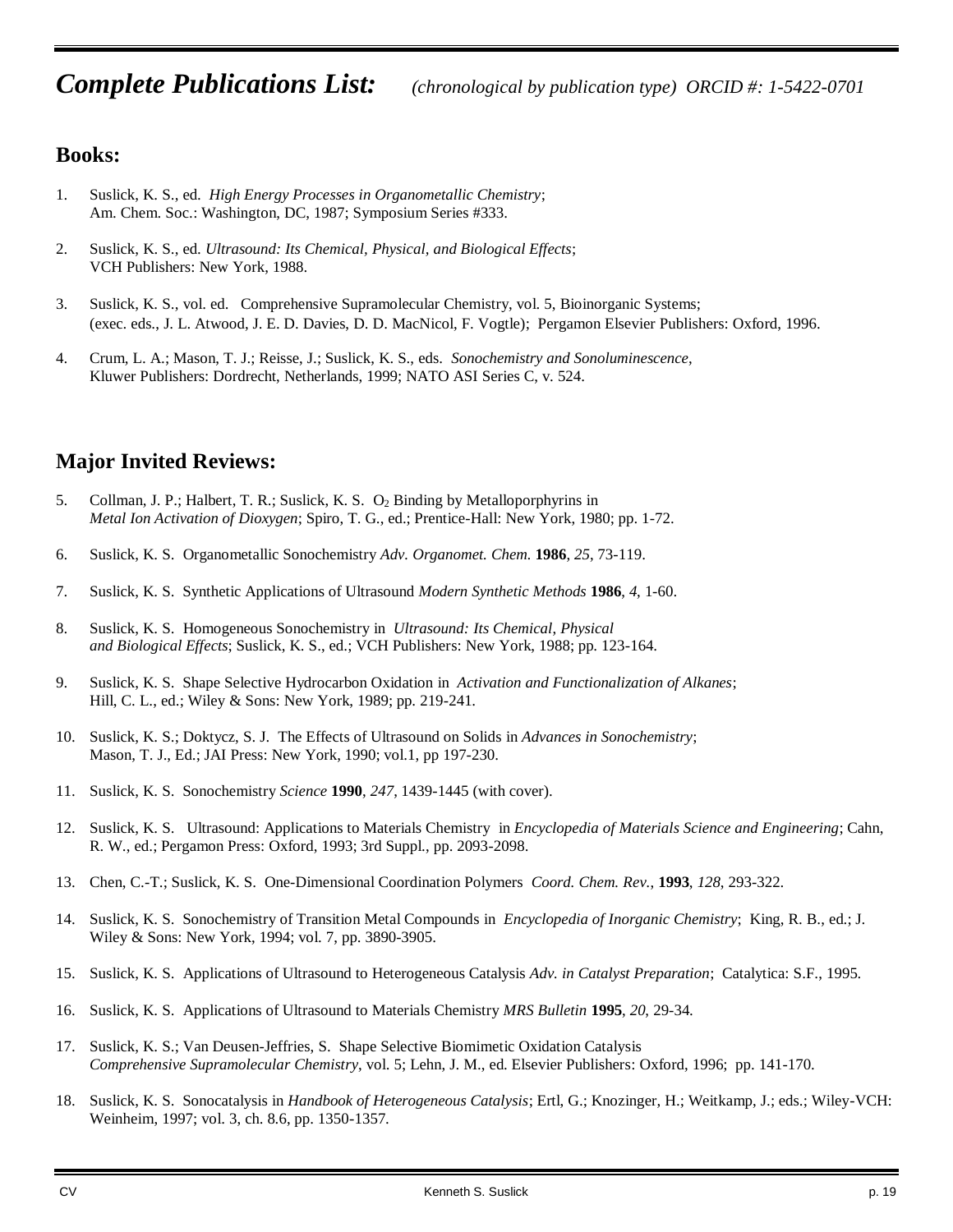## **Major Invited Reviews (continued):**

- 20. Suslick, K. S.; Matula, T. J. Acoustic Cavitation, Sonochemistry, and Sonoluminescence in *Wiley Encyclopedia of Electrical & Electronics Engineering*; Webster, J.G., ed.; Wiley-Interscience: New York, 1999, vol. 22, pp. 646-657.
- 21. Suslick, K. S.; Crum, L. A. Sonochemistry and Sonoluminescence in *Handbook of Acoustics*; Crocker, M. J., ed.; Wiley-Interscience: New York, 1998; pp. 243-253.
- 22. Suslick, K. S.; Didenko, Y.; Fang, M. M.; Hyeon, T.; Kolbeck, K. J.; McNamara III, W. B.; Mdleleni, M. M.; Wong, M. Acoustic Cavitation and Its Chemical Consequences *Phil. Trans. Roy. Soc. London A* **1999**, *357*, 335-353.
- 23. Suslick, K. S.; Price, G. Applications of Ultrasound to Materials Chemistry *Annu. Rev. Matl. Sci.*, **1999**, *29*, 295-326.
- 24. Chou, J.-H.; Kosal, M. E.; Nalwa, H.S.; Rakow, N.A.; Suslick, K. S. Applications of Porphyrins and Metalloporphyrins to Materials Chemistry in *The Porphyrin Handbook*, Kadish, K.; Smith, K.; Guilard, R., eds.; Academic Press: New York, 2000; vol. 6, ch. 41, pp. 43-131.
- 25. Suslick, K. S. Shape Selective Oxidation by Metalloporphyrins in *The Porphyrin Handbook*, Kadish, K.; Smith, K.; Guilard, R., ed.; Academic Press: New York, 2000; vol. 4, ch. 28, pp. 41-63.
- 26. Suslick, K. S. Sonochemistry in *Comprehensive Coordination Chemistry 2*; Elsevier Science: N.Y., 2003, 731-739.
- 27. Suslick, K. S.; Rakow, N. A.; Sen, A. Colorimetric sensor arrays for molecular recognition *Tetrahedron* **2004**, *60,* 11133-38.
- 28. Suslick, K. S.; Bhyrappa, P.; Chou, J. H.; Kosal, M. E.; Nakagaki, S.; Smithenry, D. W.; Wilson, S. R. Microporous Porphyrin Solids *Acc. Chem. Res.* **2005**, *38*, 283 - 291.
- 29. Suh, W. H.; Suslick, K. S.; Suh, Y. H. Therapeutic Agents for Alzheimer's Disease, *Curr. Med. Chem. - Cent. Nerv. Sys. Agents* **2005**, *5*, 259-270.
- 30. Boppart, S. A.; Suslick, K. S. Microsphere Contrast Agents for OCT *Optical Coherence Tomography in Cardiovascular Research*, Regar, E.; van Leeuwen, T. G.; Serruys, P., eds.; CRC Press: Boca Rotan, 2007, ch. 29, 267-281.
- 31. Suslick, K. S.; Bailey, D. P.; Ingison, C. K.; Janzen, M.; Kosal, M. A.; McNamara III, W. B.; Rakow, N. A.; Sen, A.; Weaver, J. J.; Wilson, J. B.; Zhang, C.; Nakagaki, S. Seeing Smells: Development Of An Optoelectronic Nose *Quimica Nova* **2007**, *30*, 677-681.
- 32. Suslick, K. S.; Skrabalak, S. E. Sonocatalysis in *Handbook of Heterogeneous Catalysis, vol. 4;* Ertl, G.; Knözinger, H.; Schüth, F.; Weitkamp, J., Eds.; Wiley-VCH: Weinheim, 2008, pp. 2006-2017.
- 33. Suslick, K. S.; Flannigan, D. J. Inside a Collapsing Bubble: Sonoluminescence and the Conditions during Cavitation *Annu. Rev. Phys. Chem.* **2008**, *59*, 659-683.
- 34. Suh, W. H.; Suslick, K. S.; Stucky, G. D.; Suh, Y.-H. Nanotechnology, Nanotoxicology, and Neuroscience *Prog. Neurobiol.* **2009**, *87*, 133-170 (with cover).
- 35. Musto, C. J.; Suslick, K. S. Differential Sensing of Sugars by Colorimetric Arrays *Curr. Opin. Chem. Biol.* **2010**, *14*, 758-766.
- 36. Bang, J. H.; Suslick, K. S. Applications of Ultrasound to the Synthesis of Nanostructured Materials *Advanced Materials* **2010**, *22*, 1039–1059.
- 37. Kemling, J. W.; Qavi, A. J.; Bailey, R. C.; Suslick, K. S. Nanostructured Substrates for Optical Sensing *J. Phys. Chem. Lett.* **2011**, *2*, 2934–2944. Invited review with cover. https://doi.org/10.1021/jz201147g
- 38. Bang, J. H.; Didenko, Y. T.; Helmich, R. J.; Suslick, K. S. Nanostructured Materials through Ultrasonic Spray Pyrolysis *Aldrich Materials Matter* **2012**, *7(2)*, 15-20. Invited review.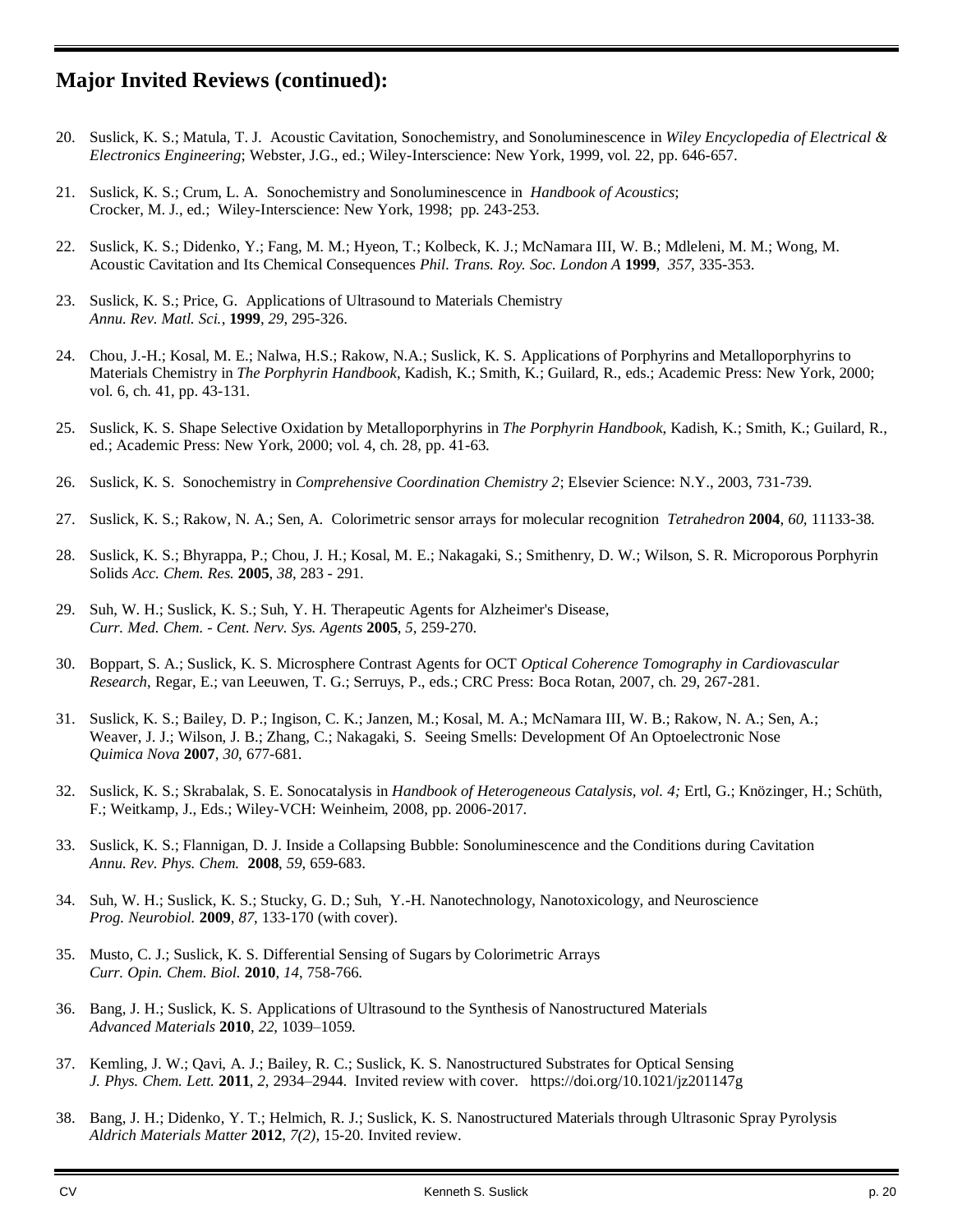## **Major Invited Reviews (continued):**

- 39. Xu, H.; Zeiger, B. W.; Suslick, K. S. Sonochemical synthesis of nanomaterials *Chem. Soc. Rev.* **2013**, *42*, 2555-2567. https://doi.org/10.1039/c2cs35282f Invited review.
- 40. Askim, J. R.; Mahmoudi, M.; Suslick, K. S. Optical sensor arrays for chemical sensing: the optoelectronic nose *Chem. Soc. Rev.* **2013**, *42*, 8649 - 8682. https://doi.org/10.1039/c3cs60179j Invited review with cover.
- 41. Sander, J.R.G.; Zeiger, B.W.; Suslick, K. S. Sonocrystallization & Sonofragmentation *Ultrason. Sonochem.* **2014**, *21*, 1908-15. https://doi.org/10.1016/j.ultsonch.2014.02.005
- 42. Xu, H.; Suslick, K. S. Synthesis & Applications of Water Soluble Fluorescent Ag Nanoclusters *Functional Nanometer-Sized Clusters of Transition Metals* Chen, W.; Chen S.; eds. Roy. Soc. Chem.: London, 2014; chapter 4, pp. 80-99.
- 43. Suslick, K. S. Mechanochemistry and Sonochemistry: Concluding Remarks *Faraday Discuss.* **2014**, *170*, 411-422. https://doi.org/10.1039/C4FD00148F
- 44. Friscic, T.; James, S. L.; Boldyreva, E. V.; Bolm, C.; Jones, W.; Mack, J.; Steed, J. W.; Suslick, K. S. Challenges and opportunities of modern mechanochemistry *Chem. Commun.* **2015**, *51*, 6248-6256. https://doi.org/10.1039/c5cc90113h
- 45. Hinman, J. J.; Suslick, K. S. Nanostructured Materials Synthesis Using Ultrasound *Top. Curr. Chem.* **2017**, *375*, 1-36. https://doi.org/10.1007/s41061-016-0100-9
- 46. Askim, J. R.; Suslick, K. S. Colorimetric and Fluorometric Sensor Arrays for Molecular Recognition *Comprehensive Supramolecular Chemistry II*; Elsevier Publishers: Oxford, 2017; vol. 8, pp. 37-88. fhttps://doi.org/10.1016/B978-0-12-409547-2.12616-2
- 47. Miao, Y.-R.; Suslick, K. S. Mechanochemical Reactions of Metal-Organic Frameworks *Adv. Inorg. Chem.* **2018**, *71*, 403-434. https://doi.org/10.1016/bs.adioch.2017.11.001
- 48. Kim, H. N.; Suslick, K. S. The Effects of Ultrasound on Crystals: Sonocrystallization and Sonofragmentation *Crystals* **2018**, *8*, 280, 1-20. https://doi.org/doi:10.3390/cryst8070280
- 49. Suslick, K. S.; Eddingsaas, N. C.; Flannigan, D. J.; Hopkins, S. D.; Xu, H. The Chemical History of a Bubble *Accts. Chem. Res.* **2018**, *51*, 2169–2178. (with cover) https://doi.org/10.1021/acs.accounts.8b00088
- 50. Li, Z.; Askim, J. R.; Suslick, K. S. The Optoelectronic Nose: Colorimetric and Fluorometric Sensor Arrays *Chem. Rev.,* **2019**, *119*, 231-292. https://doi.org/10.1021/acs.chemrev.8b00226
- 51. Barcikowski, S.; Plech, A.; Suslick, K. S.; Vogel, A. Materials synthesis in a bubble *MRS Bulletin* **2019**, *44*, 382-391. https://doi.org/10.1557/mrs.2019.107
- 52. Zhou, X; Miao, Y.-R.; Suslick, K. S.; Dlott, D. D. The Mechanochemistry of MOFs under Pressure and Shock *Accts. Chem. Res*., **2020**, *53*, 2806-2815. (with cover) https://doi.org/10.1021/acs.accounts.0c00396
- 53. Li, Z.; Suslick, K. S. The Optoelectronic Nose *Accts. Chem. Res.*, **2021**, *54*, 950-960*.* https://doi.org/10.1021/acs.accounts.0c00671

## **Popularizations:**

- 54. Suslick, K. S.; Reinert, T. J. Synthetic Analogs of O<sub>2</sub> Binding Heme Proteins *J. Chem. Ed.* State of the Art: Bioinorganic Chemistry issue, **1985**, *62*, 974-982.
- 55. Suslick, K. S. Ultrasound *Chemical Engineering*, **1985**, *92*(16), 5.
- 56. Suslick, K. S. Sonochemistry and Sonocatalysis in *1988 McGraw-Hill Yearbook of Science and Technology*; McGraw-Hill: New York, 1987, pp 430-433.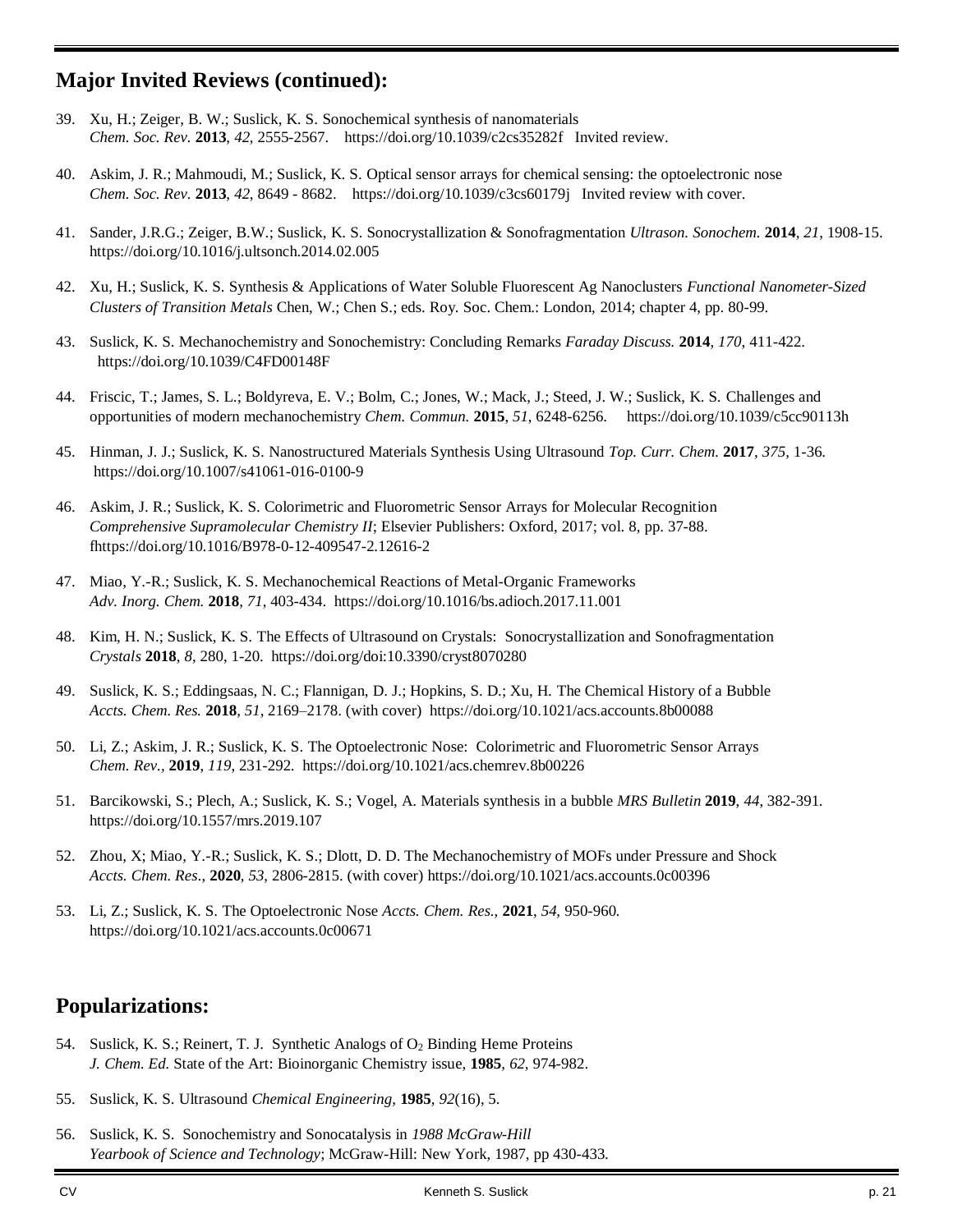- 57. Suslick, K. S. The Chemical Effects of Ultrasound *Scientific American* **1989 (2)** *260*, 80-86.
- 58. Suslick, K. S.; Doktycz, S. J. Sounding Out New Chemistry *New Scientist* **1990**, *125*, 50-53.
- 59. Suslick, K. S. Ultrasound Makes a Hit with Metal-Powder *Adv. Mater. Process.* **1990**, *138*, 10.
- 60. Suslick, K. S. Cavitation and Sonochemistry in *McGraw-Hill Encyclopedia of Science and Technology*; McGraw-Hill: New York;  $7<sup>th</sup>$  Ed., 1992, pp. 320, pp. 683-685;  $8<sup>th</sup>$  Ed., 1997, pp. 744-747.
- 61. Suslick, K. S. Sonochemistry in *McGraw-Hill Encyclopedia of Chemistry*; 2nd Ed. McGraw-Hill: New York, 1992, pp. 1021-1023.
- 62. Suslick, K. S. The Chemistry of Ultrasound in *Yearbook of Science & the Future 1994*; Encyclopaedia Britannica: Chicago, 1994; pp 138-155.
- 63. Crum, L. A.; Suslick, K. S. Bubbles Hotter than the Sun *New Scientist* **1995**, *146 (#1975)*, 36-40.
- 64. Suslick, K. S. Set for a 'Chain Reaction' *Inside Illinois* **1997**, *16 (#17)*, 5.
- 65. Suslick, K. S. Sonoluminescence, Camera, Action! *Engineering & Science* (California Institute of Technology) **1997** 40 (#2), 4-5.
- 66. Suslick, K. S.; Crum, L. A. Sonochemistry and Sonoluminescence in *Encyclopedia of Acoustics*; Crocker, M. J., ed.; Wiley-Interscience: New York, 1997; vol. 1, ch. 26, pp. 271-282.
- 67. Suslick, K. S. Sonochemistry in *Kirk-Othmer Encyclopedia of Chemical Technology*; 4th Ed. J. Wiley & Sons: New York, 1998, vol. 26, 517-541.
- 68. Suslick, K. S. Sonochemistry in *1999 McGraw-Hill Yearbook of Science and Technology*; McGraw-Hill: New York, 1998, pp. 342-344.
- 69. Suslick, K. S. Sonochemistry in *Kirk-Othmer Concise Encyclopedia of Chemical Technology*; 4 th Ed. J. Wiley & Sons: New York, 1999, pp. 1867-1868.
- 70. Suslick, K. S. Sonochemistry in *McGraw-Hill Concise Encyclopedia of Science and Technology*; 9 th Ed. McGraw-Hill: New York; 1999, 342-344.
- 71. Suslick, K. S. UI Chemist Meets the Federal District Court *Inside Illinois* **1999**, *18 (#19)*, 7.
- 72. Suslick, K. S. Sonochemistry and Sonoluminescence in *Encyclopedia of Physical Science and Technology*, 3<sup>rd</sup> ed. Academic Press: San Diego, 2001, vol. 17, pp. 363-376.
- 73. Suslick, K. S. An Optoelectronic Nose: 'Seeing' Smells by Means of Colorimetric Sensor Arrays *MRS Bulletin* **2004**, *29*, 720-725.
- 74. Suslick, K. S. Sonochemistry in *McGraw-Hill Encyclopedia of Science and Technology*; 11th ed. McGraw-Hill: New York, 2012. http://www.accessscience.com/content/sonochemistry/637005
- 75. Suslick, K. S. Synesthesia in Science and Technology: More than Making the Unseen Visible *Curr. Opin. Chem. Biol.* **2012**, *16*, 557-563. https://doi.org/10.1016/j.cbpa.2012.10.03
- 76. Suslick, K. S. Smell-Seeing *Floreat Domus,* Balliol College, University of Oxford: *June 2019*, pp. 10-11. https://www.balliol.ox.ac.uk/sites/default/files/balliol\_college\_floreat\_domus\_2019\_-\_low\_res.pdf
- 77. Suslick, K. S. The Dawn of Ultrasonics and the Palace of Science *Acoustics Today*, **2019**, Winter, *15(4),*38-46. https://doi.org/10.1121/AT.2019.15.4.38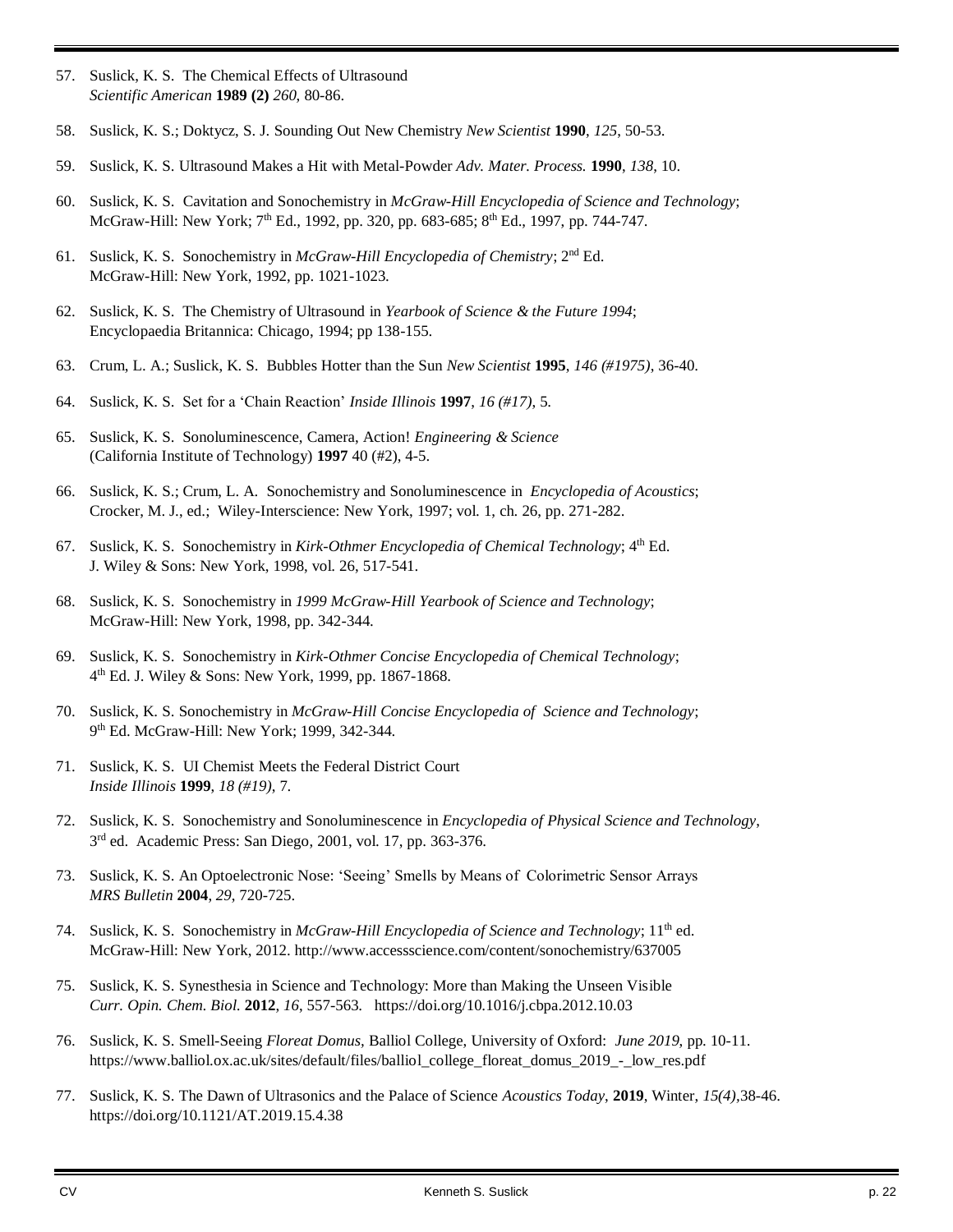## **Patents and Patent Applications:**

- 78. Suslick, K. S. Isotope Separation by Photochromatography *U.S. Patent 4*,*010*,*100*; March 1, 1977.
- 79. Suslick, K. S.; Grinstaff, M. E ; Cichowlas, A. A.; Choe, S.-B. The Sonochemical Synthesis of Amorphous Metals *U.S. Patent Appl.*76,564,791A; Sep. 25, 1991. *WO9305877A1*; 1993-04-01.
- 80. Suslick, K. S.; Grinstaff, M. E ; Cichowlas, A. A.; Choe, S.-B. The Sonochemical Synthesis of Amorphous Metals *Australian Patent Appl.* AU1992026824; 1992-09-25 through 2012-09-25.
- 81. Desai, N. P.; Soon-Shiong, P.; Sandford, P. A.; Grinstaff, M. W.; Suslick, K. S. Magnetic Resonance Imaging with Fluorocarbons Encapsulated in a Cross-linked Polymeric Shell *U. S. Patent 5*,*362*,*478*; Nov. 8, 1994.
- 82. Desai, N. P.; Soon-Shiong, P.; Sandford, P. A.; Grinstaff, M. W.; Suslick, K. S.; Methods for *In Vivo* Delivery of Substantially Water Insoluble Pharmacologically Active Agents and Compositions Useful Therefor *U. S. Patent 5*,*439*,*686*; Aug. 8, 1995.
- 83. Grinstaff, M. W.; Soon-Shiong, P.; Wong, M.; Sandford, P. A.; Suslick, K. S.; Desai, N. P. Composition Useful for *In Vivo* Delivery of Biologics and Methods Employing Same *U. S. Patent 5*,*498*,*421*; Mar. 12, 1996.
- 84. Grinstaff, M. W.; Desai, N. P.; Suslick, K. S.; Soon-Shiong, P.; Sandford, P. A.; Merideth, N. R. Method for the Preparation of Fluorocarbon-Containing Polymeric Shells for Medical Imaging *U. S. Patent 5*,*505*,*932*; Apr. 9, 1996.
- 85. Grinstaff, M. W.; Desai, N. P.; Suslick, K. S.; Soon-Shiong, P.; Sandford, P. A.; Merideth, N. R. Non-Fluorinated Polymeric Shells for Medical Imaging *U. S. Patent 5*,*508*,*021*; Apr. 16, 1996.
- 86. Grinstaff, M. W.; Desai, N. P.; Suslick, K. S.; Soon-Shiong, P.; Sandford, P. A.; Merideth, N. R. Polymeric Shells for Medical Imaging Prepared from Synthetic Polymers, and Methods for the Use Thereof *U. S. Patent 5*,*512*,*268*; Apr. 30, 1996.
- 87. Desai, N. P.; Soon-Shiong, P.; Sandford, P. A.; Grinstaff, M. W.; Suslick, K. S.; Methods for *In Vivo* Delivery of Substantially Water Insoluble Pharmacologically Active Agents and Compositions for the Use Thereof *U. S. Patent 5*,*560*,*933*; Oct. 1, 1996.
- 88. Grinstaff, M. W.; Soon-Shiong, P.; Wong, M.; Sandford, P. A.; Suslick, K. S.; Desai, N. P. Composition Useful for *In Vivo* Delivery of Biologics and Methods Employing Same *European Patent EP0693924;* Aug 6, 1997.
- 89. Grinstaff, M. W.; Soon-Shiong, P.; Wong, M.; Sandford, P. A.; Suslick, K. S.; Desai, N. P. Methods for the Preparation of Blood Substitutes for *In Vivo* Delivery *U. S. Patent 5*,*635*,*207*; June 3, 1997.
- 90. Grinstaff, M. W.; Soon-Shiong, P.; Wong, M.; Sandford, P. A.; Suslick, K. S.; Desai, N. P. Methods for the Preparation of Nucleic Acids for *In Vivo* Delivery *U. S. Patent 5*,*639*,*473;* June 17, 1997.
- 91. Grinstaff, M. W.; Soon-Shiong, P.; Wong, M.; Sandford, P. A.; Suslick, K. S.; Desai, N. P. Methods for *In Vivo* Delivery of Nutriceuticals and Compositions Useful Therefor *U. S. Patent 5*,*650*,*156;* July 22, 1997.
- 92. Grinstaff, M. W.; Soon-Shiong, P.; Wong, M.; Sandford, P. A.; Suslick, K. S.; Desai, N. P. Methods for the Preparation of Pharmaceutically Active Agents for *In Vivo* Delivery *U. S. Patent 5*,*665*,*382*; Sept. 9, 1997.
- 93. Grinstaff, M. W.; Soon-Shiong, P.; Wong, M.; Sandford, P. A.; Suslick, K. S.; Desai, N. P. Methods for the Preparation of Immunostimulating Agents for *In Vivo* Delivery *U. S. Patent 5*,*665*,*383*; Sept. 9, 1997.
- 94. Suslick, K. S.; Rakow, N. A. Colorimetric Artificial Nose Having an Array of Dyes and Method for Artificial Olfaction *U.S. Patent 6,368,558*; April 9, 2002.
- 95. Suslick, K. S.; Rakow, N. A.; Sen, A. Colorimetric Artificial Nose Having an Array of Dyes and Method for Artificial Olfaction: Shape Selective Sensors *U.S. Patent 6,495,102*; Dec. 17, 2002.
- 96. Suslick, K. S.; Rakow, N. A.; Sen, A. Siloxy porphyrins and metal complexes thereof *U.S. Patent Appl.* 20030129085; Jul. 10, 2003.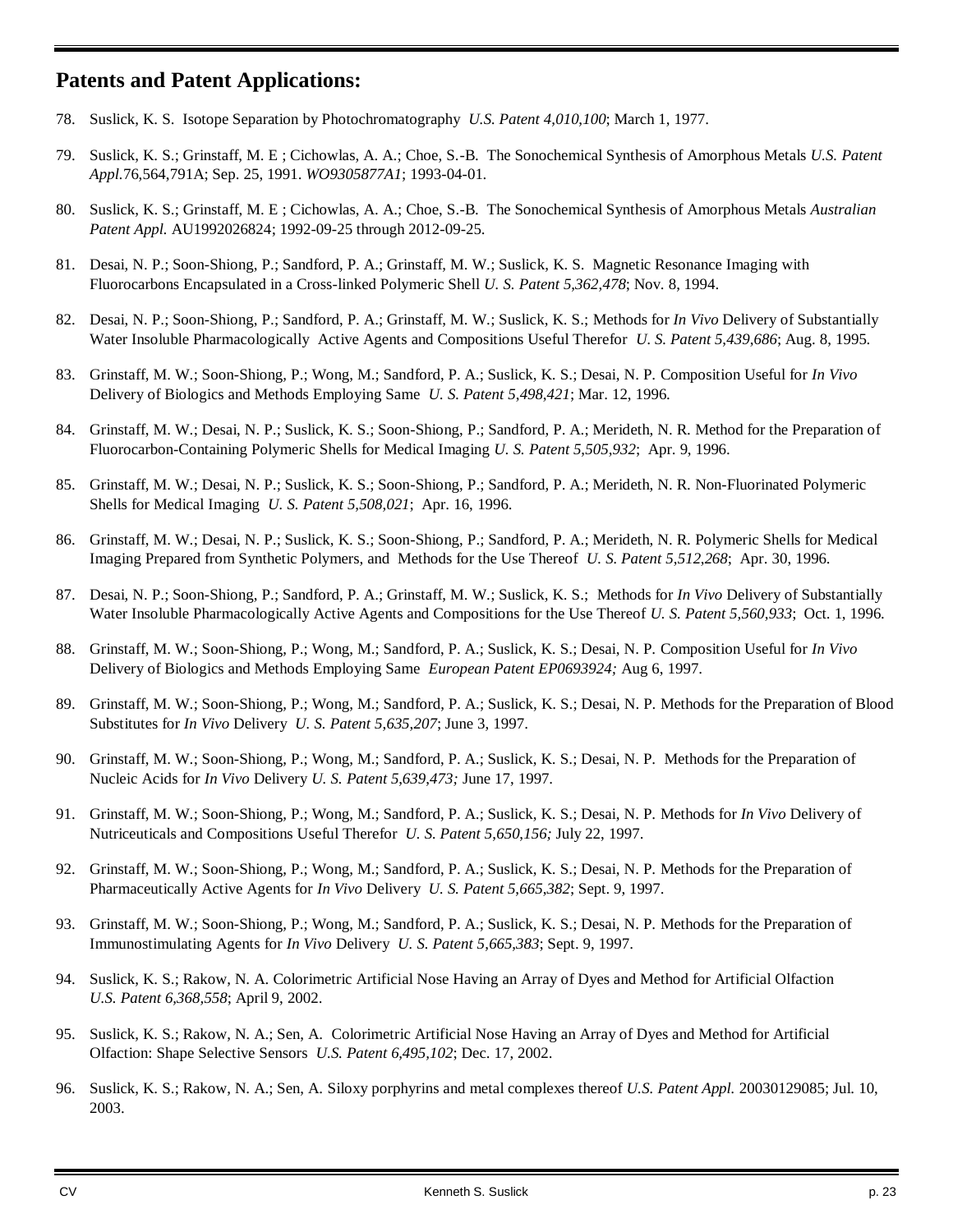## **Patents and Patent Applications (continued):**

- 97. Suslick, K. S.; Rakow, N. A.; Sen, A.; McNamara, W. B. III; Kosal, Margaret E. Colorimetric artificial nose having an array of dyes and method for artificial olfaction *U.S. Patent Appl. 20030143112*; July 21, 2003.
- 98. Suslick, K. S. Colorimetric artificial nose having an array of dyes and method for artificial olfaction: Partial Oxidation *U.S. Patent Appl. 20030166298;* Sept. 4, 2003.
- 99. Suslick, K. S.; Rakow, N. A.; Sen, A. Colorimetric Artificial Nose Having an Array of Dyes and Method for Artificial Olfaction *European Patent EP1274983*; Dec. 22, 2004.
- 100. Boppart, S. A.; Marks, D. L.; Suslick, K. S.; Toublan, F. J.-J. Optical contrast agents for optically modifying incident radiation *U.S. Patent Appl. 20040258762*; June 17, 2003.
- 101. Suslick, K. S.; Toublan, F. J.-J.; Boppart, S. A.; Marks, D. L.; Surface modified protein microparticles *U.S. Patent Appl. 20040258759*; June 17, 2003.
- 102. Suslick, K. S.; Hulkower, K. I.; Avijit, S.; Sroka, M. A.; McNamara, W. B. Method and apparatus for detecting ammonia from exhaled breath *U.S. Patent Appl. 20050171449*; Aug. 4, 2005.
- 103. Didenko, Y. T.; Suslick, K. S. Controlled chemical aerosol flow synthesis of nanometer-sized particles and other nanometersized products *U.S. Patent Appl. 20060244164;* October 10, 2003.
- 104. Boppart, S. A.; Marks, D. L.; Suslick, K. S.; Toublan, F. J.-J. Optical contrast agents for optically modifying incident radiation *U.S. Patent Appl. 20060121123*; June 17, 2003.
- 105. Didenko, Y. T.; Suslick, K. S. Controlled chemical aerosol flow synthesis of nanometer-sized particles and other nanometersized products *WO2005037709A2*; Apr. 28, 2005.
- 106. Suslick, K. S.; Toublan, F. J.-J.; Boppart, S. A.; Marks, D. L.; Surface modified protein microparticles *U.S. Patent Appl.*  20070184119; April 10, 2007
- 107. Didenko, Y.; Suslick, K. S. Controlled Chemical Aerosol Flow Synthesis of Nanometer-Sized Particles and Other Nanometer-Sized Products *U.S. Patent 7,160,489*; Jan. 9, 2007.
- 108. Boppart, S. A.; Marks, D. L.; Suslick, K. S.; Toublan, F. J.-J. Optical Contrast Agents For Optically Modifying Incident Radiation *U.S. Patent 7,198,777;* April 3, 2007
- 109. Suslick, K. S.; Toublan, F. J.-J.; Boppart, S. A.; Marks, D. L. Surface Modified Protein Microparticles *U.S. Patent 7,217,410;* May 15, 2007.
- 110. Suslick, K. S.; Rakow, N.A.; Sen, A. Colorimetric Artificial Nose having an Array of Dyes and Method for Artificial Olfaction *Indian Patent 209296*; Aug. 23, 2007.
- 111. Suslick, K. S.; Rakow, N. A.; Sen, A.; McNamara, W. B. III; Kosal, M. E. Colorimetric Artificial Nose having an Array of Dyes and Method for Artificial Olfaction *U. S. Patent 7,261,857*; Aug. 28, 2007.
- 112. Suslick, K. S.; Placek, M. J.; McNamara, W. B.; Sen, A.; Carey, J. R.; Wilson, J. B.; Keso, C. K. Apparatus and Method for Detecting and Identifying Microorganisms *U.S. Patent Appl. 20080199904;* Aug. 21, 2008.
- 113. Suslick, K. S.; McNamara, W. B. Apparatus and Method for Detecting Lung Cancer Using Exhaled Breath *U.S. Patent Appl. 2008050839*; Feb. 28, 2008.
- 114. Lim, S. H.; Musto, C.J.; Feng, L.; Kemling, J. W.; Suslick, K. S. Colorimetric Sensor Arrays Based on Nanoporous Pigments *U.S. Patent Appl. 200861094301*; Sept. 4, 2008.
- 115. Suslick, K. S. Cartridge for Colorimetric Sensor Arrays *U.S. Patent Appl. 200861094311;* Sept. 4, 2008.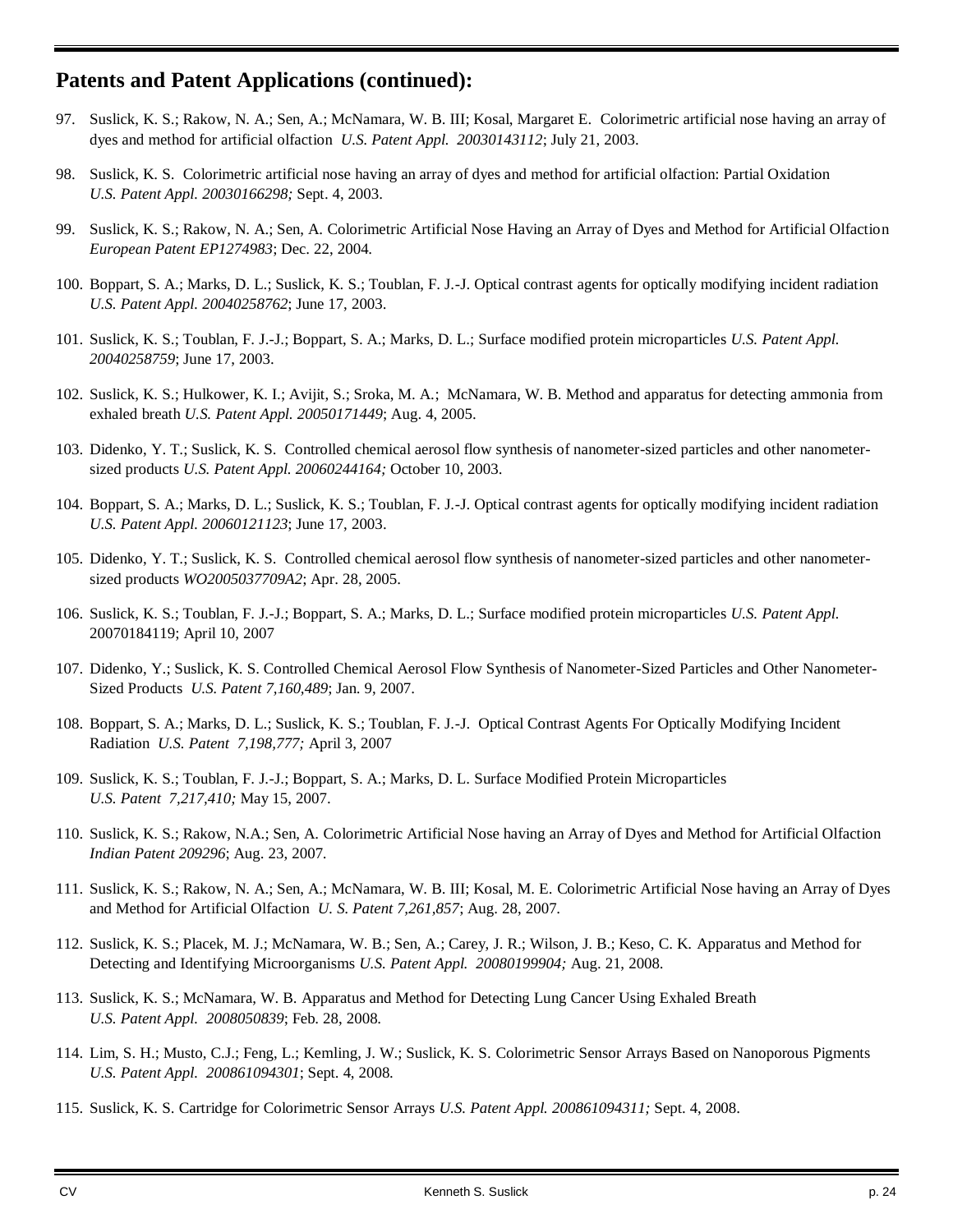## **Patents and Patent Applications (continued):**

- 116. Lim, S. H.; Musto, C. J.; Feng, L.; Kemling, J. W.; Suslick, K. S. Colorimetric Sensor Arrays Based on Nanoporous Pigments *U.S. Patent Appl. 20100166604;* Jul. 1, 2010*.*
- 117. Grinstaff, M. W.; Soon-Shiong, P.; Wong, M.; Sandford, P. A.; Suslick, K. S.; Desai, N. P. Composition Useful for *In Vivo* Delivery of Biologics and Methods Employing Same *Chinese Patent CN 1839806 B;* Apr. 13, 2011.
- 118. Suslick, K. S.; Rakow, N. A.; Sen, A. Colorimetric Artificial Nose *European. Patent 1274983 (01920627.5)*; Feb. 1, 2012.
- 119. Rakow, N. A.; Sen, A.; Suslick, K. S.; Kolorimetrische Künstliche Nase Mit Einem Array Von Farbstoffen Und Verfahren Zur Künstlichen Geruchswahrnehmung *Austrian Patent AT544065T*; Feb. 15, 2012.
- 120. Dastgheib, S.; Rostam-Abadi, M.; Schimp, C.; Suslick; K. S. Carbon-Hydrocarbon Gas Composite Fuels *U.S. Patent Appl. 20140165455*; June 19, 2014.
- 121. Suslick, K. S.; Placek, M. J.; McNamara, W. B.; Sen, A.; Carey, J. R.; Wilson, J. B.; Keso, C. K. Apparatus and Method for Detecting and Identifying Microorganisms *U.S. Patent Appl. 20140370542*; Aug. 28, 2014.
- 122. Suslick, K. S.; Placek, M. J.; McNamara, W. B.; Sen, A.; Carey, J. R.; Wilson, J. B.; Keso, C. K. Apparatus and Method for Detecting and Identifying Microorganisms *U.S. Patent 8,852,504*; Oct. 7, 2014.
- 123. Suslick, K. S.; Askim, J. B. Portable Device for Colorimetric or Fluorometric Analysis, and Method of Conducting Colorimetric or Fluorometric Analysis *U.S. Patent Appl. PCT US15/34801*; June 9, 2015.
- 124. Suslick, K. S.; Askim, J. R. Portable device for colorimetric or fluorometric analysis, and method of conducting colorimetric or fluorometric analysis *WO 2015191510A*; Dec. 17, 2015.
- 125. Suslick, K. S.; Neelakantan, N. K.; Rankin, J. M. Methods of Producing Silicone Microspheres. *U. S. Patent Appl. 15004016*, Jan. 22, 2016.
- 126. Suslick, K. S.; Rankin, J. M. Microcolumn for Use in Gas Chromatography *U.S. Patent Appl. 20150300998*; Oct. 22, 2015.
- 127. Suslick, K. S.; Placek, M. J.; McNamara, W. B.; Sen, A.; Carey, J. R.; Wilson, J. B.; Keso, C. K. Apparatus and Method for Detecting and Identifying Microorganisms *U.S. Patent 9,249,446;* Feb. 2, 2016.
- 128. Suslick, K. S.; Placek, M. J.; McNamara, W. B.; Sen, A.; Carey, J. R.; Wilson, J. B.; Keso, C. K. Apparatus and Method for Detecting and Identifying Microorganisms *U.S. Patent Appl. 20160122698*; May 5, 2016.
- 129. Lim, S. H.; Musto, C. J.; Feng, L.; Kemling, J. W.; Suslick, K. S. Colorimetric Sensor Arrays Based on Nanoporous Pigments *European Patent EP2331952*; June 15, 2016.
- 130. Askim, J. R.; Suslick, K. S. Portable Device for Colorimetric or Fluorometric Analysis, and Method of Conducting Colorimetric or Fluorometric Analysis *U.S. Patent Appl. 20170102335 15/317,840*; Apr. 13, 2017.
- 131. Suslick, K. S.; Li, Z.; LaGasse, M. K. Methods and Devices for Detection of Trimethylamine (TMA) and Trimethylamine Oxide (TMAO) *U.S. Patent Appl. 20170336379 15/598,257*; Nov. 23, 2017.
- 132. Suslick, K. S.; Placek, M. J.; McNamara, W. B.; Sen, A.; Carey, J. R.; Wilson, J. B.; Keso, C. K. Apparatus and Method for Detecting and Identifying Microorganisms *U.S. Patent 9,856,446;* Jan. 2, 2018.
- 133. Suslick, K. S.; Zeiger, B. W.; Kim, H. N. Ultrasonic Method and Apparatus for Producing Particles having a Controlled Size Distribution *U.S. Patent 9,855,538;* Jan. 2, 2018. *Patent Appl. 201600008782*, Jan. 14, 2016.
- 134. Lim, S. H.; Musto, C. J.; Feng, L.; Kemling, J. W.; Suslick, K. S. Colorimetric Sensor Arrays Based on Nanoporous Pigments *U.S. Patent Appl. 20180180582 15/832686*; June 28, 2018.
- 135. Lim, S. H.; Musto, C. J.; Feng, L.; Kemling, J. W.; Suslick, K. S. Colorimetric Sensor Arrays Based on Nanoporous Pigments *U.S. Patent 9,880,137*; Jan. 30, 2018.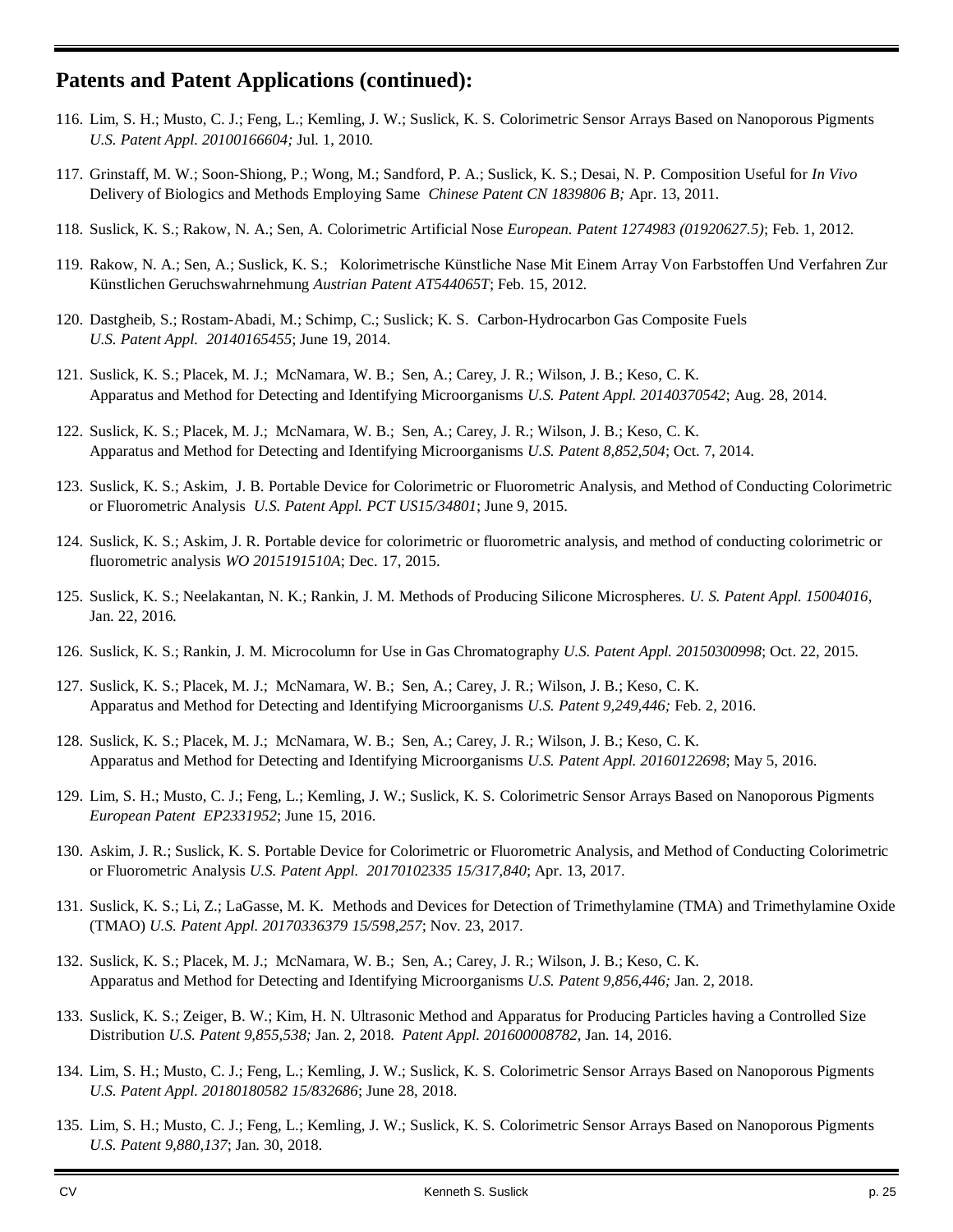- 136. Suslick, K. S.; Neelakantan, N. K.; Rankin, J. M. Method of Producing Silicone Microspheres. *U.S. Patent 9,914,106*; Mar. 13, 2018.
- 137. Lim, S. H.; Musto, C. J.; Feng, L.; Kemling, J. W.; Suslick, K. S. Colorimetric Sensor Arrays Based on Nanoporous Pigments *U.S. Patent App. 20180180582* 15/832,686; June 28, 2018.
- 138. Suslick, K.S.; Hinman, J. J. Polymer Microcolumn for Gas or Vapor Separation, Chromatography, and Analysis *U.S. Patent App. 20180292364* 15/941,404; Oct. 11, 2018.
- 139. Suslick, K. S.; Askim, J. R. Portable device for colorimetric or fluorometric analysis, and method of conducting colorimetric or fluorometric analysis *U.S. Patent* 10,539,508; Jan. 21, 2020.
- 140. Suslick, K. S.; Askim, J. R. Portable device for colorimetric or fluorometric analysis, and method of conducting colorimetric or fluorometric analysis *U.S. Patent App. 20200116644* 16/711,807; Apr. 16, 2020.
- 141. Lim, S. H.; Musto, C. J.; Feng, L.; Kemling, J. W.; Suslick, K. S. Colorimetric Sensor Arrays Based on Nanoporous Pigments *U.S. Patent 10,890,569*; Jan. 12, 2021.
- 142. Suslick, K. S.; Askim, J. R. Portable device for colorimetric or fluorometric analysis, and method of conducting colorimetric or fluorometric analysis *U.S. Patent 11,035,800*; June 15, 2021.
- 143. Suslick, K.S.; Hinman, J. J. Polymer Microcolumn for Gas or Vapor Separation, Chromatography, and Analysis *U.S. Patent 11,047,836;* June 29, 2021*.*

## **Journal Publications:**

- 144. Collman, J. P.; Brauman, J. I.; Suslick, K. S. Oxygen Binding to Iron Porphyrins *J. Am. Chem. Soc.* **1975**, *97*, 7185-7186.
- 145. Collman, J. P.; Brauman, J. I.; Halbert, T. R.; Suslick, K. S. Nature of Oxygen and Carbon Monoxide Binding to Metalloporphyrins and Heme Proteins *Proc. Natl. Acad. Sci.*, *U.S.A.* **1976**, *73*, 3333-3337.
- 146. Collman, J. P.; Suslick, K. S. Models for Cooperative Oxygen Binding in Hemoglobin *Pure and Applied Chemistry* **1978**, *50*, 951-961.
- 147. Collman, J. P.; Brauman, J. I.; Doxsee, K. M.; Halbert, T. R.; Hayes, S. E.; Suslick, K. S. Oxygen Binding to Cobalt Porphyrins *J. Am. Chem. Soc.* **1978**, *100*, 2761-2766.
- 148. Collman, J. P.; Brauman, J. I.; Doxsee, K. M.; Halbert, T. R.; Suslick, K. S. Model Compounds for the 'T' State of Hemoglobin *Proc. Natl. Acad. Sci.*, *U.S.A.* **1978**, *75*, 564-568.
- 149. Collman, J. P.; Brauman, J. I.; Rose, E.; Suslick, K. S. Cooperativity in Oxygen Binding to Iron Porphyrins *Proc. Natl. Acad. Sci.*, *U.S.A.* **1978**, *75*, 1052-1055.
- 150. Jameson, G. B.; Molinaro, F. S.; Ibers, J. A.; Collman, J. P.; Brauman, J. I.; Rose, E.; Suslick, K. S. Structural Changes Upon Oxygenation of an Fe(II)(porphyrinato)(imidazole) Complex *J. Am. Chem. Soc.* **1978**, *100*, 6769-6770.
- 151. Jameson, G. B.; Molinaro, F. S.; Ibers, J. A.; Collman, J. P.; Suslick, K. S. Structural-Changes Upon Oxygenation of an Iron(II) (Porphyrin) (Base) Complex. *Acta Crystallographica Section A* **1978**, *34*, S90-S90.
- 152. Jameson, G. B.; Molinaro, F. S.; Ibers, J. A.; Collman, J. P.; Brauman, J. I.; Rose, E.; Suslick, K. S. Models for the Active Site of Oxygen Binding Hemoproteins. Dioxygen Binding Properties and the Structures of (2- Methylimidazole)-meso-tetra( $\alpha, \alpha, \alpha$ -o-pivalamidophenylporphyrinatoiron(II)—Ethanol and Its Dioxygen Adduct. *J. Am. Chem. Soc.* **1980**, *102*, 3224-3237.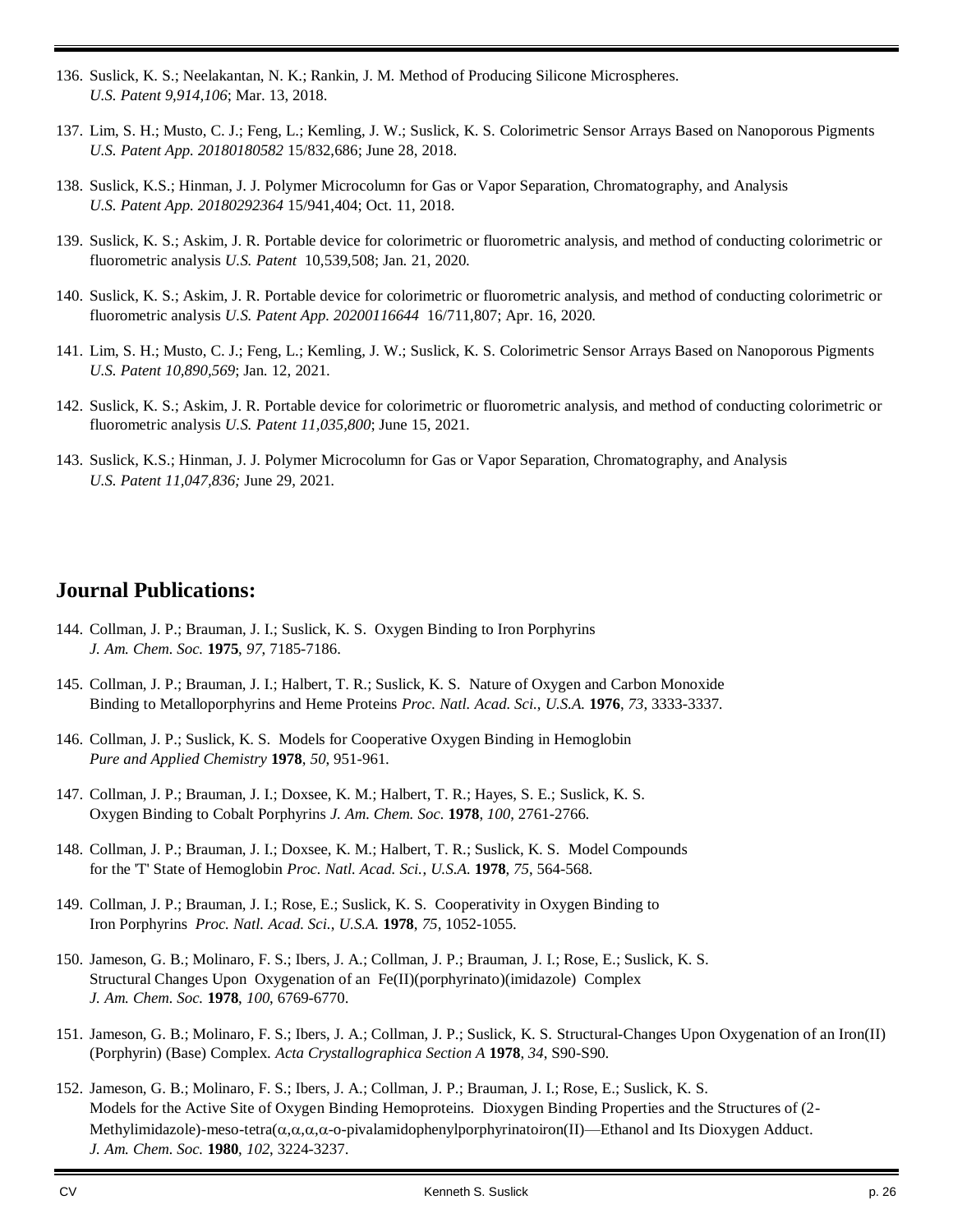- 153. Walters, M. A.; Spiro, T. G.; Collman, J. P.; Suslick, K. S. Resonance Raman of O<sub>2</sub> Bound to Fe(II)(porphyrinato)(hindered-imidazole) Complexes *J. Am. Chem. Soc.* **1980**, *102*, 6857-6858.
- 154. Suslick, K. S.; Schubert, P. F.; Goodale, J. W. Sonochemistry and Sonocatalysis of Iron Carbonyls *J. Am. Chem. Soc.* **1981**, *103*, 7342-7344.
- 155. Suslick, K. S.; Schubert, P. F.; Goodale, J. W. Chemical Reactions during Ultrasonic Cavitation *IEEE Ultrason. Symp. Proc.* **1981**, *2*, 612-616.
- 156. Suslick, K. S.; Schubert, P. F.; Gawienowski, J. Chemical Dosimetry of Ultrasonic Cavitation. *IEEE Trans. Son. Ultrason.* **1982**, *29*, 182-182.
- 157. Suslick, K. S.; Fox, M. M. A Bis-Pocket Porphyrin *J. Am. Chem. Soc.* **1983**, *105*, 3507-3510.
- 158. Suslick, K. S.; Goodale, J. W.; Wang, H. H.; Schubert, P. F. Sonochemistry and Sonocatalysis of Metal Carbonyls *J. Am. Chem. Soc.* **1983**, *105*, 5781-5785.
- 159. Suslick, K. S.; Schubert, P. F. Sonochemistry of  $Mn_2(CO)_{10}$  and  $Re_2(CO)_{10}$ *J. Am. Chem. Soc.* **1983**, *105*, 6042-6044.
- 160. Suslick, K. S.; Schubert, P. F.; Wang, H. H.; Goodale, J. W. Organometallic Sonochemistry and Sonocatalysis in *Inorganic Chemistry: Toward the 21st Century*; Chisholm, M.A., ed.; Am. Chem. Soc.: Washington, D.C., 1983; p.550.
- 161. English, D. R.; Hendrickson, D. N.; Suslick, K. S. High Oxidation State Iron Porphyrin Dimers *Inorg. Chem.* **1983**, *22*, 367-368.
- 162. Suslick, K. S.; Gawienowski, J. W.; Schubert, P. F.; Wang, H. H. Alkane Sonochemistry *J. Phys. Chem.* **1983**, *87*, 2299-2301.
- 163. Suslick, K. S.; Fox, M. M.; Cook, B. R.; English, D. R. New Synthetic Analogs of Heme Proteins *Inorg. Chem. Acta* **1983**, *79(B7)*, 109-110.
- 164. Suslick, K. S.; Gawienowski, J. W.; Schubert, P. F.; Wang, H. H. Sonochemistry in Non-aqueous Liquids *Ultrasonics* **1984**, *22*, 33-36.
- 165. Bocian, D. F.; Findsen, E. W.; Hoffman, J. A.; Schick, G. A.; English, D. R.; Hendrickson, D. N.; Suslick, K. S. Interaction of Dioxygen and Binuclear Nitride-Bridged Iron Porphyrins *Inorg. Chem.* **1984**, *23*, 800-807.
- 166. Suslick, K. S.; English, D. R.; Hendrickson, D. N.; Spiro, T. G.; Crisanti, M. Resonance Raman Spectra of High Oxidation State Iron Porphyrin Dimers *Inorg. Chem.* **1984**, *23*, 3897-3901.
- 167. Suslick, K. S.; Fox, M. M.; Reinert, T. J. Influence on CO and O<sub>2</sub> Binding by Fe(II) Porphyrinates *J. Am. Chem. Soc.* **1984**, *106*, 4522-4525.
- 168. Finke, R. G.; Droege, M. W.; Cook, J.C.; Suslick, K. S. Fast Atom Bombardment Mass Spectroscopy of Polyoxoanions *J. Am. Chem. Soc.* **1984**, *106*, 5750-5751.
- 169. Suslick, K. S.; Johnson, R. E. Sonochemical Activation of Transition Metals *J. Am. Chem. Soc.* **1984**, *106*, 6856-6858.
- 170. English, D. R.; Hendrickson, D. N.; Suslick, K. S.; Eigenbrot, Jr., C. W.; Scheidt, W. R. A Low-Spin Five-Coordinate Ferric Porphyrin Complex: [5,10,15,20-tetra(4-methoxyphenyl)porphyrinato](hydrosulfido)iron(III) *J. Am. Chem. Soc.* **1984**, *106*, 7528-7259.
- 171. Suslick, K. S.; Cook, B. R.; Fox, M. M. Shape Selective Hydroxylation of Hydrocarbons *J. Chem. Soc. Chem. Commun.* **1985**, 580-582.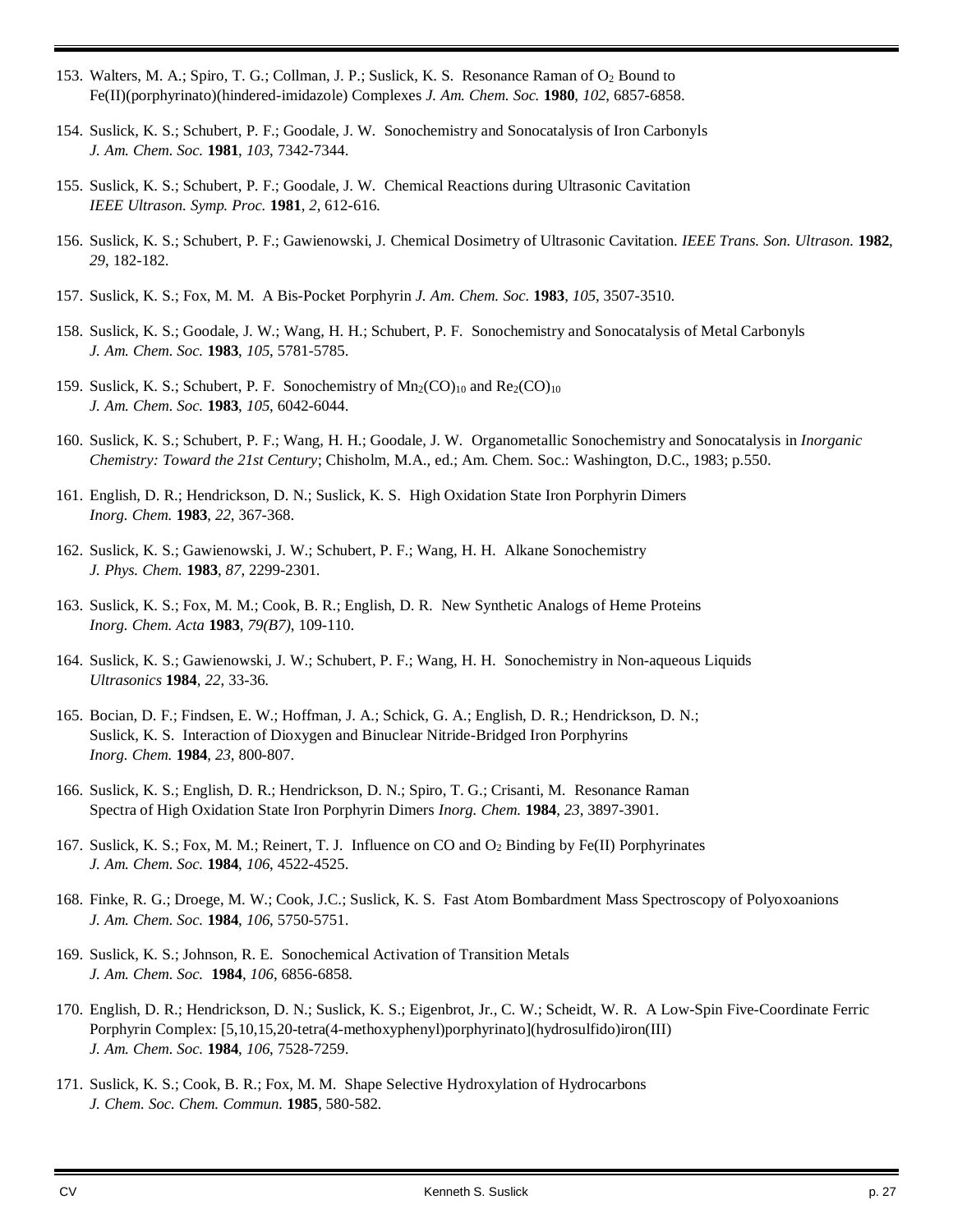- 172. Woolery, G. L.; Walter, M. A.; Suslick, K. S.; Powers, L. S.; Spiro, T. G. EXAFS Evidence for Elongated Fe-O<sup>2</sup> Bond Lengths in O<sup>2</sup> Adducts of Iron Porphyrins: Implications of Hb Cooperativity *J. Am. Chem. Soc.* **1985**, *107*, 2370-2372.
- 173. Suslick, K. S.; Cline, Jr., R. E.; Hammerton, D. A. Determination of Local Temperatures Caused by Acoustic Cavitation *IEEE Ultrasonics Symp. Proc.* **1985**, *4*, 1116-1121
- 174. Suslick, K. S.; Hammerton, D. A. The Site and Nature of Sonochemical Reactions *Ultrasonics Intl.* **1985**, 231-236.
- 175. Suslick, K. S. A Non-Coercive, Menu-Driven Grading System *J. Chem. Ed.* **1985**, *61*, 408-409.
- 176. English, D. R.; Hendrickson, D. N.; Suslick, K. S. (FeTPP) $2N^{2+}$ : an Fe(IV)-Porphyrin -Radical Cation *Inorg. Chem.* **1985**, *24*, 121-122.
- 177. Suslick, K. S.; Hammerton, D. A. The Site of Sonochemical Reactions *IEEE Trans. Ultrasonics*, *Ferroelec.*, *Freq. Contr.* **1986**, *33*, 143-147.
- 178. Suslick, K. S. ; Cook, J. C.; Rapko, B.; Droege, M. W.; Finke, R. G. Characterization of Very Large Polyoxoanions by Fast Atom Bombardment Mass Spectrometry (FABMS) *Inorg. Chem.* **1986**, *25*, 241-243.
- 179. Suslick, K. S.; Hammerton, D. A.; Cline, Jr., R. E. The Sonochemical Hot Spot *J. Am. Chem. Soc.* **1986**, *108*, 5641-5642.
- 180. Cook, B. R.; Reinert, T. J.; Suslick, K. S. Shape Selective Alkane Hydroxylation by Metalloporphyrin Catalysts *J. Am. Chem. Soc.* **1986**, *108*, 7281-7286.
- 181. Suslick, K. S.; Hammerton, D. A. Determination of Local Temperatures Caused by Acoustic Cavitation. *IEEE Trans. Ultrason. Ferroelec. Freq. Contr.* **1986**, *33*, 95-96.
- 182. Suslick, K. S.; Casadonte, D. J.; Green, M. L. H.; Thompson, M. E. Effects of High Intensity Ultrasound on Inorganic Solids *Ultrasonics* **1987**, *25*, 56-59.
- 183. Suslick, K. S.; Cook, B. R. Regioselective Epoxidations of Dienes with Manganese(III) Porphyrin Catalysts *J. Chem. Soc. Chem. Comm.* **1987**, 200-202.
- 184. Hendrickson, D. N.; Kinnaird, M. G.; Suslick, K. S. Photochemistry of (5,10,15,20-Tetraphenylporphyrinato)iron(III) Halide Complexes, Fe(TPP)(X) *J. Am. Chem. Soc.* **1987**, *109*, 1243-1244.
- 185. Suslick, K. S.; Acholla, F. V.; Cook, B. R. Photocatalytic Oxidation of Hydrocarbons by (5,10,15,20-Tetraphenylporphyrinato)manganese(III) Perchlorate and Periodate *J. Am. Chem. Soc.* **1987**, *109*, 2818-2819.
- 186. Suslick, K. S.; Casadonte, D. J. Heterogeneous Sonocatalysis with Nickel Powder *J. Am. Chem. Soc.* **1987**, *109*, 3459-3461.
- 187. Girolami, G. S.; Milam, S. N.; Suslick, K. S. Synthesis and Characterization of Actinide Mono- and Bis(porphyrin) Complexes *Inorg. Chem.* **1987**, *26*, 343-344.
- 188. Suslick, K. S.; Flint, E. B.; Jensen, J. A. Kinetics of Mo(CO)<sub>6</sub> Substitution Monitored by Fourier-Transform Infrared Spectrophotometry: A Physical-Chemistry Experiment for the Undergraduate Laboratory *J. Chem. Ed.* **1987**, *64*, 547-549.
- 189. Chatakondu, K.; Green, M. L. H.; Thompson, M. E.; Suslick, K. S. The Enhancement of Intercalation Reactions by Ultrasound *J. Chem. Soc. Chem. Comm.* **1987**, 900-901.
- 190. Suslick, K. S. The Sonochemistry of Organometallic Compounds in *High Energy Processes in Organometallic Chemistry*; Suslick, K. S., ed.; ACS Symp. Series #333: Washington, D.C., 1987; pp. 191-208.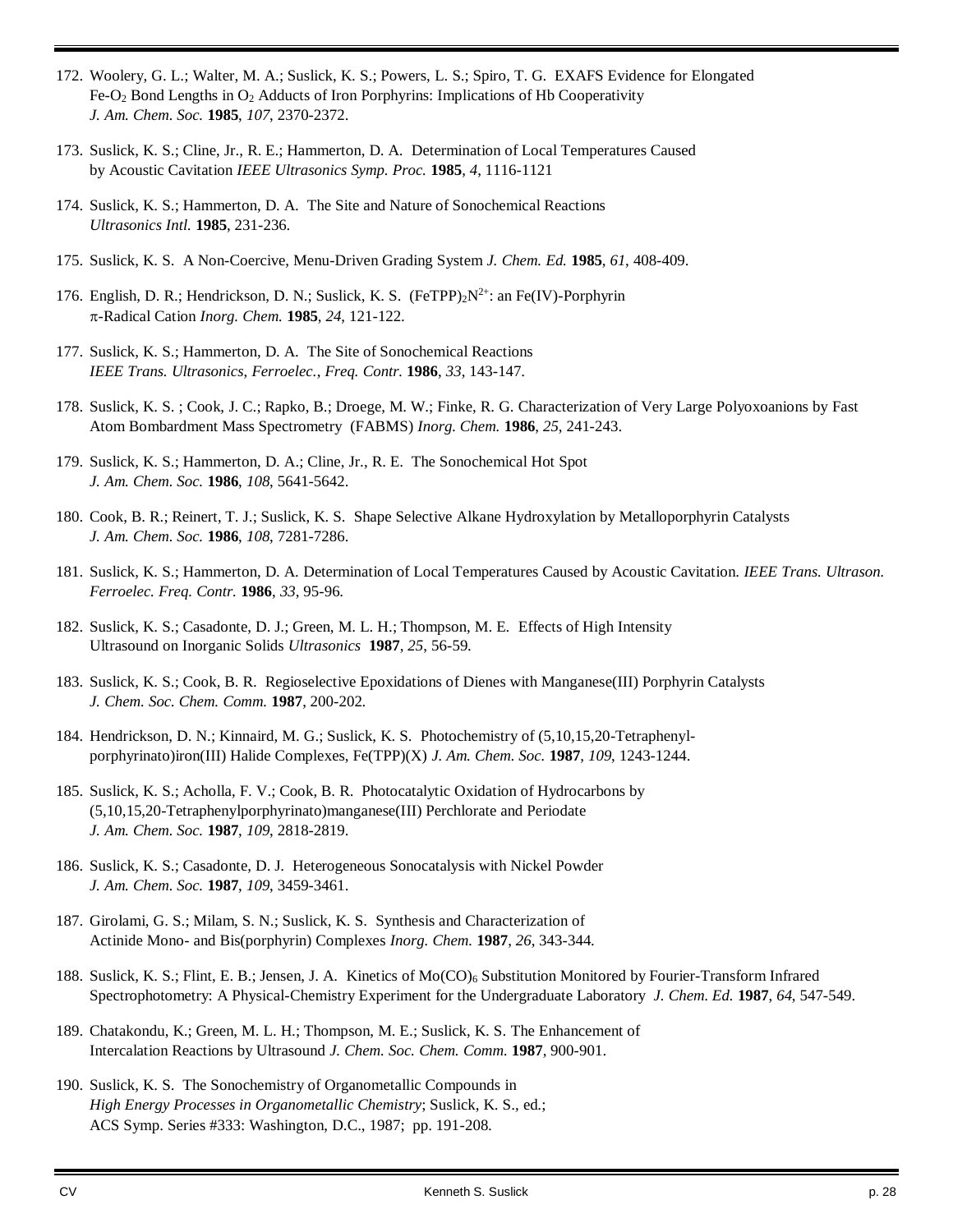- 191. Suslick, K. S.; Acholla, F. V.; Cook, B. R.; Kinnaird, M. G. Photochemistry of Fe(III) and Mn(III) Porphyrins *Recl. Trav. Chim.* **1987**, *106*, 329.
- 192. Suslick, K. S. `Porphyrins: Excited States and Dynamics,' bk. rev. *J. Med. Chem.* **1987**, *30*, 1702.
- 193. Suslick, K. S.; Flint, E. B. A Versatile Sonochemical Reaction Vessel in *Experimental Organometallic Chemistry: A Practicum in Synthesis and Characterization*; Wayda, A. and Darensbourg, M.Y., eds.; ACS Symposium Series: Washington, D.C.; 1987, p. 195-197.
- 194. Suslick, K. S.; Flint, E. B. Sonoluminescence of Non-Aqueous Liquids *Nature* **1987**, *330*, 553-555.
- 195. Girolami, G. S.; Milam, S. N.; Suslick, K. S. Actinide Bis(porphyrinate)  $\pi$ -Radical Cations and Dications, including X-ray Crystal Structure of [(TPP)<sub>2</sub>Th][SbCl<sub>6</sub>] *J. Am. Chem. Soc.* **1988**, *110*, 2011-2012.
- 196. Suslick, K. S. The Production of High Energy Species by Turbulent Flow *Nature* **1988**, *334*, 375-376.
- 197. Suslick, K. S.; Casadonte, D. J.; Doktycz, S. J.; Shojaie, R. The Effects of Ultrasound on Transition-Metal Surfaces. *Solid State Ionics* **1988**, *26*, 176-176.
- 198. Suslick, K. S.; Casadonte, D. J.; Doktycz, S. J. The Effects of Ultrasound on Nickel and Copper Powders *Solid State Ionics* **1989**, *32/33*, 444-452.
- 199. Suslick, K. S. `Chemistry and Biochemistry of N-substituted Porphyrins' bk. rev. *Med. Chem.* **1989**, *32*, 1410.
- 200. Suslick, K. S.; Doktycz, S. J. Ultrasonic Irradiation of Copper Powder *Chem. Materials* **1989**, *1(1)*, 6-8.
- 201. Suslick, K. S.; Doktycz, S. J. The Sonochemistry of Zinc *J. Am. Chem. Soc.* **1989**, *111*, 2342-2344.
- 202. Flint, E. B. ; Suslick, K. S. Sonoluminescence from Nonaqueous Liquids: Emissions from Small Molecules *J. Am. Chem. Soc.* **1989**, *111*, 6987-6992.
- 203. Kaplan, W. A.; Scott, R. A.; Suslick, K. S. Probing Macrocyclic Flexibility: Ligand Binding to Zn and Ni Tetraphenylhydroporphyrins *J. Am. Chem. Soc.* **1990**, *112*, 1283-1285.
- 204. Doktycz, S.J.; Suslick, K. S. Inter-Particle Collisions Driven by Ultrasound *Science* **1990**, *247*, 1067-1069.
- 205. Suslick, K. S. Editorial *Ultrasonics*, **1990**, *28*, 279.
- 206. Suslick, K. S.; Dokytcz, S. J.; Flint, E. B. On the Origins of Sonochemistry and Sonoluminescence *Ultrasonics* **1990**, *28*, 280-290.
- 207. Suslick, K. S.; Cook, B. R. Shape Selective Oxidation as a Mechanistic Probe in *Inclusion Phenomena and Molecular Recognition*; Atwood, J. L., ed.; Plenum Press: London, 1990; pp. 209-215.
- 208. Davies, M. D.; Qin, L.; Beck, J. L.; Suslick, K. S.; Koga, H.; Horiuchi, T.; Sligar, S. G. Putidaredoxin Reduction of Cytochrome P-450cam: Dependence of Electron Transfer on the Identity of Putidaredoxin's C-terminal Amino Acid *J. Am. Chem. Soc.* **1990**, *112*, 7396-7398.
- 209. Suslick, K. S.; Grinstaff, M. W. Protein Microencapsulation of Nonaqueous Liquids *J. Am. Chem. Soc.* **1990**, *112*, 7807-7809.
- 210. Bilsel, O.; Rodriguez, J.; Holten, D.; Girolami, G. S.; Milam, S. N.; Suslick, K. S. A New Low-Energy Fluorescent Excited State in Strongly-Coupled Porphyrin Dimers *J. Am. Chem. Soc.* **1990**, *112*, 4075-4077.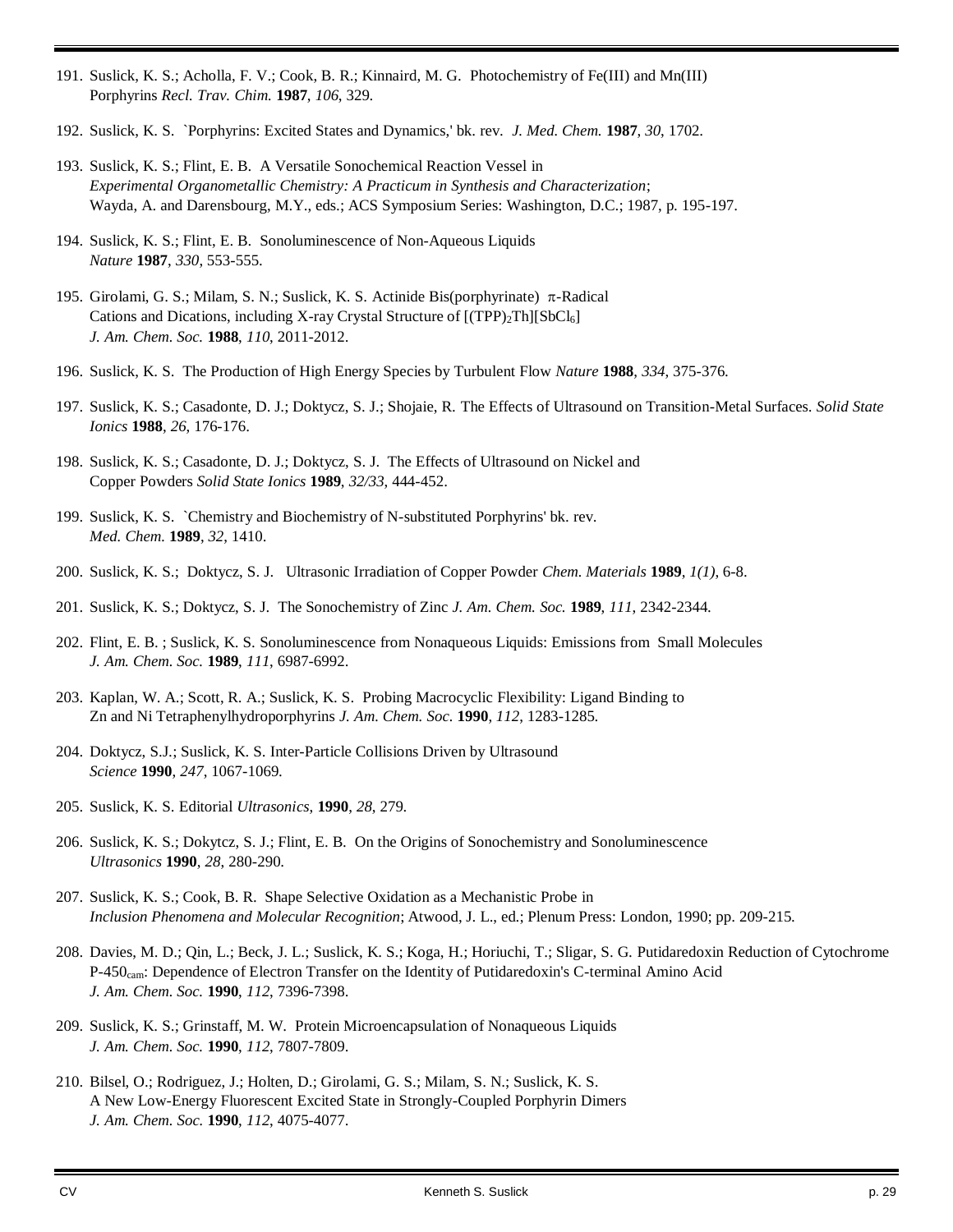- 211. Suslick, K. S.; Chen, C.-T. Polymeric Metalloporphyrins for Field Responsive Materials *Polym. Mater. Sci. Eng.* **1990**, *63*, 272-278.
- 212. Suslick, K. S.; Casadonte, D. J.; Choe, S. B.; Cichowlas, A. A.; Dokytcz, S. J.; Ghosh, C. K.; Grinstaff, M.W. Heterogeneous Sonochemistry and Sonocatalysis *Proc. Mater. Res. Soc.* **1990**, EA-24, 209-212.
- 213. Suslick, K. S.; Watson, R. A. Photochemical Oxygen Atom Transfer by Metalloporphyrins, *Proc. Symp. Oxygen Activation in Catalysis; Prepr. Am. Chem. Soc. Div. Pet. Chem.* **1990**, *35*, 169-170.
- 214. Flint, E. B.; Suslick, K. S. Sonoluminescence of Alkali Metal Salts *J. Phys. Chem.* **1991**, *95*, 1484-1488.
- 215. Kaplan, W. A.; Suslick, K. S.; Scott, R. A. Core Size and Flexibility of Metallohydroporphyrin Macrocycles. Implications for F<sup>430</sup> Coordination Chemistry *J. Am. Chem. Soc.* **1991**, *113*, 9824-9827.
- 216. Suslick, K. S.; Watson, R. A.; Wilson, S. R. The Structures and Photochemistry of Metalloporphyrin Sulfate Complexes *Inorg. Chem.* **1991**, *30*, 2311-2317.
- 217. Kim, K; Lee, W. S.; Kim, H.-J.; Cho, S. I.; Girolami, G. S.; Gorlin, P.; Suslick, K. S. Synthesis and Structure of Transition Metal Bis(porphyrinato) Complexes. Characterization of  $Zr(TPP)_2$  and  $Zr(OEP)_2$ *Inorg. Chem.* **1991**, *30*, 2652-2656.
- 218. Grinstaff, M.W; Suslick, K. S. Nonaqueous Liquid Filled Microcapsules *Polym. Prepr.* **1991**, *32*, 255-256.
- 219. Suslick, K. S.; Watson, R. A. Photochemical Nitrate and Nitrite Reduction by Mn and Fe Porphyrins *Inorg. Chem.* **1991**, *30*, 912-919.
- 220. Suslick, K. S.; Bautista, J. F.; Watson, R. A. Metalloporphyrin Photochemistry with Matrix Isolation *J. Am. Chem. Soc.* **1991**, *113*, 6111-6114.
- 221. Grinstaff, M. W.; Suslick, K. S. Proteinaceous Microbubbles: Synthesis of an Echo Contrast Agent *Proc. Natl. Acad. Sci. USA* **1991**, *88*, 7708-7710.
- 222. Flint, E. B.; Suslick, K. S. The Temperature of Cavitation *Science* **1991**, *253*, 1397-1399.
- 223. Suslick, K. S.; Choe, S. B.; Cichowlas, A. A.; Grinstaff, M. W. Sonochemical Synthesis of Amorphous Iron *Nature* **1991**, *353*, 414-416.
- 224. Suslick, K. S.; Watson, R. A. The Photochemistry of Chromium, Manganese, and Iron Porphyrin Complexes *New J. Chem.* **1992**, *16*, 633-642.
- 225. Jeffries, J. B.; Copeland, R. A.; Flint, E. B.; Suslick, K. S. Thermal Equilibration during Cavitation *Science* **1992**, *256*, 248.
- 226. Grinstaff, M. W.; Cichowlas, A. A.; Choe, S. B.; Suslick, K. S. Effect of Cavitation Conditions on Amorphous Metal Synthesis *Ultrasonics* **1992**, *30*, 168-172.
- 227. Suslick, K. S.; Chen, C.-T.; Meredith, G. R.; Cheng, L.-T. Push-Pull Porphyrins as Non-Linear Optical Materials *J. Am. Chem. Soc.* **1992**, *114*, 6928-6930.
- 228. Bilsel, O.; Rodriguez, J.; Milam, S. N.; Gorlin, P. A.; Girolami, G. S.; Suslick, K. S.; Holten, D. Electronic States and Optical Properties of Porphyrin in van der Waals Contact: Th(IV) Sandwich Complexes *J. Am. Chem. Soc.* **1992**, *114*, 6528-6538.
- 229. Becker, L.; Bada, J. L.; Kemper, K.; Suslick, K. S. Sonoluminescence Spectrum of Seawater *Marine Chem.* **1992**, *40*, 315-320.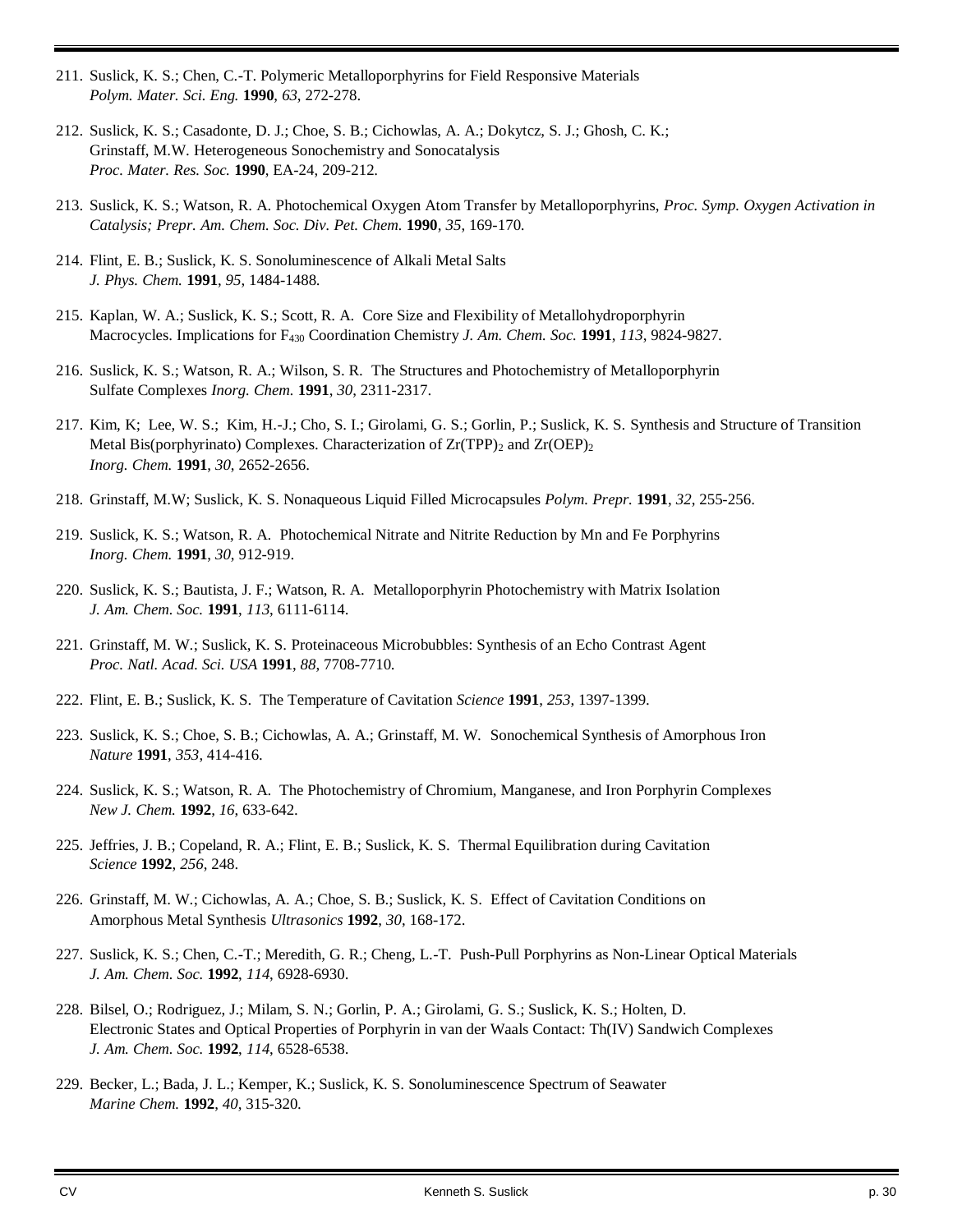- 230. Girolami, G. S.; Riehl, M. E.; Suslick, K. S.; Wilson, S. R. A Rare Example of a Monomeric Aryllithium Complex. X-ray Structure of (2,4,6-Triphenylphenyl)lithium Bis(diethyl ether) *Organomet.* **1992**, *11*, 3907-3910.
- 231. Tuncay, A.; Dustman, J. A.; Fisher, G.; Tuncay, C. I.; Suslick, K. S. Ultrasound Promoted Hypervalent Iodine Reactions: α-Tosyloxylation of Ketones *Tetrahedron Lett*. **1992**, 33, 7647-7650.
- 232. Suslick, K. S.; Grinstaff, M. W. Proteinaceous Microspheres *Macromolecular Assemblies*; Stroeve, P.; Balazs, A. C., eds.; Am. Chem. Soc.: Washington, D.C., 1992; pp. 218-226.
- 233. Suslick, K. S.; Flint, E. B.; Grinstaff, M. W.; Kemper, K. A. Sonoluminescence from Metal Carbonyls *J. Phys. Chem.* **1993**, *97*, 3098-3099.
- 234. Bilsel, O.; Milam, S. N.; Girolami, G. S.; Suslick, K. S.; Holten, D. Ultrafast Electronic Deactivation and Vibrational Dynamics of Photoexcited Uranium(IV) Porphyrin Sandwich Complexes *J. Phys. Chem.* **1993**, *97*, 7216-7221.
- 235. Grinstaff, M. W.; Salamon, M. B.; Suslick, K. S. Magnetic Properties of Amorphous Iron *Phys. Rev. B* **1993**, *48*, 269-273.
- 236. Bellissent, R.; Galli, G.; Grinstaff, M. W.; Migliardo, P.; Suslick, K. S. Neutron Diffraction by Amorphous Iron Powder *Phys. Rev. B* **1993**, *48*, 15797-15800.
- 237. Suslick, K. S.; Kemper, K. A. The Effect of Fluorocarbon Gases on Sonoluminescence: A Failure of the Electrical Hypothesis *Ultrasonics* **1993**, *31*, 463-465.
- 238. Suslick, K. S. The Chemical Effects of Ultrasound *Proc. 1st Intl. EPRI/NSF Symp. Advanced Oxidation*; EPRI: Palo Alto, 1993, vol. 2, pp 6-27.
- 239. Webb, A. G.; Wong, M.; Wilmes, L. J.; Kolbeck, K. J.; Magin, R. L.; Suslick, K. S. <sup>59</sup>Co Functional Agents for Localized In-Vivo Temperature Measurements *Proc. 12th Annual Mtg. Soc. Magnetic Resonance in Medicine*; New York, 1993; p. 245.
- 240. Wilmes, L. J.; Webb, A. G.; Kolbeck, K. J.; Wong, M.; Magin, R. L.; Suslick, K. S. Microencapsulation of Perfluorocarbons as a Magnetic Resonance Imaging Agent *Proc. 12th Annual Mtg. Soc. Magnetic Resonance in Medicine*; New York, 1993, pp 756-757.
- 241. Suslick, K. S.; Kemper, K. A.; Flint, E. B. Spectrally Resolved Sonoluminescence as a Probe of Cavitation *IEEE Ultrasonics Symp. Proc.* **1993**, 777-784.
- 242. Chou, H.; Chen, C.-T; Stork, K. F.; Bohn, P. W.; Suslick, K. S. Langmuir-Blodgett Films of Amphiphilic Push-Pull Porphyrins *J. Phys. Chem.* **1994**, *98*, 383-385.
- 243. Desai, N. P.; Soon-Shiong, P.; Grinstaff, M. W.; Yao, Z.; Sandford, P. A.; Suslick, K. S. Controlled and Targeted Drug Delivery with Biocompatible Protein Shell Microspheres *Proc. Soc. Biomaterial*, **1994**, *20*, 112.
- 244. Ando, T.; Mason, T. J.; Suslick, K. S. Editorial: Proceedings of the 3rd Meeting of the European-Society-of-Sonochemistry *Ultrasonics Sonochemistry* **1994**, *1(1)*, S3.
- 245. Suslick, K. S.; Grinstaff, M. W.; Kolbeck, K. J.; Wong, M. Characterization of Sonochemically Prepared Proteinaceous Microcapsules *Ultrasonics Sonochemistry* **1994**, *1(1)*, S65-S68.
- 246. Girolami, G. S.; Gorlin, P. A.; Suslick, K. S. Electronically Asymmetric Bis(porphyrin) Sandwich Complexes *Inorg. Chem.* **1994**, *33*, 626-627.
- 247. Grinstaff, M. W.; Kolbeck, K. A.; Magin, R. L.; Suslick, K. S.; Webb, A.; Wilmes, L J.; Wong, M.; Desai, N. P.; Sandford, P. A.; Soon-Shiong, P. Fluorocarbon Filled Protein Microspheres as Contrast Agents for MRI *Proc. Soc. Biomaterial* **1994**, *20*, 113.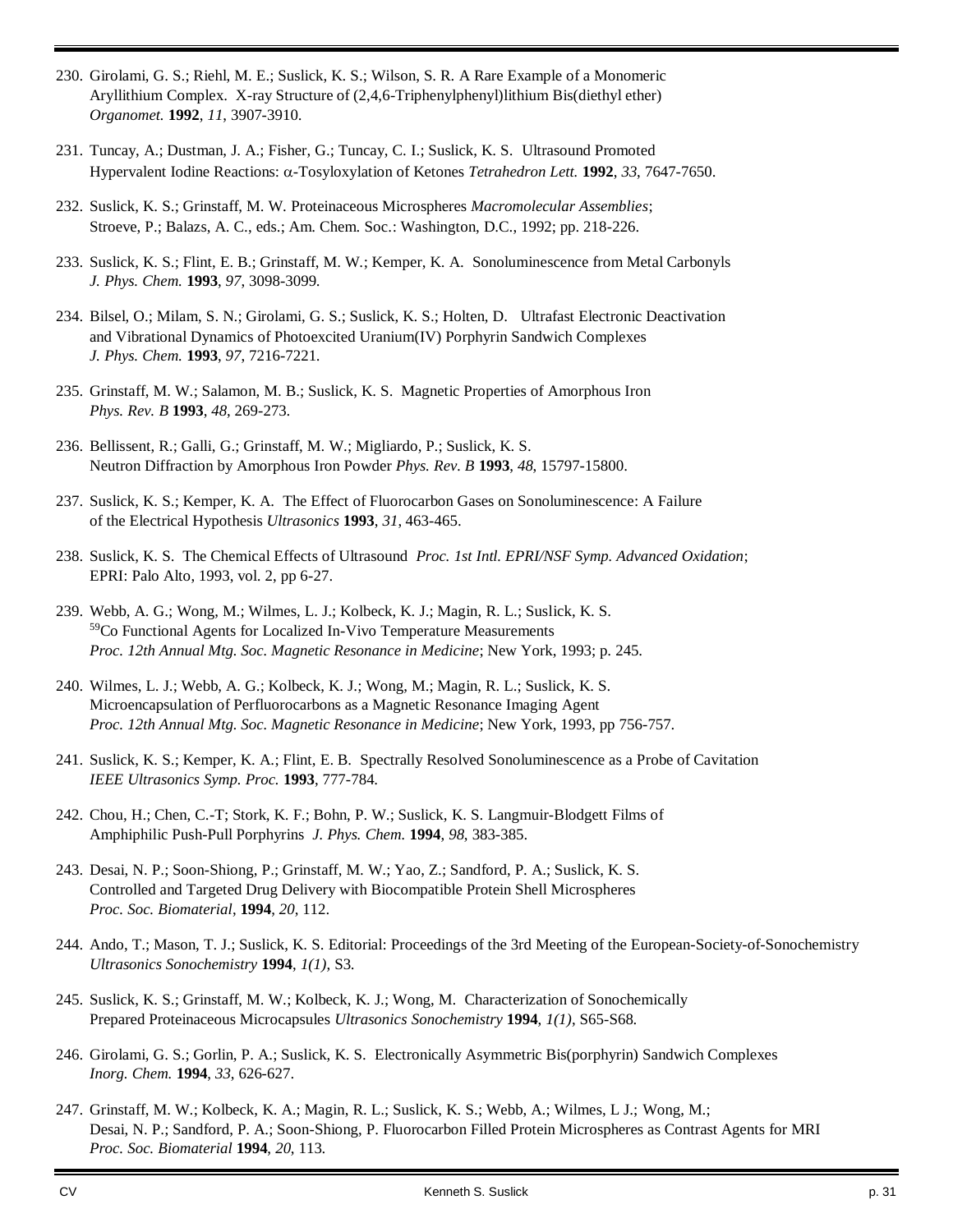- 248. Suslick, K. S.; Kemper, K.A. Pressure Measurements during Acoustic Cavitation by Sonoluminescence *Bubble Dynamics and Interface Phenomena*; Blake J.R.; Thomas, N.; eds. Kluwer Publ,: Dordrecht, 1994; pp 311-320.
- 249. Suslick, K. S.; Hyeon, T.; Fang, M.; Cichowlas, A. A. Sonochemical Synthesis and Catalytic Properties of Nanostructured Molybdenum Carbide *Molecularly Designed Nanostructured Materials*, MRS Symp. Proc., v. 351. Gonsalves, K.E.; Chow, G.M.; Xiao, T.O.; Cammarata, R.C., eds. Materials Res. Soc.: Pittsburgh, 1994; pp 201-206.
- 250. Suslick, K. S.; Fang, M.; Hyeon, T.; Cichowlas, A. A. Nanostructured Fe-Co Catalysts Generated by Ultrasound *Molecularly Designed Nanostructured Materials*, MRS Symp. Proc., vol. 351. Gonsalves, K. E.; Chow, G. M.; Xiao, T. O.; Cammarata, R. C., Eds. Materials Res. Soc.: Pittsburgh, 1994; pp 443-448.
- 251. Suslick, K. S. The Mechanochemical Effects of Ultrasound *Proc. First Intl. Conf. Mechanochemistry: InCoMe '93*, Košice, Slovakia; Cambridge Interscience: Cambridge, 1994; vol.1, pp 43-49.
- 252. Liu, K. J.; Grinstaff, M. W.; Jiang, J.; Suslick, K. S.; Swartz, H. M.; Wang, W. *In Vivo* Measurement of Oxygen Concentration Using Sonochemically Synthesized Microspheres *Biophys. J.* **1994**, *67*, 896-901.
- 253. Milam, S. N.; Gorlin, P. A.; Girolami, G. S.; Suslick, K. S.; Wilson, S. R. Bis(porphyrin)actinide Complexes and their Radical Cations and Dications *J. Coord. Chem.* **1994**, *32*, 173-212. (T. L. Brown Retirement Issue)
- 254. Sligar, S. G.; Aikens, J.; Gerber, N.; McLean, M.; Suslick, K.; Benson, D. Electron-Transfer Associated Dioxygen Activation in P450 Systems *Cytochrome P450: Biochemistry, Biophysics and Molecular Biology* (Lechner, M.C., Ed.) Libey Eurotext: Montrouge, 1994, p. 373-378.
- 255. Hill, J. R.; Dlott, D. D.; Fayer, M. D.; Peterson, K. A.; Rella, C. W.; Rosenblatt, M. M.; Suslick, K. S.; Ziegler, C. J. Vibrational Relaxation of CO in Model Heme Compounds: 6-Coordinate Metalloporphyrins (M=Fe, Ru, Os) *Chem. Phys. Lett.*, **1995**, *244*, 218-223.
- 256. Matula, T. J.; Roy, R. A.; Mourad, P. D.; McNamara III, W. B.; Suslick, K. S. Comparison of Multi-Bubble and Single-Bubble Sonoluminescence Spectra *Phys. Rev. Lett.*, **1995**, *75*, 2602-2605.
- 257. Webb, A. G.; Wong, M.; Niesman, M.; Kolbeck, K. J.; Wilmes, L. J.; Magin, R. L.; Suslick, K. S. *In-Vivo* NMR Thermometry with Liposomes Containing <sup>59</sup>Co Complexes *Int. J. Hyperthermia* **1995**, *11*, 821-827.
- 258. Bellissent, R.; Galli, G.; Hyeon, T.; Magazu, S.; Majolino, D.; Migliardo, P.; Suslick, K. S. Structural Properties of Amorphous Bulk Fe, Co, and Fe-Co Binary Alloys *Phys. Scripta* **1995**, *T57*, 79-83.
- 259. Fang, M.; Hyeon, T.; Cichowlas, A. A.; Suslick, K. S. Sonochemical Preparation of Nanostructured Catalysts *Am. Chem. Soc. Div. Petrol. Chem. Preprints* **1995**, 67-71.
- 260. Hyeon, T.; Fang, M.; Cichowlas, A. A.; Suslick, K. S. Catalytic Activity of Nanophase Metals Prepared Sonochemically *Am. Chem. Soc. Div. Fuel Chem. Preprints* **1995**, *40*, 365-9.
- 261. Wong, M.; Suslick, K. S. Sonochemically Produced Hemoglobin Microbubbles *Hollow and Solid Spheres and Microspheres;* MRS Symp. Proc. v. 372; Wilcox, D. L; Berg, M.; Bernat, T.; Kellerman, D.; Corchran, J. K., eds. Matl. Res. Soc.: Pittsburgh, 1995; pp 89-94.
- 262. Hyeon, T.; Fang, M.; Cichowlas, A. A.; Suslick, K. S. Sonochemical Synthesis of Nanostructured Catalysts *Matl. Sci. Eng. A*, **1995**, *204*, 186-192.
- 263. Suslick, K. S.; Hyeon, T.; Fang, M.; Ries, J. T.; Cichowlas, A. A. Sonochemical Synthesis of Nanophase Metals, Alloys, and Carbides *Materials Science Forum* (Transtec Publ., N.Y.), **1996**, *225-227*, 903-911.
- 264. Girolami, G. S.; Hein, C. L.; Suslick, K. S. Bis(porphyrin) Sandwich Complex with an Appended Quinone *Angew. Chem. Intl. Ed.* **1996**, *35*, 1223-1225.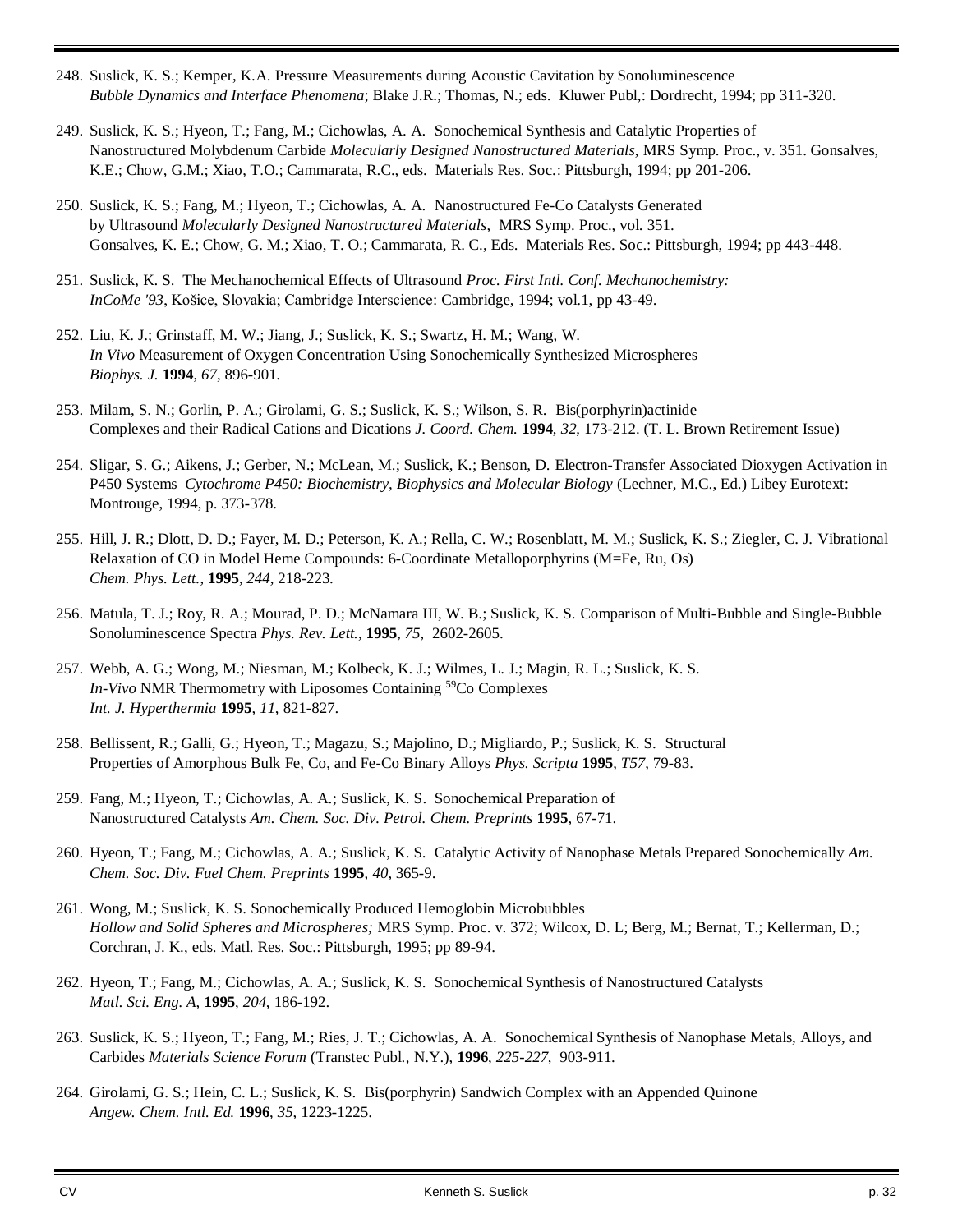- 265. Bhyrappa, P.; Young, J. K.; Moore, J. S.; Suslick, K. S. Shape-Selective Epoxidation of Alkenes by Metalloporphyrin-Dendrimers *J. Molec. Catalysis* **1996**, *A113*, 109-116. (special issue on biomimetic oxidation)
- 266. Ziegler, C. J.; Suslick, K. S. The Photochemistry of Metalloporphyrin Carbene Complexes *J. Am. Chem. Soc.* **1996**, *118*, 5306-5307.
- 267. Hyeon, T.; Fang, M.; Suslick, K. S. Nanostructured Molybdenum Carbide: Sonochemical Synthesis and Catalytic Properties *J. Am. Chem. Soc.* **1996**, *118*, 5492-5493.
- 268. Eckburg, J. J.; Chato, J. C.; Liu, K. J.; Grinstaff, M. W.; Swartz, H. M.; Suslick, K. S.; Auteri, F. P. Biological Temperature Measurements using Electron Paramagnetic Resonance Spectroscopy *J. Biomech. Eng.* **1996**, *118*, 193-200.
- 269. Webb, A. G.; Wong, M.; Kolbeck, K. J.; Magin, R. L.; Suslick, K. S. Sonochemically Produced Fluorocarbon Microspheres: A New Class of MRI Contrast Agents *J. Mag. Res. Imaging*, **1996**, *6*, 675-683.
- 270. Suslick, K. S.; Hyeon, T.; Fang, M; Cichowlas, A. A. Sonochemical Preparation of Nanostructured Catalysts *Advanced Catalysts and Nanostructured Materials;* Moser, W. R., ed. Academic Press: New York, 1996, pp. 197-211.
- 271. Suslick, K. S.; Hyeon, T.; Fang, M. Nanostructured Materials Generated by High Intensity Ultrasound *Chem. Materials* **1996**, *8*, 2172-2179 (special issue on nanostructured materials).
- 272. Bernstein, L. S.; Zakin, M. R.; Flint, E. B.; Suslick, K. S. Cavitational Thermometry using Molecular and Continuum Sonoluminescence *J. Phys. Chem.* **1996**, *100*, 6612-6619.
- 273. Bellissent, R.; Galli, G.; Hyeon, T.; Migliardo, P.; Parette, P.; Suslick, K. S. Magnetic And Structural Properties Of Amorphous Transition Metals And Alloys *J. Noncryst. Solids* **1996**, *205*-*207*, 656-659.
- 274. Bhyrappa, P.; Young, J. K.; Moore, J. S.; Suslick, K. S. Dendrimer-Metalloporphyrins: Synthesis and Catalysis *J. Am. Chem. Soc.* **1996**, *118*, 5708-5711.
- 275. Dlott, D. D.; Fayer, M. D.; Hill, J. R.; Rella, C. W.; Suslick, K. S.; Ziegler, C. J. Vibrational Relaxation in Metalloporphyrin CO Complexes *J. Am. Chem. Soc.* **1996**, *118*, 7853-7854.
- 276. Ziegler, C. J.; Suslick, K. S. Photochemical Activation of Metalloporphyrin Carbene Complexes *J. Organomet. Chem.* **1996**, *528*, 83-90.
- 277. Hill, J. R.; Ziegler, C. J.; Suslick, K. S.; Dlott, D. D.; Rella, C. W.; Fayer, M. D. Tuning the Vibrational Relaxation of CO Bound to Heme and Metalloporphyrin Complexes *J. Phys. Chem.* **1996**, *100*, 18023-18032.
- 278. Suslick, K. S.; Fang, M.; Hyeon, T. Sonochemical Synthesis of Iron Colloids *J. Am. Chem. Soc.* **1996**, *118*, 11960-11961.
- 279. Benson, D. E.; Suslick, K. S.; Sligar, S. G. Reduced Oxy Intermediate Observed in D251N Cytochrome P450<sub>cam</sub> *Biochem.* **1997**, *36*, 5104-5107.
- 280. Peterson, K. A.; Boxer, S. G.; Decatur, S.; Dlott, D. D.; Fayer, M. D.; Hill, J. R.; Rella, C. W.; Rosenblatt, M. M.; Suslick, K. S.; Ziegler, C. J. Vibrational Relaxation of CO in Myoglobin Mutants and Model Heme Compounds *Proc. 7th Intl. Conf. Time Resolved Vibr. Spectrosc.*, 1997, 173-177.
- 281. Suslick, K. S. Sonoluminescence and Sonochemistry *IEEE Ultrasonics Symp. Proc.* **1997**, vol. 1, pp. 523-534.
- 282. Benson, D. E.; Suslick, K. S.; Sligar, S. G. Two Electron Reduced Oxygenated Intermediates Observed in D251n Cytochrome P450cam. *FASEB J.* **1997**, *11*, A808.
- 283. Bhyrappa, P.; Wilson, S. R.; Suslick, K. S. Hydrogen Bonded Porphyrinic Solids: Supramolecular Networks of Octahydroxy Porphyrins *J. Am. Chem. Soc.* **1997**, *119*, 8492-8502.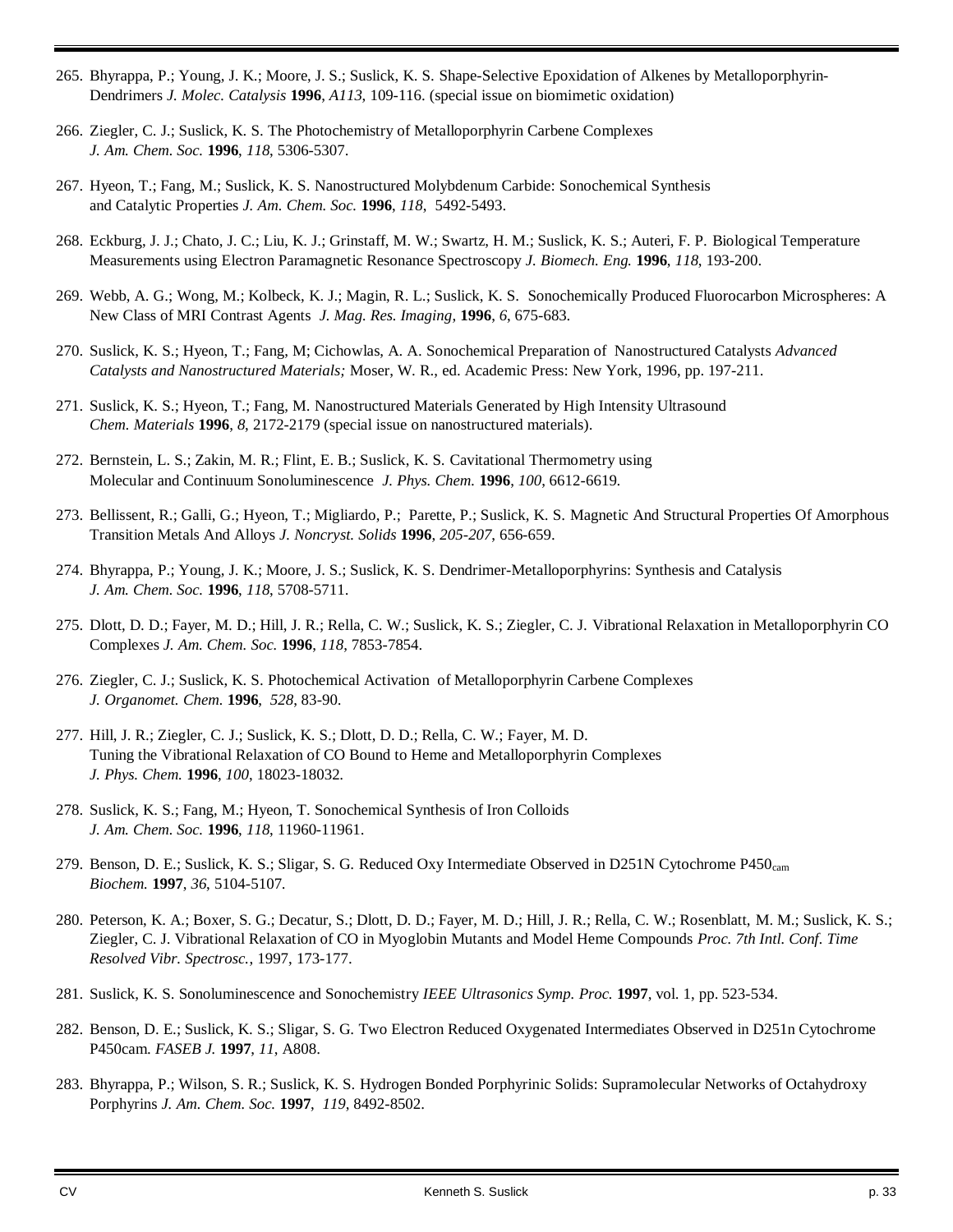- 284. Suslick, K. S.; Mdleleni, M. M.; Ries, J. T. Chemistry Induced by Hydrodynamic Cavitation *J. Am. Chem. Soc.* **1997**, *119*, 9303-9304.
- 285. Bhyrappa, P.; Suslick, K. S. Surpramolecular Networks of Octahydroxy Porphyrins *Supramolec. Chem.* **1998**, *9*, 169-174.
- 286. Suslick, K. S. Sonochemical Preparation of Protein Microspheres Proc. 16<sup>th</sup> Intl. Conf. Acoustics Acoust. Soc. Am.: Seattle, 1998, pp. 1533-35.
- 287. Suslick, K. S.; Didenko, Y. T.; McNamara III, W. B. Conditions during Multi-Bubble Sonoluminescence *Proc. 16th Intl. Conf. Acoustics* Acoust. Soc. Am.: Seattle, 1998, pp. 2577-79.
- 288. Bhyrappa, P.; Suslick, K. S. Synthesis and Crystal Structure of 5,10,15,20-Tetrakis(3,5-dinitrophenyl)porphyrin *J. Porph. Phthalocyn.* **1998**, *2*, 391-396. (V. Krishnan retirement issue)
- 289. Long, G. J.; Hautot, D.; Pankhurst, Q. A.; Vandormael, D.; Grandjean, F.; Gaspard, J. P.; Briois V.; Hyeon. T.; Suslick, K. S. Mössbauer-effect and X-Ray Absorption Spectral Study of Sonochemically Prepared Amorphous Iron *Phys. Rev. B* **1998**, *57*, 10716-10722.
- 290. Huffman, D. L.; Rosenblatt, M. M.; Suslick, K. S. Synthetic Heme-Peptide Complexes *J. Am. Chem. Soc.* **1998**, *120*, 6183-6184.
- 291. Mdleleni, M. M.; Hyeon, T.; Suslick, K. S. Sonochemical Synthesis of Nanostructured Molybdenum Sulfide *J. Am. Chem. Soc.* **1998**, *120*, 6189-6190.
- 292. Salzmann, R.; Ziegler, C. J.; Godhout, N.; McMahon, M.; Suslick, K. S.; Oldfield, E. CO Complexes of Fe(II), Ru(II), and Os(II) 5,10,15,20-Tetraphenylporphyrinates: Investigation by X-ray, Solid-State NMR and Density Functional Theory *J. Am. Chem. Soc.* **1998**, *120*, 11323-11334.
- 293. Patel, B. R.; Suslick, K. S. Discotic Liquid Crystals from a Bis-Pocketed Porphyrin *J. Am. Chem. Soc.* **1998**, *120*, 11802-11803.
- 294. Suslick, K. S.; McNamara III, W. B.; Didenko, Y. Hot Spot Conditions during Multi-Bubble Cavitation in *Sonochemistry and Sonoluminescence*, Crum, L. A.; Mason, T. J.; Reisse, J.; Suslick, K. S., eds. Kluwer Publishers: Dordrecht, Netherlands, 1999, pp. 191-204.
- 295. Suslick, K. S.; Fang, M. M.; Hyeon, T.; Mdleleni, M. M. Applications of Sonochemistry to Materials Synthesis in *Sonochemistry and Sonoluminescence*, Crum, L. A.; Mason, T. J.; Reisse, J.; Suslick, K. S., eds. Kluwer Publishers: Dordrecht, Netherlands, 1999, pp. 291-320.
- 296. Bhyrappa, P.; Vaijayanthimala, G.; Suslick, K. S. Shape-Selective Ligation to Dendrimer-Metalloporphyrins *J. Am. Chem. Soc.* **1999**, *121*, 262-263.
- 297. Tuncay, A.; Anaclerio, B. M.; Zolodz, M.; Suslick, K. S. New One-Pot Method for the Synthesis of Alkynyl Sulfonate Esters Using Ultrasound *Tetrahedron Lett.* **1999**, *40*, 599-602.
- 298. Didenko, Y. T.; McNamara III, W. B.; Suslick, K. S. Hot Spot Conditions during Cavitation in Water *J. Am. Chem. Soc.* **1999**, *121*, 5817-5818.
- 299. Li, S.; Lee, J.S.; Hyeon, T.; Suslick, K. S. Catalytic Hydrodenitrogenation of Indole over Molybdenum Nitride and Carbides with Different Structures *Applied Catal. A* **1999**, *184*, 1-9.
- 300. Didenko, Y.; McNamara III, W. B.; Suslick, K. S. The Temperature of Multi-Bubble Sonoluminescence in Water *J. Ph*ys. *Chem. A* **1999**, 103, 10783-10788.
- 301. McNamara III, W. B.; Didenko, Y.; Suslick, K. S. Sonoluminescence Temperatures during Multibubble Cavitation *Nature* **1999**, *401*, 772-775.
- 302. Suslick, K. S. Sonochemistry: A Physical Perspective in *Nonlinear Acoustics at the Turn of the Millennium*, Lauterborn, W.; Kurz, T., eds. Amer. Inst. Physics: Melville, NY, 2000, pp. 95-104.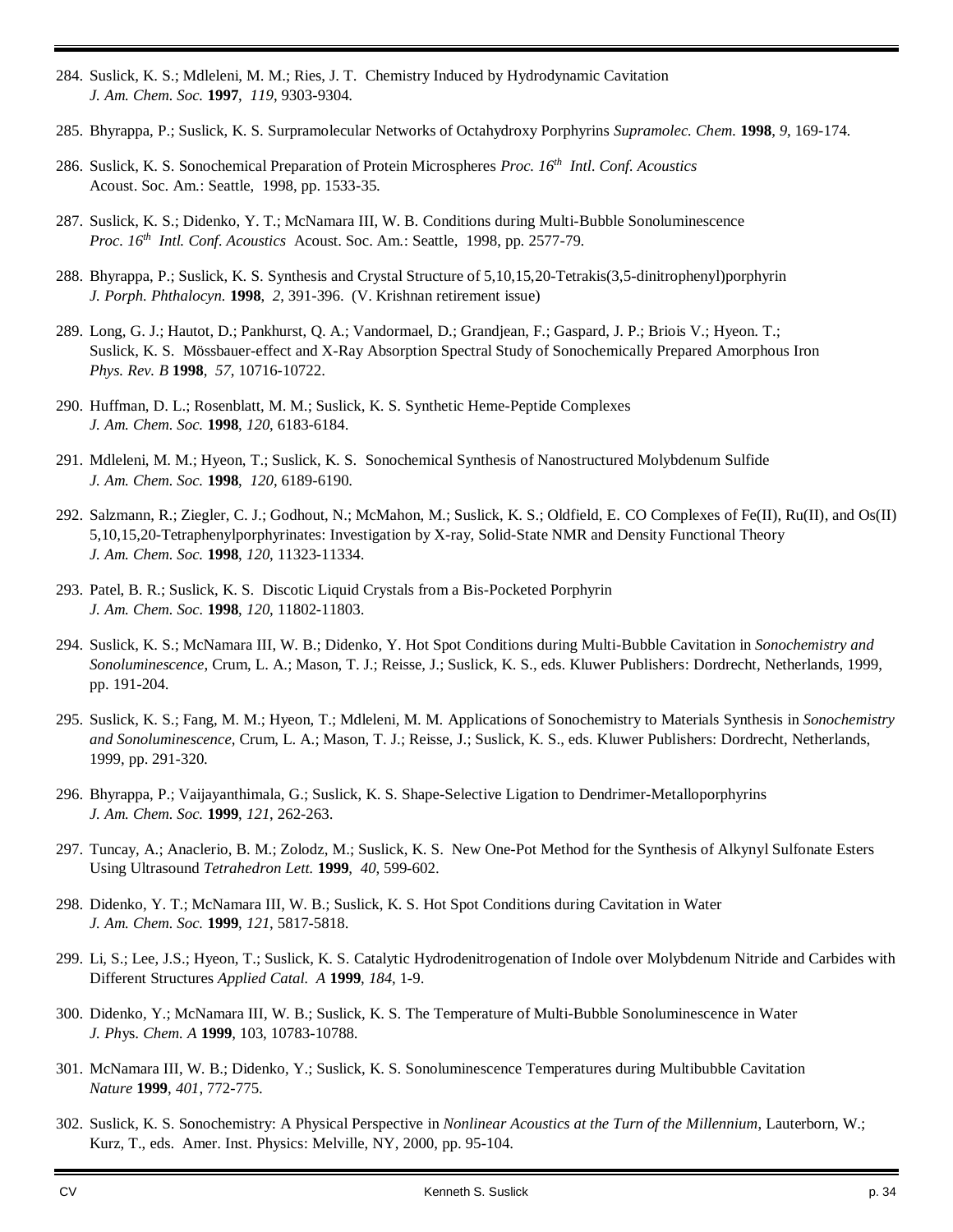- 303. Suslick, K. S.; McNamara III, W. B.; Didenko, Y. Conditions during Multibubble Cavitation in *Nonlinear Acoustics at the Turn of the Millennium*, Lauterborn, W.; Kurz, T., eds. Amer. Inst. Physics: Melville, NY, 2000, pp. 463-466.
- 304. Suslick, K. S.; Rakow, N. A.; Kosal, M. E.; Chou, J.-H. The Materials Chemistry of Porphyrins and Metalloporphyrins *J. Porph. Phthal.* **2000**, *4*, 407-413.
- 305. Kosal, M. E.; Suslick, K. S. Microporous Porphyrin and Metalloporphyrin Materials *J. Sol. St. Chem.* **2000**, *152*, 87-98.
- 306. Petrier C.; Suslick, K. S. Ultrasound-Enhanced Reactivity Of Calcium in The Reduction Of Aromatic Hydrocarbons *Ultrasonics Sonochemistry* **2000**, *7*, 53-61.
- 307. Didenko, Y. T.; McNamara III, W. B.; Suslick, K. S. Effect of Noble Gases on Sonoluminescence Temperatures during Multibubble Cavitation *Phys. Rev. Lett.* **2000**, *84*, 777-780.
- 308. Huffman, D. L.; Suslick, K. S. Hydrophobic Interactions in Metalloporphyrin-Peptide Complexes *Inorg. Chem.* **2000**, *39*, 5418-5419.
- 309. Brunner, R.; Kosal, M. E. Suslick, K. S.; Lamche, R.; Marti, O.; White, J. O. Near-field Scanning Optical Microscopy of Zinc-Porphyrin Crystals *Ultramicroscopy* **2000**, *84*, 149-157.
- 310. Dantsin, G.; Suslick, K. S. Sonochemical Preparation of a Nanostructured Bifunctional Catalyst *J. Am. Chem. Soc.* **2000**, *122*, 5214-5215.
- 311. McNamara III, W. B.; Didenko, Y.; Suslick, K. S. The Nature of the Continuum in Multi-Bubble Sonoluminescence *J. Am. Chem. Soc.* **2000**, *122*, 8563-8564.
- 312. Ashokkumar, M.; Crum, L. A.; Frensley, C. A.; Grieser, F.; Matula, T. J.; McNamara III, W. B.; Suslick, K. S. Effect of Solutes on Single-Bubble Sonoluminescence in Water *J. Phys. Chem. A* **2000**, *104*, 8462-8465.
- 313. Sen, A; Suslick, K. S. Shape-Selective Discrimination of Small Organic Molecules *J. Am. Chem. Soc.* **2000**, *122*, 11565-11566.
- 314. Rakow, N. A.; Suslick, K. S. A Colorimetric Sensor Array for Odor Visualization *Nature* **2000**, *406*, 710-714.
- 315. Didenko, Y.; McNamara III, W. B.; Suslick, K. S. Molecular Emission from Single Bubble Sonoluminescence *Nature* **2000**, *407*, 877-879.
- 316. Suslick, K. S.; Rakow, N. A. A Colorimetric Nose: 'Smell-Seeing' *Artificial Chemical Sensing: Olfaction and the Electronic Nose*, Stetter, J.R.; Pensrose, W.R., eds. Electrochem. Soc.: Pennington, NJ, 2001; pp. 8-13.
- 317. Suslick, K. S. The Chemical Consequences of Cavitation *Proc. 17th Intl. Congr. Acoustics* ICA: Rome, 2001; pp. PA2SL 2-5.
- 318. Suslick, K. S.; Didenko, Y.; McNamara III, W. B.; Single Bubble Sonoluminescence from Non-Aqueous Liquids *Proc. 17th Intl. Congr. Acoustics* ICA: Rome, 2001; pp. PA2SL 14-15.
- 319. Suslick, K. S.; Kosal, M. E.; Rakow, N. A.; Sen, A. 'Smell-Seeing:' A New Approach to Artificial Olfaction *Proc. 8th EURODEUR-AIRODEUR*, Harbour Publishers: Dinard, France, 2001; pp. 1-4.
- 320. Dhas, N.A.; Ekhtiarzadeh, A.; Suslick, K. S. Sonochemical Preparation of Supported Hydrodesulfurization Catalysts *J. Am. Chem. Soc.* **2001**, *123*, 8310-8316.
- 321. Drain, C. M.; Hupp, J. T.; Suslick, K. S.; Wasielewski, M. R.; Chen, X. A Perspective on New Porphyrin-Based Functional Materials and Devices *J. Porph. Phthal.* **2002**, *6*, 243-259.
- 322. Rosenblatt, M.M.; Huffman, D.L.; Wang, X. Remmer, H.A.; Suslick, K. S. Cyclic and Hairpin Peptide Complexes of Heme *J. Am. Chem. Soc.* **2002**, *124*, 12394-12395.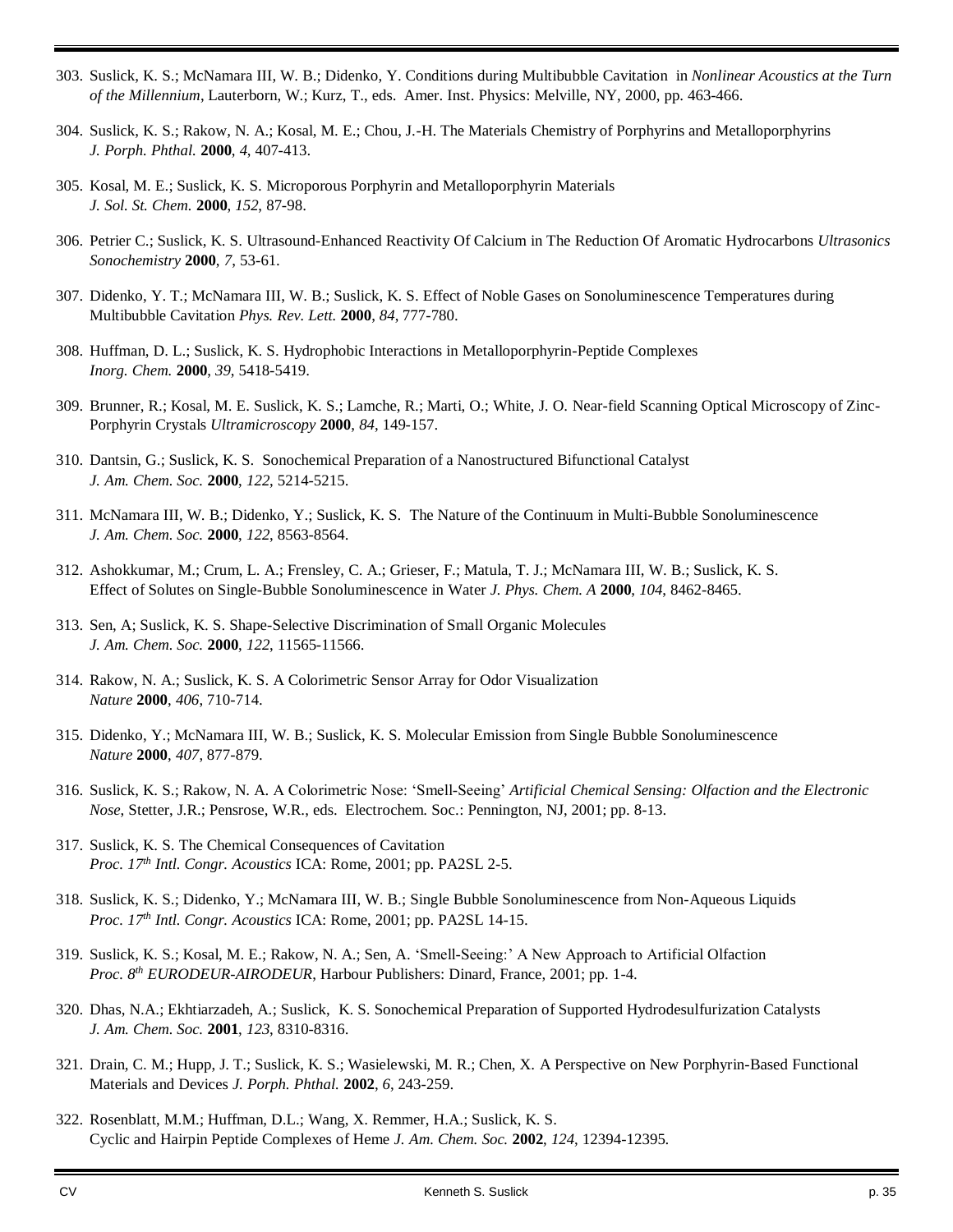- 323. Kosal, M. E.; Chou, J. H.; Suslick, K. S.; A Calcium-Bridged Porphyrin Coordination Network *J. Porph. Phthal.* **2002**, *6*, 377-381.
- 324. Suslick, K. S.; Didenko, Y. T. The Chemical Consequences of Single-Bubble Cavitation *Nonlinear Acoustics at the Beginning of the 21st Century*, Rudenko, O.V.; Sapozhnikov, O.A., ed. Moscow State Univ. Press: Moscow, 2002; vol. 2, pp. 1063-1069.
- 325. Kosal, M. E.; Chou, J.-H.; Wilson, S. R.; Suslick, K. S. A Functional Zeolite Analogue Assembled From Metalloporphyrins *Nature Materials* **2002**, *1*, 118-121.
- 326. Didenko, Y.; Suslick, K. S. The Energy Efficiency of Formation of Photons, Radicals, and Ions during Single-Bubble Cavitation *Nature* **2002**, *418*, 394-397.
- 327. Zimmerman, S. C.; Wendland, M. S.; Rakow, N. A.; Zharov, I.; Suslick, K. S. Synthetic Hosts by Monomolecular Imprinting Inside Dendrimers *Nature* **2002**, *418*, 399-403.
- 328. Wang, J.; Luthey-Schulten, Z. A.; Suslick, K. S. Is the Olfactory Receptor a Metalloprotein? *Proc. Natl. Acad. Sci. U.S.A.* **2003**, *100*, 3035-3039.
- 329. Suslick, K. S.; Rakow, N. A.; Kosal, M. E.; McNamara III, W. B.; Sen, A. Chemsensing: A Colorimetric Array Detector *Proc. ISOEN 02* (ed. A. D'Amico and C. DiNatale; IEEE: Baltimore, 2003), pp. 46-52.
- 330. Rosenblatt, M. M.; Wang, J.; Suslick, K. S. De Novo Designed Cyclic-Peptide Heme Complexes *Proc. Natl. Acad. Sci. U.S.A.* **2003**, *100*, 13140-13145.
- 331. McNamara III, W. B.; Didenko, Y.; Suslick, K. S. Pressure during Sonoluminescence *J. Phys. Chem. B* **2003**, *107*, 7303-7306 (Henglein Festschrift).
- 332. Lee, T. M.; Oldenburg, A. L.; Sitafalwalla, S.; Marks, D. L.; Luo, W.; Toublan, F. J.-J.; Suslick, K. S.; Boppart, S. A. Engineered Microsphere Contrast Agents for Optical Coherence Tomography *Optics Lett.* **2003**, *28*, 1546-1548.
- 333. Oxley, J. D.; Prozorov, T.; Suslick, K. S. Sonochemistry and Sonoluminescence of Room-Temperature Ionic Liquids *J. Am. Chem. Soc.* **2003**, *125*, 11138-11139.
- 334. Prozorov, T.; Prozorov, R.; Snezhko, A.; Suslick, K. S. Sonochemical Modification of the Superconducting Properties of MgB<sup>2</sup> *Appl. Phys. Lett.* **2003**, *83*, 2019-2021.
- 335. Zimmerman, S. C.; Zharov, I.; Wendland, M. S.; Rakow, N. A.; Suslick, K. S. Molecular Imprinting Inside Dendrimers *J. Am. Chem. Soc.* **2003**, *125*, 13504 - 13518.
- 336. Oldenburg, A. L.; Gunther, J. R.; Marks, D. L.; Toublan, F. J.-J.; Suslick, K. S.; Boppart, S. A. Selective OCT Imaging of Cells Using Magnetically-Modulated Optical Contrast Agents *Trends Optics Photonics* **2003**, *88*, CMBB2/1-2/2.
- 337. Jean-Jacques Toublan, F.; Suslick, K. S.; Boppart, S. A.; Lee, T. M.; Oldenburg, A.; Modification of Protein Microspheres for Biomedical Application *Polymer Preprints* **2003**, 44(1), 185-186.
- 338. Lee, T. M.; Toublan, F. J. J.; Oldenburg, A.; Sitafalwalla, S.; Wei, L.; Marks, D. L.; Suslick, K. S.; Boppart, S. A. Optical characterization of contrast agents for optical coherence tomography *SPIE Proc.: Genetically Engineered and Optical Probes for Biomedical Applications*; **2003**, *4967*, 129-134.
- 339. Smithenry, D. W.; Wilson, S. R.; Suslick, K. S. A Robust Microporous Zinc Porphyrin Framework Solid *Inorg. Chem.* **2003**, *42*, 7719-7721.
- 340. Oxley, J. D.; Mdleleni, M. M.; Suslick, K. S. Hydrodehalogenation with Sonochemically Prepared Mo<sub>2</sub>C and W<sub>2</sub>C *Catalysis Today* **2004**, 88, 139-151.
- 341. Shen, G.; Rivers, M.L.; Sutton, S.R.; Sata, N.; Prakapenka, V.B.; Oxley, J.; Suslick, K. S. The Structure of Amorphous Iron at High Pressures to 67 Gpa Measured in a Diamond Anvil Cell *Phys. Earth Planetary Interiors* **2004**, *143–144,* 481–495.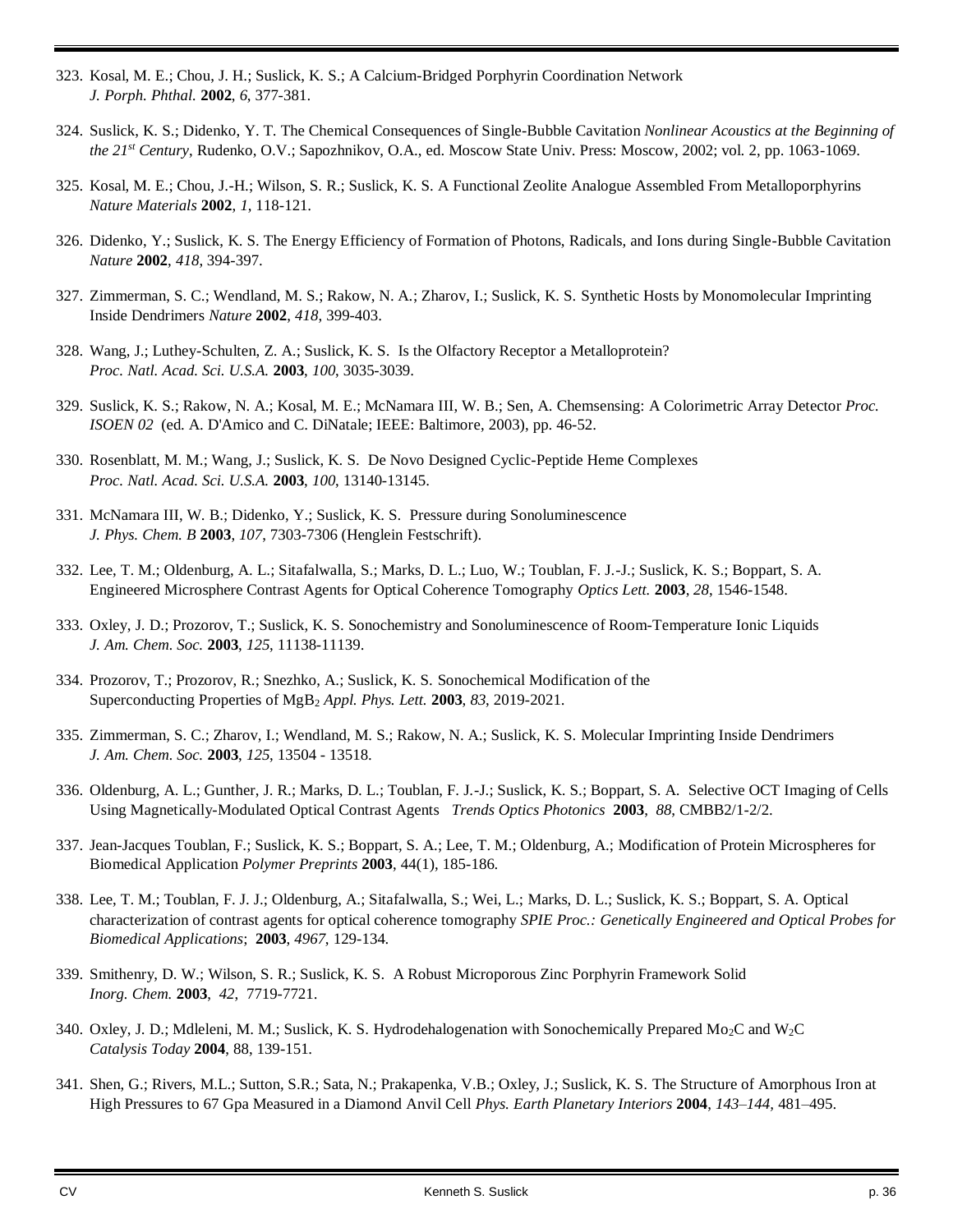- 342. Smithenry, D. W.; Suslick, K. S. Recent Developments in Robust Microporous Porphyrin Solids *J. Porph. Phthal*. **2004**, *8*, 182-190. (Special issue dedicated to H. Ogoshi)
- 343. Prozorov, T.; McCarty, B; Cai, Z.; Prozorov, R.; Suslick, K. S. Effects of High Intensity Ultrasound on the  $Bi_2Sr_2CaCu_2O_{8+x}$ Superconductor *Appl. Phys. Lett.* **2004**, *85*, 3513-3515.
- 344. Prozorov, T.; Prozorov, R.; Suslick, K. S. High Velocity Inter-Particle Collisions Driven by Ultrasound *J. Am. Chem. Soc.* **2004**, *126*, 13890-13891.
- 345. Jean-Jacques Toublan, F.; Dibbern, E.; Argadine, M. H.; Greenleaf, J. F.; Simari, R. D.; Suslick, K. S.; Electrostatic Adhesion Of Polyelectrolytes And Colloids On Protein Microspheres *Polymer Preprints* **2004,** *45*, 295-296.
- 346. Dibbern, E.; Jean-Jacques Toublan, F.; Suslick, K. S. Poly (Glutamic Acid) Nanospheres For Biomedical Applications *Polymer Preprints* **2004,** *45*, 776-777.
- 347. Oldenburg, A. L.; Gunther, J. R.; Toublan, F. J. J.; Marks, D. L.; Suslick, K. S.; Boppart, S. A. Magnetic contrast agents for optical coherence tomography *SPIE Proc.: Coherence Domain Optical Methods and Optical Coherence Tomography in Biomedicine VIII* **2004**, *5316*, 91-98.
- 348. Flannigan, D. J.; Suslick, K. S. Plasma Formation and Temperature Measurement during Single-Bubble Cavitation *Nature* **2005**, *434*, 52-55.
- 349. Dhas, N. Arul; Suslick, K. S. Sonochemical Preparation of Hollow Nanospheres and Hollow Nanocrystals *J. Am. Chem. Soc.* **2005**, *127*, 2368-2369.
- 350. Flannigan, D. J.; Suslick, K. S. Molecular And Atomic Emission during Single-Bubble Cavitation in Concentrated Sulfuric Acid *Acoust. Res. Lett. Online* **2005**, *5*, 157-161.
- 351. Zhang, C.; Suslick, K. S. Syntheses Of Boronic-Acid-Appended Metalloporphyrins As Potential Colorimetric Sensors For Sugars And Carbohydrates. *J. Porph. Phthal.* **2005**, *9*, 659-666.
- 352. Flannigan, D. J.; Hopkins, S. D.; Suslick, K. S. Sonochemistry And Sonoluminescence in Ionic Liquids, Molten Salts, And Concentrated Electrolyte Solutions *J. Organomet. Chem.* **2005**, *690*, 3513-3517.
- 353. Rakow, N. A.; Sen, A., Janzen, M.C.; Ponder, J. B.; Suslick, K. S. Molecular Recognition and Discrimination of Amines with a Colorimetric Array *Angew. Chem. Int. Ed.* **2005***, 44,* 4528-4532. (also *Angew. Chem.* **2005**, *117*, 4604-4608.)
- 354. Zhang, C.; Suslick, K. S. A Colorimetric Sensor Array for Organics in Water, *J. Am. Chem. Soc.* **2005**, *127*, 11548-11549.
- 355. Skrabalak, S. E.; Suslick, K. S. Porous MoS<sup>2</sup> Synthesized by Ultrasonic Spray Pyrolysis *J. Am. Chem. Soc.* **2005**, *127*, 9990-9991.
- 356. Suh, W. H.; Suslick, K. S. Magnetic and Porous Nanospheres from Ultrasonic Spray Pyrolysis *J. Am. Chem. Soc.* **2005**, *127*, 12007-12010.
- 357. Didenko, Y. T.; Suslick, K. S. Chemical Aerosol Flow Synthesis of Semiconductor Nanoparticles *J. Am. Chem. Soc.* **2005**, *127*, 12196-12197.
- 358. Oldenburg, A. L.; Toublan, F. J.-J.; Suslick, K. S.; Wei, A.; Boppart, S. A. Magnetomotive Contrast For *In Vivo* Optical Coherence Tomography *Optics Express* **2005**, *13*, 6597-6614.
- 359. Flannigan, D. J.; Suslick, K. S. Plasma Line Emission during Single-Bubble Cavitation *Phys. Rev. Lett.* **2005,** *95*, 044301-1 - 044301-4.
- 360. Hopkins, S. D.; Putterman, S. J.; Kappus, B. A.; Suslick, K. S.; Camara, C. G. Dynamics of a Sonoluminescing Bubble in Sulfuric Acid *Phys. Rev. Lett.* **2005,** *95***,** 254301-1 - 254301-4.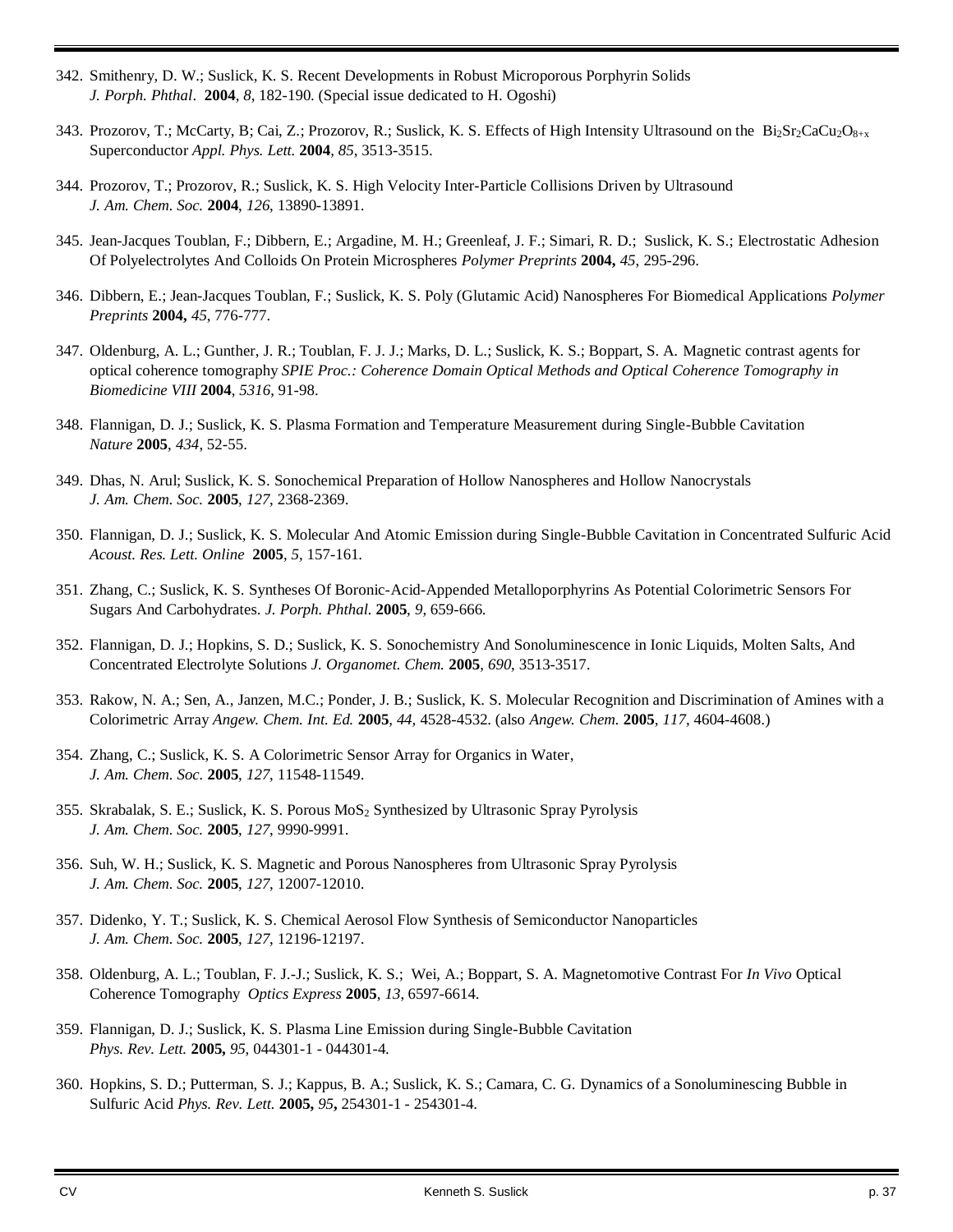- 361. Toublan, F. J.-J.; Boppart, S.; Suslick, K. S. Tumor Targeting by Surface Modified Protein Microspheres *J. Am. Chem. Soc.* **2006**, *128*, 3472-3473.
- 362. Janzen, M. C.; Ponder, J. B.; Bailey, D. P.; Ingison, C. K.; Suslick, K. S. Colorimetric Sensor Arrays for Volatile Organic Compounds *Anal. Chem.* **2006,** *78*, 3591-3600.
- 363. Flannigan, D. J.; Hopkins, S. D.; Camara, C. G.; Putterman, S. J.; Suslick, K. S. Measurement of Pressure and Density Inside a Single Sonoluminescing Bubble *Phys. Rev. Lett.* **2006**, *96*, 204301-1 - 204301-4.
- 364. Zhang, C.; Bailey, D. P.; Suslick, K. S. Colorimetric Sensor Arrays for the Analysis of Beers: A Feasibility Study *J. Agric. Food Chem.* **2006**, *54*, 4925-4931.
- 365. Skrabalak, S. E.; Suslick, K. S. On the Possibility of Metal Borides for Hydrodesulfurization *Chem. Mater.* **2006,** *18,* 3103-3107.
- 366. Suh, W. H.; Jang, A. R.; Lee, C. S.; Suh, Y.-H.; Suslick, K. S. Endocytosis of Magnetic Microspheres Into Cells *Microscopy and Microanalysis* **2006**, *12-S02*, 620-621.
- 367. Dibbern, E. M.; Toublan, F. J.-J.; Suslick, K. S. Formation and Characterization of Polyglutamate Core-Shell Microspheres *J. Am. Chem. Soc.* **2006**, *128*, 6540-6541.
- 368. Suh, W. H.; Jang, A. R.; Suh, Y.-H.; Suslick, K. S. Porous, Hollow, and Ball-in-Ball Metal Oxide Microspheres: Preparation, Endocytosis, and Cytotoxicity *Adv. Materials* **2006**, *18*, 1832-1837.
- 369. Flannigan, D. J.; Suslick, K. S. Plasma Quenching by Air during Single-Bubble Sonoluminescence *J. Phys. Chem. A*, **2006** *110*, 9315-9318.
- 370. Skrabalak, S. E.; Suslick, K. S. Porous Carbon Powders Prepared by Ultrasonic Spray Pyrolysis *J. Am. Chem. Soc.* **2006**, *128*, 12642-12643.
- 371. Eddingsaas, N. C.; Suslick, K. S. Mechanoluminescence: Light from sonication of crystal slurries *Nature* **2006**, *444*, 163.
- 372. Suh, W. H.; Jang, A. R.; Suh, Y. H.; Suslick, K. S. Metal Oxide Microspheres and Nanoparticles: Preparation and Toxicity Evaluation *Chemical Research In Toxicology* **2006**, *19*, 1696-1697.
- 373. Zhang, C.; Suslick, K. S. A colorimetric sensor array for the detection of toxic industry chemical (TICs) *AIChE Conf. Proc.* **2006**, 74092-1-4
- 374. Zhang, C.; Suslick, K. S. Colorimetric Sensor Arrays for Soft Drink Analysis *J. Agric. Food Chem.* **2007**, *55*, 237-242.
- 375. Bang, J. H.; Suslick, K. S. Sonochemical Synthesis of Nanosized Hollow Hematite *J. Am. Chem. Soc.* **2007**, *129*, 2242-2243.
- 376. Camara, C. G.; Hopkins, S. D.; Suslick, K. S.; Putterman, S. J. Upper Bound for Neutron Emission from Sonoluminescing Bubbles in Deuterated Acetone *Phys. Rev. Lett.* **2007**, *98*, 064301-1-4.
- 377. Eddingsaas, N. C.; Suslick, K. S. Evidence For A Plasma Core during Multibubble Sonoluminescence In Sulfuric Acid *J. Am. Chem. Soc.* **2007**, *129*, 3838-3829.
- 378. Bang, J. H.; Han, K.; Skrabalak, S. E.; Kim, H.; Suslick, K. S. Porous Carbon Supports Prepared by Ultrasonic Spray Pyrolysis for Direct Methanol Fuel Cell Electrodes *J. Phys. Chem. C.* **2007**, *111*, 10959-10964.
- 379. Eddingsaas, N. C.; Suslick, K. S. Intense Mechanoluminescence and Gas Phase Reactions from the Sonication of an Organic Slurry *J. Am. Chem. Soc.* **2007,** *129*, 6718-6719.
- 380. Wang, J.; Rosenblatt, M. M.; Suslick, K. S. NMR Structures of Peptide–Ru<sup>II</sup>(Porphyrin) Complexes *J. Am. Chem. Soc.* **2007**, *129*, 14124-14125. https://doi.org/10.1021/ja075532v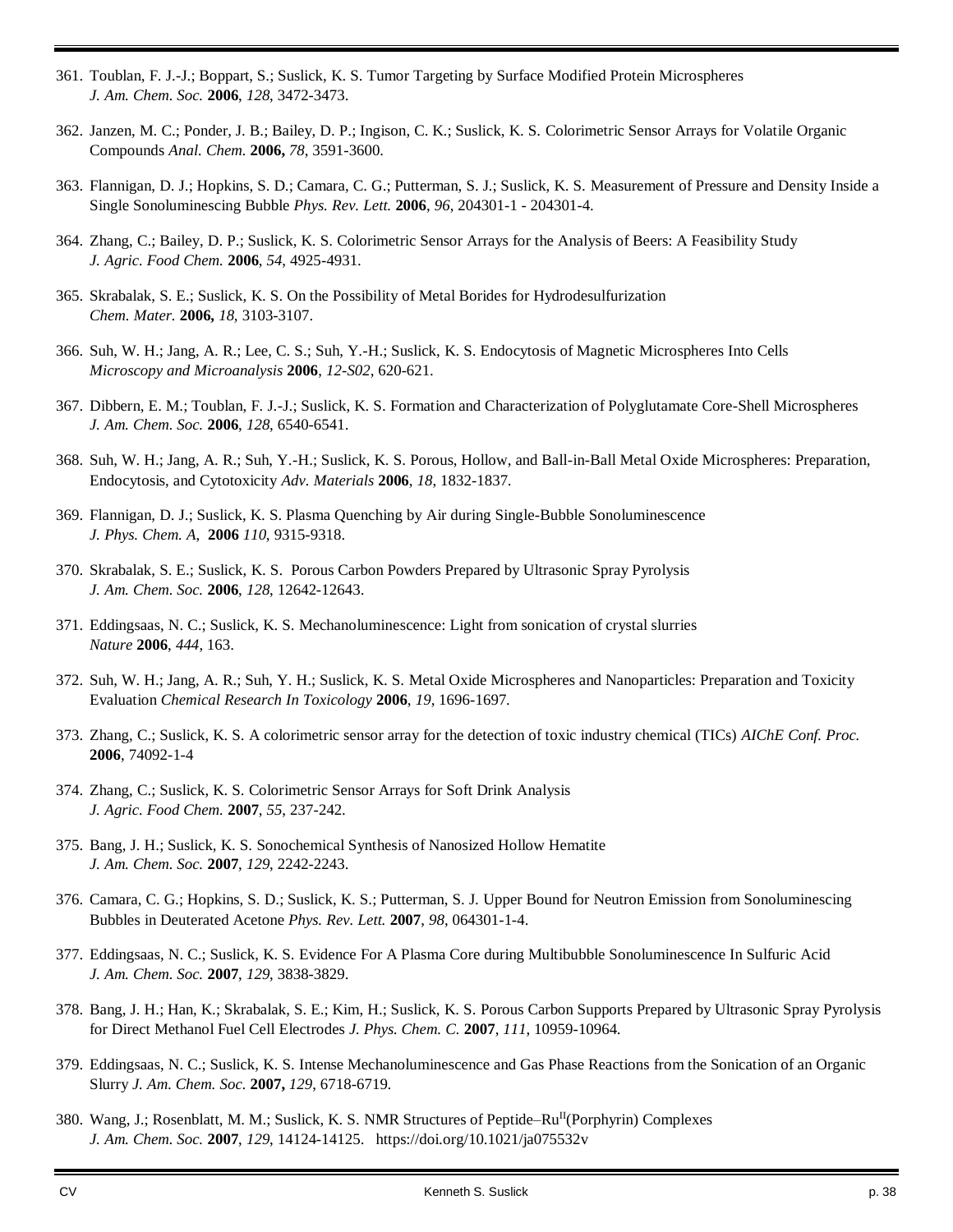- 381. Flannigan, D. J.; Suslick, K. S. Emission from Electronically Excited Metal Atoms during Single-Bubble Sonoluminescence *Phys. Rev. Lett.* **2007**, *99*, 134301-1-4. https://doi.org/10.1103/PhysRevLett.99.134301
- 382. Skrabalak, S. E.; Suslick, K. S. Carbon Powders Prepared by Ultrasonic Spray Pyrolysis of Substituted Alkali Benzoates *J. Phys. Chem. C.* **2007,** *111*, 17807-17811. https://doi.org/10.1021/jp071241x
- 383. Eddingsaas, N. C.; Suslick, K. S. Plasma Characteristics of the Discharge Produced during Mechanoluminescence *Phys. Rev. Lett.* **2007**, *99*, 234301-1-4. https://doi.org/10.1103/PhysRevLett.99.234301
- 384. Bianchi, C.; Abramov, O.; Bonrath, W.; Cintas, P.; Delmas, H.; Leveque, J. M.; Luche, J. L.; Maeda, Y.; Margulis, M.; Mason, T.; Ondruschka, B.; Suslick, K.; Vinatoru, M. For Vittorio Ragaini - on the occasion of his 70th birthday. *Ultrason. Sonochem.* **2007**, *14*, III-VI.
- 385. Fang, M.; Wilson, S. R.; Suslick, K. S. A Four-Coordinate Fe(III) Porphyrin Cation *J. Am. Chem. Soc.* **2008**, *130,* 1134-1135. https://doi.org/10.1021/ja078061l
- 386. Ryder, A.; Suslick, K. S. Sonochemically Prepared Molybdenum Sulfide *Materials Syntheses: A Practical Guide*, Schubert, U., ed.; Springer: Wien, 2008; vol. 1, pp. 83-88.
- 387. Skrabalak, S. E.; Suslick, K. S. Aerosol Spray Synthesis of Porous Molybdenum Sulfide *Materials Syntheses: A Practical Guide*, Schubert, U., ed.; Springer: Wien, 2008; vol. 1, pp. 89-94.
- 388. Eddingsaas, N. C.; Flannigan, D. J.; Suslick, K. S. Measuring the Extreme Conditions Created during Cavitation *Proc. Acoustics '08* (Eur. Acoust. Assoc./Acoust. Soc. Amer.: Paris, 2008), 3565-3570.
- 389. Nguyen, F. T.; Dibbern, E. M.; Chaney, E. J.; Oldenburg, A. L.; Suslick, K. S.; Boppart, S. A. Magnetic protein microspheres as dynamic contrast agents for magnetomotive optical coherence tomography *SPIE Proc.: Molecular Probes for Biomedical Applications II,* **2008**, *6867*, 68670F-1-11.
- 390. Bang, J. H.; Helmich, R. J.; Suslick, K. S. Nanostructured ZnS:Ni2+ Photocatalysts Prepared by Ultrasonic Spray Pyrolysis *Adv. Materials* **2008**, *20*, 2599-2603. https://doi.org/10.1002/adma.200703188
- 391. Bang, J. H.; Suh, W. H.; Suslick, K. S. Quantum Dots from Chemical Aerosol Flow Synthesis: Preparation, Characterization, and Cellular Imaging *Chem. Mater.* **2008**, *20*, 4033-4038. https://doi.org/10.1021/cm800453t
- 392. Bang, J. H.; Lim, S. H.; Park, E.; Suslick, K. S. Chemically Responsive Nanoporous Pigments: Colorimetric Sensor Arrays and the Identification of Aliphatic Amines *Langmuir* **2008**, *24*, 13168-13172. https://doi.org/10.1021/la802029m
- 393. Lim, S. H.; Musto, C. J.; Park, E.; Zhong, W.; Suslick, K. S. Colorimetric Sensor Array for Detection and Identification of Sugars *Org. Lett.* **2008**, *10*, 4405-4408. https://doi.org/10.1021/ol801459k
- 394. Bang, J. H.; Lim, S. H.; Park, E.; Suslick, K. S. Dual Templating Synthesis of Mesoporous Titanium Nitride Microspheres *Adv. Materials* **2009**, *21*, 3186-3190. https://doi.org/10.1002/adma.200802309
- 395. Xu, H.; Eddingsaas, N. C.; Suslick, K. S. Spatial Separation of Cavitating Bubble Populations: The Nanodroplet Injection Model *J. Am. Chem. Soc.* **2009**, *131,* 6060–6061. https://doi.org/10.1021/ja900457v
- 396. Dunkle, S. S.; Suslick, K. S. Photodegradation of BiNbO<sup>4</sup> Powder during Photocatalytic Reactions *J. Phys. Chem*., C **2009**, *113*, 10341-10345. https://doi.org/10.1021/jp903163u
- 397. Dunkle, S. S.; Helmich, R. J.; Suslick, K. S. BiVO<sup>4</sup> as a Visible-Light Photocatalyst Prepared by Ultrasonic Spray Pyrolysis *J. Phys. Chem*., C **2009**, *113*, 11980-11983. https://doi.org/10.1021/jp903757x
- 398. Musto, C. J.; Lim, S. H.; Suslick, K. S. Colorimetric Detection and Identification of Natural and Artificial Sweeteners *Anal. Chem.* **2009**, *81*, 6526-6533. https://doi.org/10.1021/ac901019g
- 399. Lim, S. H.; Feng, L.; Kemling, J. W.; Musto, C. J.; Suslick, K. S. An Optoelectronic Nose for Detection of Toxic Gases *Nature Chemistry* **2009**, *1*, 562-567. https://doi.org/10.1038/nchem.360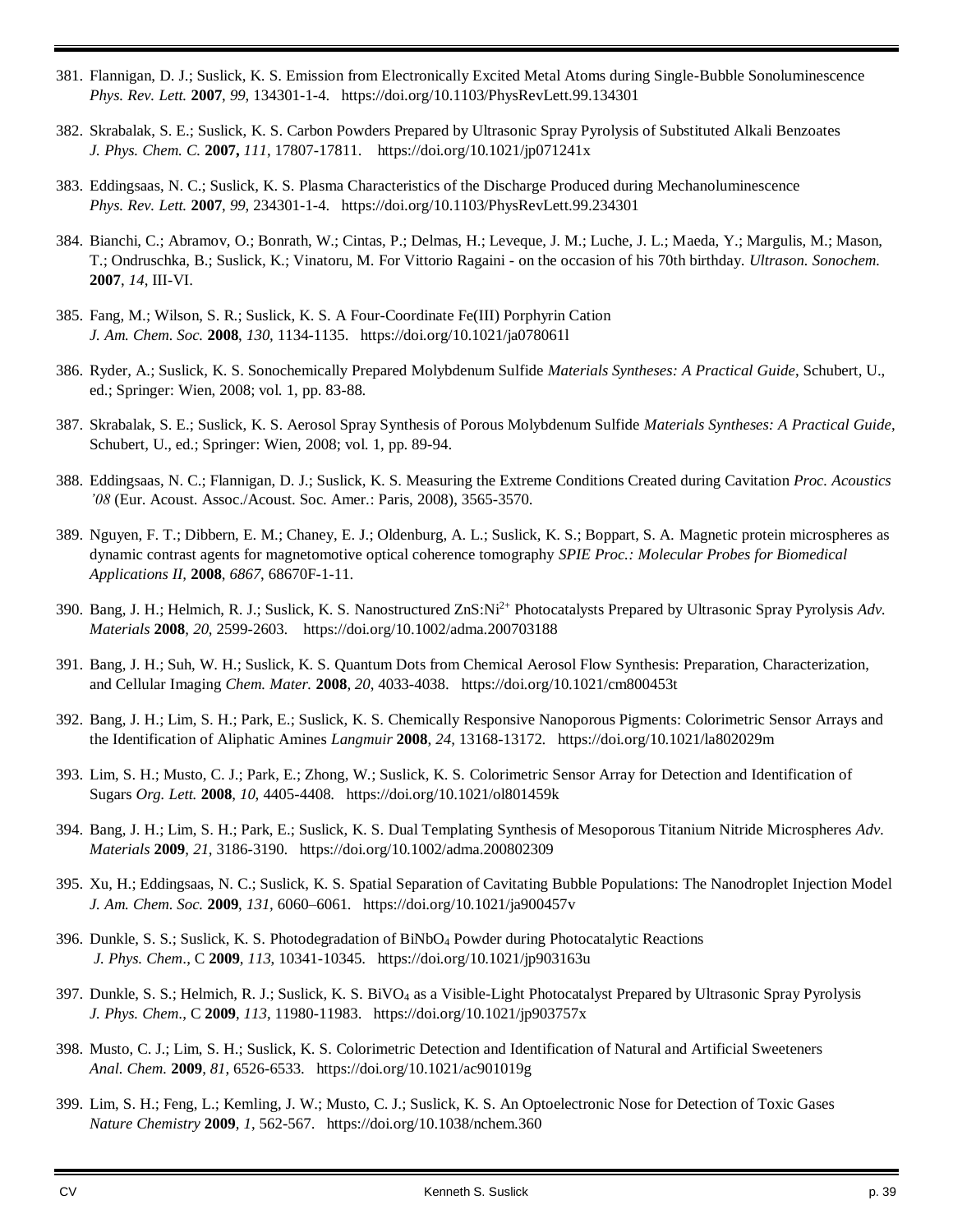- 400. Lim, S. H.; Kemling, J. W.; Feng, L.; Suslick, K. S. A colorimetric sensor array of porous pigments *Analyst* **2009**, *134*, 2453-2457. https://doi.org/10.1039/b916571a
- 401. Suslick, B. A.; Feng, L.; Suslick, K. S. Discrimination of Complex Mixtures by a Colorimetric Sensor Array: Coffee Aromas *Anal. Chem.* **2010**, *82*, 2067–2073. https://doi.org/10.1021/ac902823w
- 402. Fortunato, M. E.; Rostam-Abadi, M.; Suslick, K. S. Nanostructured Carbons Prepared by Ultrasonic Spray Pyrolysis *Chem. Matl.* **2010**, *22*, 1610–1612. https://doi.org/10.1021/cm100075j
- 403. Xu, H. X.; Suslick, K. S. Water-Soluble Fluorescent Silver Nanoclusters *Adv. Materials* **2010**, *22*, 1078-1082. https://doi.org/10.1002/adma.200904199
- 404. Xu, H. X.; Glumac, N. G.; Suslick, K. S. Temperature Inhomogeneity during Multibubble Sonoluminescence *Angew. Chem. Intl. Ed.* **2010**, *48*, 1079-1082. https://doi.org/10.1002/anie.200905754
- 405. Feng, L.; Musto, C. J.; Kemling, J. W.; Lim, S.H.; Suslick, K. S. A Colorimetric Sensor Array for Identification of Toxic Gases below Permissible Exposure Limits *Chem. Commun.* **2010**, *46*, 2037-2039. https://doi.org/10.1039/b926848k
- 406. Feng, L.; Musto, C. J.; Suslick, K. S. A Simple & Highly Sensitive Colorimetric Detection Method for Gaseous Formaldehyde *J. Am. Chem. Soc.* **2010**, *132*, 4046-4047. https://doi.org/10.1021/ja910366p
- 407. Xu, H. X.; Suslick, K. S. Molecular Emission and Temperature Measurements from Single-Bubble Sonoluminescence *Phys. Rev. Lett.* **2010**, *104*, 244301-1-4. https://doi.org/10.1103/PhysRevLett.99.134301
- 408. Xu, H. X.; Suslick, K. S. Sonochemical Synthesis of Highly Fluorescent Ag Nanoclusters *ACS Nano* **2010**, *4*, 3209-3214. https://doi.org/10.1021/nn100987k
- 409. Helmich, R. J.; Suslick, K. S. Chemical Aerosol Flow Synthesis of Hollow Metallic Aluminum Particles *Chem. Mat.* **2010**, *22*, 4835-4837. https://doi.org/10.1021/cm101342r
- 410. Lin, H. W.; Suslick, K. S. A Colorimetric Sensor Array for Determination of Triacetone Triperoxide Vapor *J. Am. Chem. Soc.* **2010**, *132*, 15519-15521. https://doi.org/10.1021/ja107419t
- 411. Feng, L.; Musto, C. J.; Kemling, J. W.; Lim, S.H.; Zhong, W.; Suslick, K. S. A Colorimetric Sensor Array for Determination and Identification of Toxic Industrial Chemicals *Anal. Chem.* **2010**, *82,* 9433-9440. https://doi.org/10.1021/ac1020886
- 412. Mazzone, P. J.; Wang, X.; Xu, Y.; Mekhail, T.; Beukemann, M.; Kemling, J. W.; Suslick, K. S.; Sasidhar, M. *Chest*, **2010**, *138*, 774A. https://doi.org/10.1378/chest.10434
- 413. Nguyen, F. T.; John, R.; Chaney, E. J.; Dibbern, E. M.; Suslick, K. S.; Boppart, S. A. RGD-Coated Protein Microspheres as a Dual Fluorescent and Magnetomotive Contrast Agent for Targeted Cancer Imaging with Magnetomotive Optical Coherence Tomography. *Cancer Research* **2010**, *70,* 4559. https://doi.org/10.1158/1538-7445.am10-4559
- 414. Flannigan, D. J.; Suslick, K. S. Inertially-Confined Plasma in an Imploding Bubble *Nature Physics* **2010**, *6*, 598-601. https://doi.org/10.1038/nphys1701
- 415. Atkinson, J. D.; Fortunato, M. E.; Dastgheib, S. A.; Rostam-Abadi, M.; Rood, M. J.; Suslick, K. S. Synthesis and Characterization of Iron-Impregnated Porous Carbon Spheres Prepared by Ultrasonic Spray Pyrolysis *Carbon* **2011**, *49*, 587-598. https://doi.org/10.1016/j.carbon.2010.10.001
- 416. Nguyen, F. T.; John, R.; Chaney, E. J.; Suslick, K. S.; Boppart, S. A. Targeted Multi-Modal Protein Microspheres for Cancer Imaging. *Cancer Research* **2011**, *71*, 4885. https://doi.org/10.1158/1538-7445.am2011-4885.
- 417. Cabanas-Polo, S.; Suslick, K. S.; Sanchez-Herencia, A. J. Effect of reaction conditions on size and morphology of ultrasonically prepared Ni(OH)<sup>2</sup> powders, *Ultrasonics Sonochem.* **2011**, *18*, 901-906. https://doi.org/10.1016/j.ultsonch.2010.11.017
- 418. Suslick, K. S.; Eddingsaas, N. C.; Flannigan, D. J.; Hopkins, S. D.; Xu, H. Extreme conditions during multibubble cavitation: Sonoluminescence as a spectroscopic probe *Ultrasonics Sonochem.* **2011**, *18*, 842–846. https://doi.org/10.1016/j.ultsonch.2010.12.012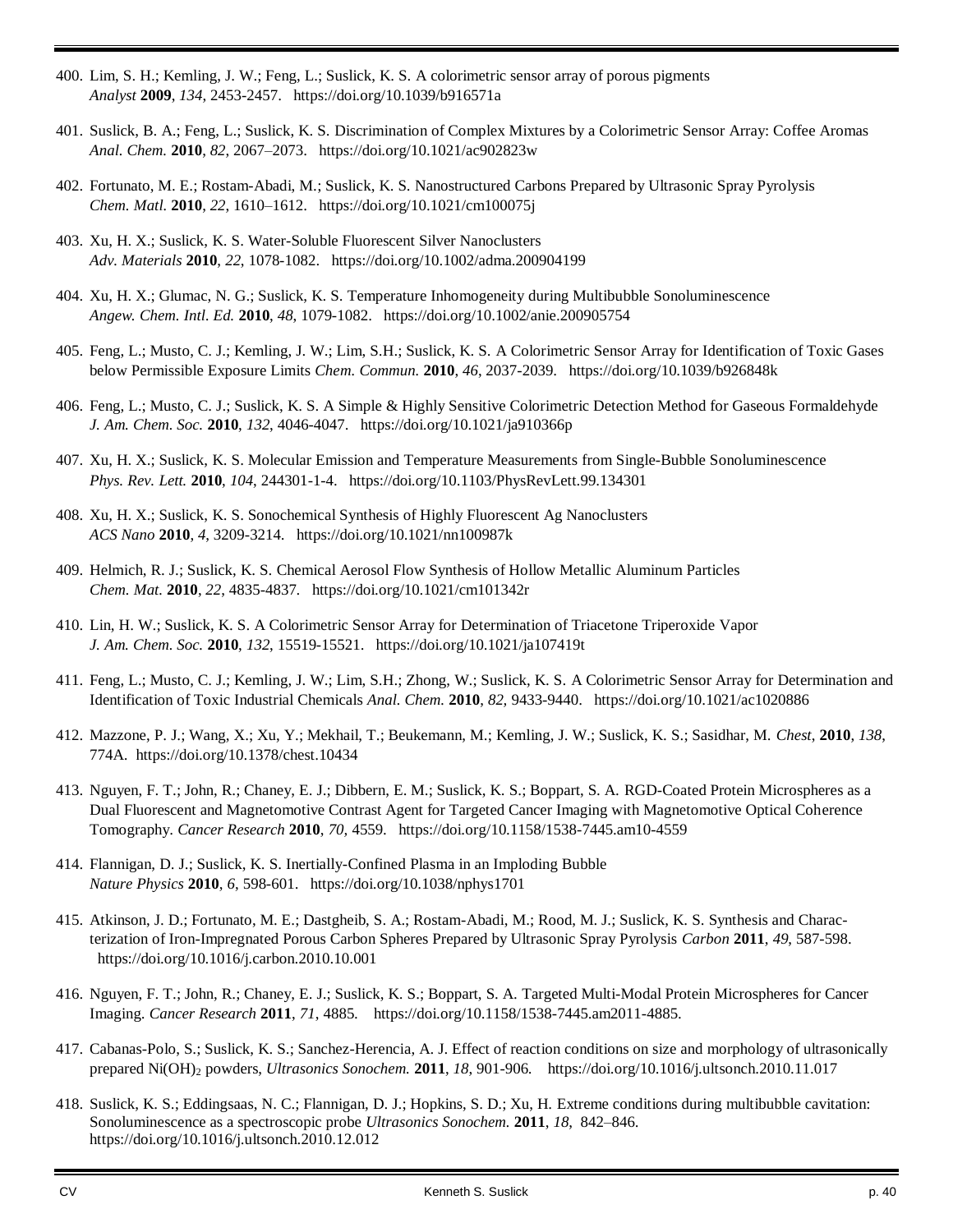- 419. Kemling, J. W.; Suslick, K. S. Nanoscale Porosity in Pigments for Chemical Sensing *Nanoscale* **2011**, *3*, 1971-1973. https://doi.org/10.1039/c0nr00963f
- 420. Suh, W. H.; Kang, J. K.; Suh, Y.-H.; Tirrell, M.; Suslick, K. S.; Stucky, G. D. Porous Carbon Produced in Air: Physicochemical: Properties and Stem Cell Engineering *Adv. Mater.* **2011**, *23*, 2332-2338. https://doi.org/10.1002/adma.201003606
- 421. Xu, H. X.; Suslick, K. S. Sonochemical Preparation of Functionalized Graphenes *J. Am. Chem. Soc.* **2011**, *133*, 9148-9151. https://doi.org/10.1021/ja200883z
- 422. Carey, J. R.; Suslick, K. S.; Hulkower, K. I.; Imlay, J. A.; Imlay, K. R. C.; Ingison, C. K.; Ponder, J. B.; Sen, A.; Wittrig, A. E. Rapid Identification of Bacteria with a Disposable Colorimetric Sensor Array *J. Am. Chem. Soc.* **2011**, *133*, 7571-7576. https://doi.org/10.1021/ja201634d
- 423. Zeiger, B. W.; Suslick, K. S. Sonofragmentation of Molecular Crystals *J. Am. Chem. Soc.* **2011**, *133*, 14530-14533. https://doi.org/10.1021/ja205867f
- 424. Lin, H. W.; Jang, M.; Suslick, K. S. Preoxidation for Colorimetric Sensor Array Detection of VOCs *J. Am. Chem. Soc.* **2011**, *133*, 16786–16789. https://doi.org/10.1021/ja207718t
- 425. Kim, H.; Fortunato, M. E.; Xu, H.; Bang, J. H.; Suslick, K. S. Carbon Microspheres as Supercapacitors *J. Phys. Chem. C* **2011**, *115*, 20481-20486. https://doi.org/10.1021/jp207135g
- 426. John, R.; Nguyen, F. T.; Kolbeck, K. J.; Chaney, E. J.; Marjanovic, M.; Suslick, K. S.; Boppart, S. A. Targeted Multifunctional Multimodal Protein-Shell Microspheres as Cancer Imaging Contrast Agents. *Mol. Imaging Biol.* **2012**, *14*, 17-24. https://doi.org/10.1007/s11307-011-0473-7
- 427. Mazzone, P. J.; Wang, X.-F.; Xu, Y.; Mekhail, T.; Beukemann, M. C.; Na, J.; Kemling, J. W.; Suslick, K. S.; Sasidhar, M. Exhaled Breath Analysis with a Colorimetric Sensor Array for the Identification and Characterization of Lung Cancer *J. Thoracic Oncology* **2012**, *7*, 137-142. https://doi.org/10.1097/JTO.0b013e318233d80f
- 428. Flannigan, D. J.; Suslick, K. S. Temperature Nonequilibration during Single-Bubble Sonoluminescence *J. Phys. Chem. Lett.* **2012**, *3*, 2401-2404. https://doi.org/10.1021/jz301100j
- 429. Guo, J.; Suslick, K. S. Gold Nanoparticles Encapsulated in Porous Carbon *Chem. Commun.* **2012**, *48*, 11094-11096. https://doi.org/10.1039/c2cc34616h
- 430. Xu, H.; Guo, J.; Suslick, K. S. Porous Carbon Spheres from Energetic Carbon Precursors using Ultrasonic Spray Pyrolysis *Adv. Mater.* **2012**, *24*, 6028-6033 (with cover). https://doi.org/10.1002/adma.201201915
- 431. Mahmoudi, M.; Suslick, K. S. Protein Fibrillation and the Olfactory System: Speculations on Their Linkage *Trends in Biotech.* **2012**, *30*, 609-610. https://doi.org/10.1016/j.tibtech.2012.08.007
- 432. Ahmad, A.; Kim, J. S.; Li, J; Rasio, J.; Hubler, Z.; Chaney, E. J.; Marjanovic, M.; Suslick, K.; Boppart, S. Magnetomotive contrast in optical coherence tomography for detecting early-stage atherosclerosis using targeted microspheres *Biomed.Optics* **2012**, BTu3A.85. https://doi.org/10.1364/BIOMED.2012.BTu3A.85
- 433. Sayyah, M.; Ito, B. R.; Rostam-Abadi, M.; Lu, Y.; Suslick, K. S. CaO-based Sorbents for CO<sub>2</sub> Capture prepared by Ultrasonic Spray Pyrolysis *RSC Advances* **2013**, *3*, 19872-19875. https://doi.org/10.1039/c3ra44566f
- 434. Flannigan, D. J.; Suslick, K. S., Non-Boltzmann Population Distributions during Single-Bubble Sonoluminescence. *J. Phys. Chem. B* **2013,** *117*, 15886-15893. https://doi.org/10.1021/jp409222x
- 435. Sayyah, M.; Lu, Y.; Masel, R. I.; Suslick, K. S. Mechanical Activation of Calcium Oxide-Based Adsorbents for CO<sup>2</sup> Capture *ChemSusChem* **2013**, *6*, 193-198. https://doi.org/10.1002/cssc.201200454
- 436. Zeiger, B .W.; Suslick, K. Sonofragmentation of molecular crystals: Observations and Modeling *Proc. Intl. Congr. Acoust./Acoust. Soc. Am.* **2013**, *19*, 045089-1-5. https://doi.org/10.1121/1.4800930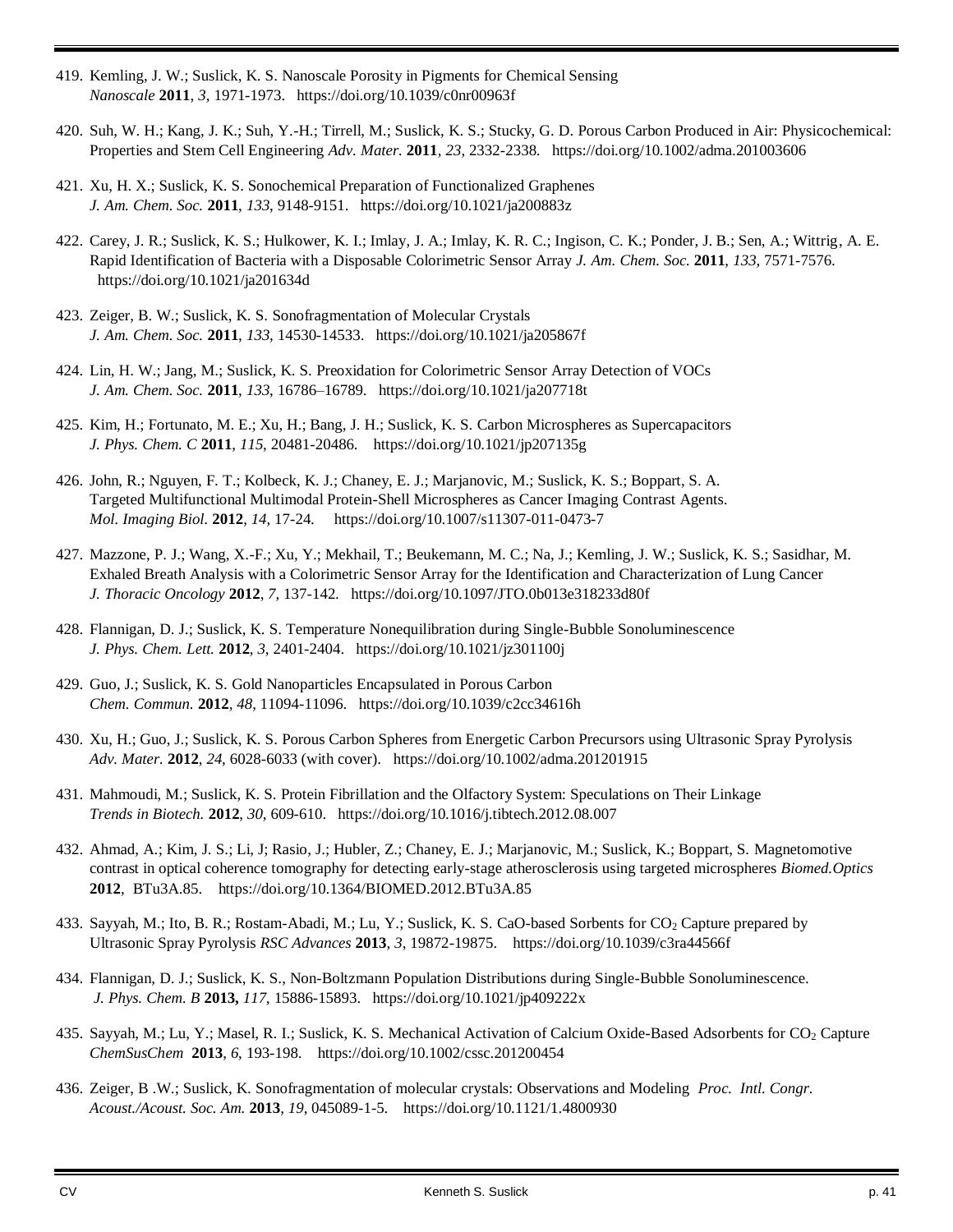- 437. Naldoni, A.; Bianci, C. L.; Pirola, C.; Suslick, K. S. Porous TiO<sup>2</sup> Microspheres with Tunable Properties for Photocatalytic Air Purification *Ultrasonics Sonochemistry* **2013**, *20*, 445-451. https://doi.org/10.1016/j.ultsonch.2012.07.003
- 438. Kim, J.; Ahmad, A.; Marjanovic, M.; Chaney, E. J.; Li, J.; Rasio, J.; Hubler, Z.; Suslick, K. S.; Boppart, S. A. Magnetomotive Optical Coherence Tomography for the Assessment of Atherosclerotic Lesions using  $\alpha_v\beta_3$  Integrin Targeted Microspheres *Molecular Imaging & Biology* **2014**, *16,* 36-43. https://doi.org/10.1007/s11307-013-0671-6
- 439. Radziuk, D.; Moehwald, H.; Suslick, K. Single Bubble Perturbation in Cavitation Proximity of Solid Glass: Hot Spot versus Distance *Phys. Chem. Chem. Phys.* **2014**, *16,* 3534-3541. https://doi.org/10.1039/C3CP52850B
- 440. Mahmoudi, M.; Lohse, S. E.; Murphy, C. J.; Fathizadeh, A.; Montazeri, A.; Suslick, K. S. Variation of Protein Corona Composition of Gold Nanoparticles Following Plasmonic Heating. *Nano Lett.* **2014,** *14*, 6-12. https://doi.org/10.1021/nl403419e
- 441. Chen, M.-W.; You, S.; Suslick, K. S.; Dlott, D. D. Hot Spot Generation In Energetic Materials Created by Long-Wavelength Infrared Radiation *Appl. Phys. Lett.* **2014**, *104*, 061907-1-4. https://doi.org/10.1063/1.4865258
- 442. LaGasse, M. K.; Rankin, J. M.; Askim, J. R.; Suslick, K. S. Colorimetric sensor arrays: Interplay of geometry, substrate and immobilization *Sensors & Actuators B-Chem.* **2014,** *197*, 116-122. https://doi.org/10.1016/j.snb.2014.01.102
- 443. Chen, M.-W.; You, S.; Suslick, K. S.; Dlott, D. D. Hot Spots in Energetic Materials Generated by Infrared and Ultrasound, Detected by Thermal Imaging Microscopy *Rev. Scient. Instr.* **2014**, *85*, 023705; https://doi.org/10.1063/1.4864197
- 444. Zhang, Y. A.; Askim, J. R.; Zhong, W.; Orlean, P.; Suslick, K. S. Identification of pathogenic fungi with an optoelectronic nose *Analyst* **2014**, 139, 1922-1928. https://doi.org/10.1039/C3AN02112B
- 445. Li, J.; Dobrucki, L. W.; Marjanovic, M.; Chaney, E. J.; Suslick, K. S.; Boppart, S. A. Enhancement and wavelength-shifted emission of Cerenkov luminescence using multifunctional microspheres *Phys. Med. Biol.* **2015,** *60,* 727–739. DOI:10.1088/0031-9155/60/2/727
- 446. Rankin, J. M.; Zhang, Q.; LaGasse, M. K.; Zhang, Y. A.; Askim, J. R.; Suslick, K. S. Solvatochromic sensor array for the identification of common organic solvents *Analyst* **2015**, *140,* 2613-2617. https://doi.org/10.1039/c4an02253j
- 447. Kim, H. N.; Sander, J. R. G.; Zeiger, B. W.; Suslick, K. S. Spray Sonocrystallization *Cryst. Growth Des.* **2015,** *15,* 1564-1567. https://doi.org/10.1021/acs.cgd.5b00072
- 448. Rankin, J. M.; Suslick, K. S. The development of a disposable gas chromatography microcolumn *Chem. Commun.* **2015**, *51,* 8920-8923. https://doi.org/10.1039/c4cc09915j
- 449. Zhong, W.; Suslick, K. S. Matrix Discriminant Analysis with Application to Colorimetric Sensor Array Data *Technometrics* **2015**, *57*, 524-534. DOI:10.1080/00401706.2014.965347
- 450. Zhong, X.; Suslick, K. S.; Zhong, W. Tensor Sufficient Dimension Reduction *WIREs Comput. Stat.* **2015**, *7*, 178–184. https://doi.org/10.1002/wics.1350.
- 451. Overcash, J. W.; Suslick, K. S. High Surface Area Iron Oxide Microspheres via Ultrasonic Spray Pyrolysis of Ferritin Core Analogues *Chem. Mater.* **2015**, *27*, 3564–3567. https://doi.org/10.1021/acs.chemmater.5b00766
- 452. Weisensee, P. B.; Neelakantan, N. K.; Suslick, K. S.; Jacobi, A. M.; King, W. P. Impact of Air and Water Vapor Environments on the Hydrophobicity of Surfaces *J. Coll. Interf. Sci.* **2015**, *453*, 177-185. DOI:10.1016/j.jcis.2015.04.060
- 453. Su, Z.; Miao, Y.-R.; Mao, S.-M.; Zhang, G.-H.; Dillon, S.; Miller, J. T.; Suslick, K. S. Compression-Induced Deformation of Individual MOF Micro-crystals *J. Am. Chem. Soc.* **2015**, *137*, 1750-1753. https://doi.org/10.1021/ja5113436
- 454. You, S.; Chen, M.-W.; Dlott, D. D.; Suslick, K. S. Ultrasonic hammer produces hot spots in solids *Nature Commun.* **2015**, 6, 6581-1-7. https://doi.org/10.1038/ncomms7581
- 455. Rankin, J. M.; Neelakantan, N. K.; Lundberg, K. E.; Grzincic, E. M.; Murphy, C. J.; Suslick, K. S. Magnetic, Fluorescent and Copolymeric Silicone Microspheres *Adv. Sci.* **2015**, *2*, 1500114-1-5. https://doi.org/10.1002/advs.201500114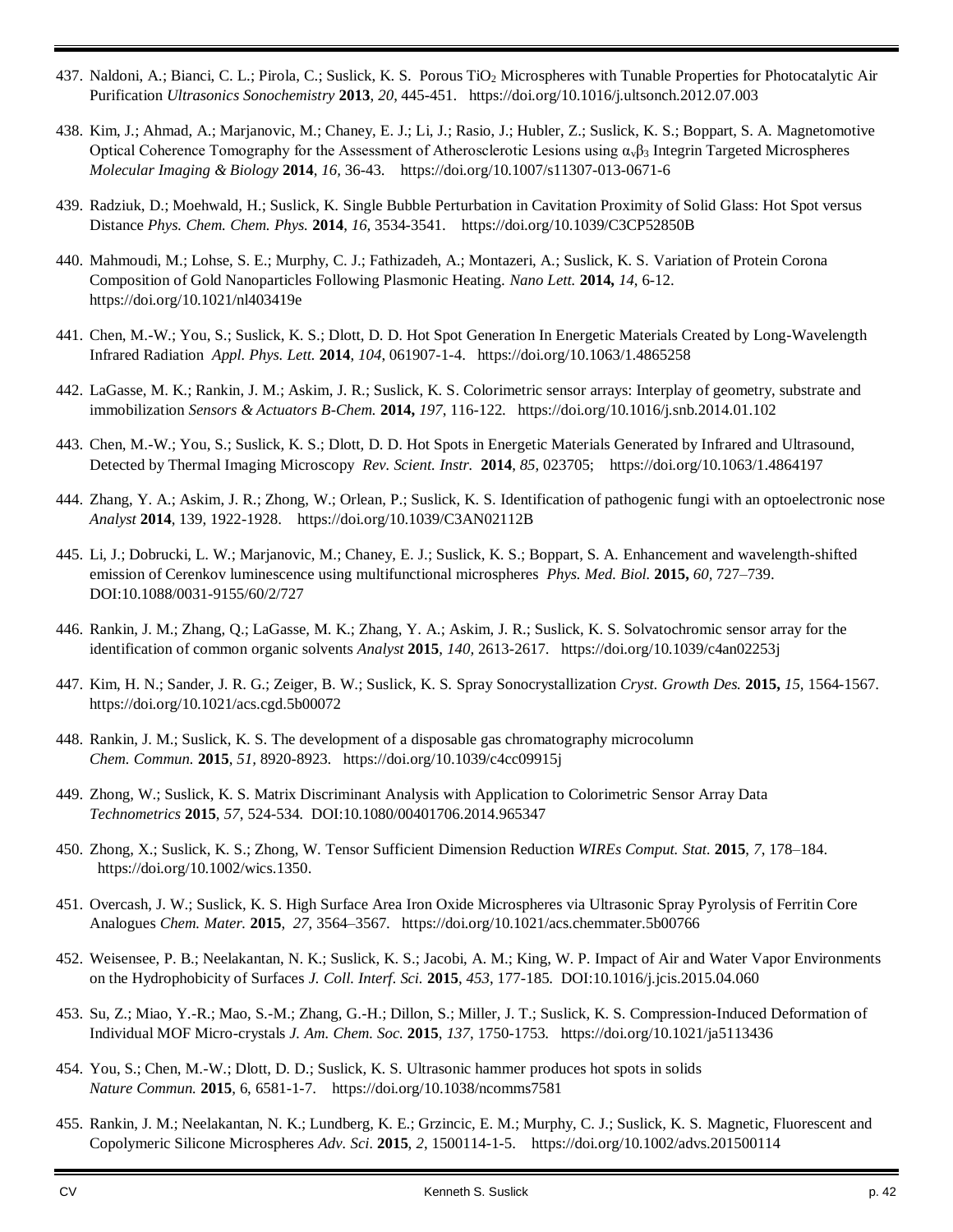- 456. Zhang, Y. A.; Huff, L. A.; Gewirth, A. A.; Suslick, K. S. Synthesis of Manganese Oxide Microspheres by Ultrasonic Spray Pyrolysis and their Application as Supercapacitors *Particles Part. Syst. Charact.* **2015**, *32*, 899-906. https://doi.org/10.1002/ppsc.201500061
- 457. Li, Z.; Jang, M.; Askim, J. R.; Suslick, K. S. Identification of accelerants, fuels and post-combustion residues using a colorimetric sensor array *Analyst* **2015**, *140*, 5929–5935. https://doi.org/10.1039/c5an00806a
- 458. Sayyah, M.; Abbasi, E.; Lu, Y.; Abbasian, J.; Suslick, K. S. Composite CaO-Based CO<sup>2</sup> Sorbents Synthesized by Ultrasonic Spray Pyrolysis: Experimental Results and Modeling *Energy & Fuels* **2015**, *29*, 4447-4452. https://doi.org/10.1021/acs.energyfuels.5b00397
- 459. Neelakantan, N. K.; Weisensee, P. B.; Overcash, J. W.; Torrealba, E. J.; King, W. P.; Suslick, K. S. Spray-on Omniphobic Coatings *RSC Advances* **2015**, *5*, 69243-69250*.* https://doi.org/10:1039/c5ra11178a
- 460. Askim, J. R.; Suslick, K. S. Hand-Held Reader for Colorimetric Sensor Arrays *Anal. Chem.* **2015**, *87*, 7810–7816. https://doi.org/10.1021/acs.analchem.5b01499
- 461. Li, Z.; Bassett, W. P.; Askim, J. R.; Suslick, K. S. Differentiation among peroxide explosives with an optoelectronic nose *Chem. Commun.* **2015**, *51*, 15312-15315. https://doi.org/10.1039/C5CC06221G
- 462. Zhang, Y. A.; Suslick, K. S. Synthesis of Poly(3,4-ethylenedioxythiophene) Microspheres by Ultrasonic Spray Polymerization (USPo) *Chem. Mater.* **2015**, *27*, 7559-7563. https://doi.org/10.1021/acs.chemmater.5b03423
- 463. Kim, J.; Ahmad, A.; Li, J.; Marjanovic, M.; Chaney, E. J.; Suslick, K. S.; Boppart, S. A. Intravascular magnetomotive optical coherence tomography of targeted early-stage atherosclerotic changes in ex vivo hyperlipidemic rabbit aortas *J. Biophotonics* **2016**, *9*, 109-116. DOI 10.1002/jbio.201400128
- 464. Comazzi, A.; Livraghi, N.; Pirola, C.; Bianchi, C.L.; Di Michele, A.; Demartin, F.; Suslick, K. S. Ultrasonic synthesis and bench scale experimental tests of Fe-based catalysts for the Fischer-Tropsch reaction *DGMK Tagungsbericht* **2016**, *3*, 83-90.
- 465. Askim, J. R.; Li, Z.; LaGasse, M. K.; Rankin, J. M.; Suslick, K. S. An optoelectronic nose for identification of explosives *Chem. Sci.* **2016**, *7*, 199-206. https://doi.org/10.1039/c5sc02632f
- 466. Mahmoudi, M.; Lohse, S. E.; Murphy, C. J.; Suslick, K. S. Identification of Nanoparticles with a Colorimetric Sensor Array *ACS Sensors* **2016**, *1(1)*, 17-21. https://doi.org/10.1021/acssensors.5b00014
- 467. Li, Z.; Li, H.; LaGasse, M. K.; Suslick, K. S. Rapid Quantification of Trimethylamine *Anal. Chem.* **2016**, *88*, 5615-5620. https://doi.org/10.1021/acs.analchem.6b01170
- 468. Li, Z.; Suslick, K. S. Portable Optoelectronic nose for Monitoring Meat Freshness *ACS Sensors* **2016**, *1*, 1330-1335. https://doi.org/10.1021/acssensors.6b00492
- 469. Comazzi, A.; Pirola, C.; Longhi, M.; Bianchi, C. L. M.; Suslick, K. S. Fe-based Heterogeneous Catalysts for the Fischer-Tropsch Reaction *Ultrason. Sonochem.* **2017**, *34*, 774-780. https://doi.org/10.1016/j.ultsonch.2016.07.012
- 470. Kim, H. N.; Suslick, K. S. Sonofragmentation of Ionic Crystals *Chem. Eur. J.* **2017**, *23*, 2778-2782. https://doi.org/10.1002/chem.201605857
- 471. Ren, Y.; Banishev, A. A.; Suslick, K. S.; Moore, J. S.; Dlott, D. D. Ultrafast Proton Transfer in Polymer Blends Triggered by Shock Waves *J. Am. Chem. Soc.* **2017**, *139*, 3974–3977. https://doi.org/10.1021/jacs.7b00876
- 472. Su, Z.; Shaw, W. L.; Miao, Y.-R.; You, S.; Dlott, D. D.\*; Suslick, K. S.\* Shock Wave Chemistry in a Metal–Organic Framework *J. Am. Chem. Soc.* **2017**, *139*, 4619–4622. https://doi.org/10.1021/jacs.6b12956
- 473. Miao, Y.-R.; Su, Z.; Suslick, K. S. Energy Storage during Compression of Metal–Organic Frameworks *J. Am. Chem. Soc.* **2017**, *139*, 4667–4670. https://doi.org/10.1021/jacs.7b01593
- 474. Li, Z.; Fang, M.; LaGasse, M. K.; Askim, J. R.; Suslick, K. S. Colorimetric Recognition of Aldehydes and Ketones *Angew. Chem. Int. Ed.* **2017**, *56*, 9860-9863. https://doi.org/10.1002/anie.201705264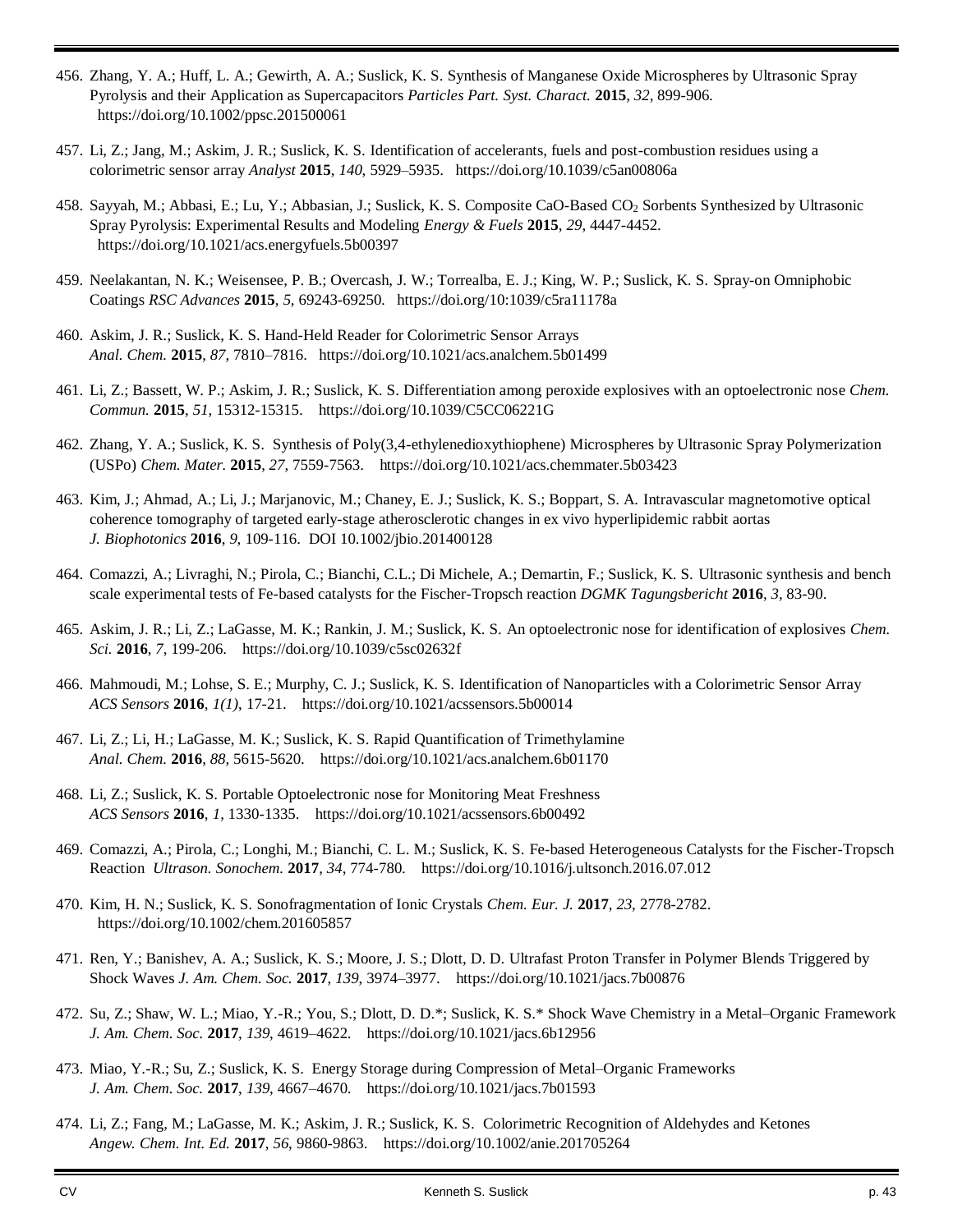- 475. Bassett, W. P.; Pacheco, B.; Neelakantan, N. K.; Suslick, K. S.\*; Dlott, D. D.\* Shock Initiation of Explosives: High Temperature Hot Spots Explained *Appl. Phys. Lett.* **2017**, *111*, 061902. https://doi.org/10.1063/1.4985593
- 476. Su, Z.; Miao, Y.-R.; Zhang, G.; Miller, J. T.; Suslick, K. S. Bond breakage under pressure in a metal organic framework *Chem. Sci*. **2017**, *8*, 8004-8011. https://doi.org/10.1039/c7sc03786d
- 477. Smithenry, D. W.; Wilson, S. R.; Nakagaki, S.; Suslick, K. S. Sorption and Catalysis by Robust Microporous Metalloporphyrin Framework Solids *J. Porph. Phthal.* **2017**, *21*, 857-869. (Invited paper for 20 th Anniversary Special Issue)
- 478. Fang, M.; Wilson, S. R.; Suslick, K. S. A Siloxyl Bis-Pocket Thiolate-Tailed Fe(III) Porphyrin Complex J. Porph. Phthal. 2017, 21, 790-795. (Invited paper for 20<sup>th</sup> Anniversary Special Issue)
- 479. Li, Z.; Suslick, K. S. A Hand-Held Optoelectronic Nose for the Identification of Liquors *ACS Sensors* **2018**, *3*, 121-127. https://doi.org/10.1021/acssensors.7b00709
- 480. Rasche, M. L.; Zeiger, B. W.; Suslick, K. S.; Braatz, R. D. Mathematical Modelling of the Evolution of the Particle Size Distribution during Ultrasound-Induced Breakage of Aspirin Crystals *Chem. Eng. Res. Des.* **2018**, *132*, 170-177. https://doi.org/10.1016/j.cherd.2018.01.014
- 481. Li, Z.; Suslick, K. S. Ultrasonic Preparation of Porous Silica-Dye Microspheres: Sensors for Quantification of Urinary Trimethylamine N-Oxide *ACS Appl. Mater. Interfaces* **2018**, *10*, 15820-15828. https://doi.org/10.1021/acsami.8b00995
- 482. LaGasse, M. K.; McCormick, K.; Li, Z.; Khanjian, H.; Schilling, M.; Suslick, K. S. Colorimetric Sensor Arrays: Development and Application to Art Conservation *J. Amer. Inst. Conservation* **2018**, *57*, 127-140. <https://doi.org/10.1080/01971360.2018.1495480>
- 483. Men, Z. W.; Bassett, W. P.; Suslick, K. S.; Dlott, D. D. Drop Hammer with High-Speed Thermal Imaging *Rev. Sci. Instrum.* **2018**, *89*, 115104.<https://doi.org/10.1063/1.5051357>
- 484. Zhou, X; Miao, Y.-R.; Banlusan, K.; Shaw, W. L.; Strachan,\* A. H.; Suslick,\* K. S.; Dlott,\* D. D. Shock wave dissipation by metal organic framework *AIP Conf. Proc.* **2018,** *1979*, 150043. https://doi.org/10.1063/1.5044999
- 485. Men, Z. W.; Suslick, K. S.; Dlott, D. D. Thermal Explosions of Polymer-Bonded Explosives with High Time and Space Resolution *J. Phys. Chem. C* **2018**, *122*, 14289-14295. https://doi.org/10.1021/acs.jpcc.8b02422
- 486. Janicek, B; Hinman, J. G.; Hinman, J. J; Chang, H. H.; Suslick, K.; Murphy, C. Quantitative Chemical Mapping of Soft-Hard Interfaces on Gold Nanorods *Microscopy Microanal.* **2019,** *24* (S1), 1674-1675. https://doi.org/10.1017/S1431927618008851
- 487. Li, Z.; Suslick, K. S. Colorimetric Sensor Array for Monitoring CO and Ethylene *Anal. Chem.*, **2019**, *91*, 797–802. https://doi.org/10.1021/acs.analchem.8b04321
- 488. Marjanovic, M.; Nguyen, F. T.; Ahmad, A.; Huang, P. C.; Suslick, K. S.; Boppart, S. A. Characterization of Magnetic Nanoparticle-Seeded Microspheres for Magnetomotive and Multimodal Imaging *IEEE J. Sel. Top Quant. Electron.* **2019**, *25*, 7101314, 1-14. https://doi.org/10.1109/jstqe.2018.2856582
- 489. Hinman, J. G.; Hinman, J. J.; Janicek, B. E.; Huang, P. Y.; Suslick, K. S.; Murphy, C. J. Ultrasonic Nebulization for TEM Sample Preparation on Single-Layer Graphene Grids *Nano Letters* **2019**, *19*, 1938-1943. https://doi.org/10.1021/acs.nanolett.8b05117
- 490. Zhou, X; Miao, Y.-R.; Shaw, W. L.; Suslick, K. S.; Dlott; D. D. Shock Wave Energy Absorption in Metal–Organic Framework *J. Am. Chem. Soc.* **2019**, *141*, 2220-2223. https://doi.org/10.1021/jacs.8b12905
- 491. Caracciolo, G.; Safavi-Sohi, R.; Malekzadeh, R.; Poustchi, H.; Vasighi, M.; Chiozzi, R. Z.; Capriotti, A. L.; Laganà, A.; Hajipour, M.; Di Domenico, M.; Di Carlo, A.; Caputo, D.; Aghaverdi, H.; Papi, M.; Palmieri, V.; Santoni, A.; Palchetti, S.; Digiacomo, L.; Pozzi, D.; Suslick, K. S.; Mahmoudi, M. Disease-specific protein corona sensor arrays may have disease detection capacity *Nanoscale Horiz.*, **2019**, **4**, 1063-1076. https://doi.org/10.1039/C9NH00097F
- 492. Janicek, B; Hinman, J.G.; Hinman, J.H.; Bae, S.H.; Wu, M.; Chang, H.H.; Suslick, K.S.; Murphy, C.; Huang, P. Y. Quantitative Chemical Mapping of Anisotropic Molecular Distributions on Gold Nanorods *Microscopy Microanal.* **2019,** *25* (S2), 1771-73.